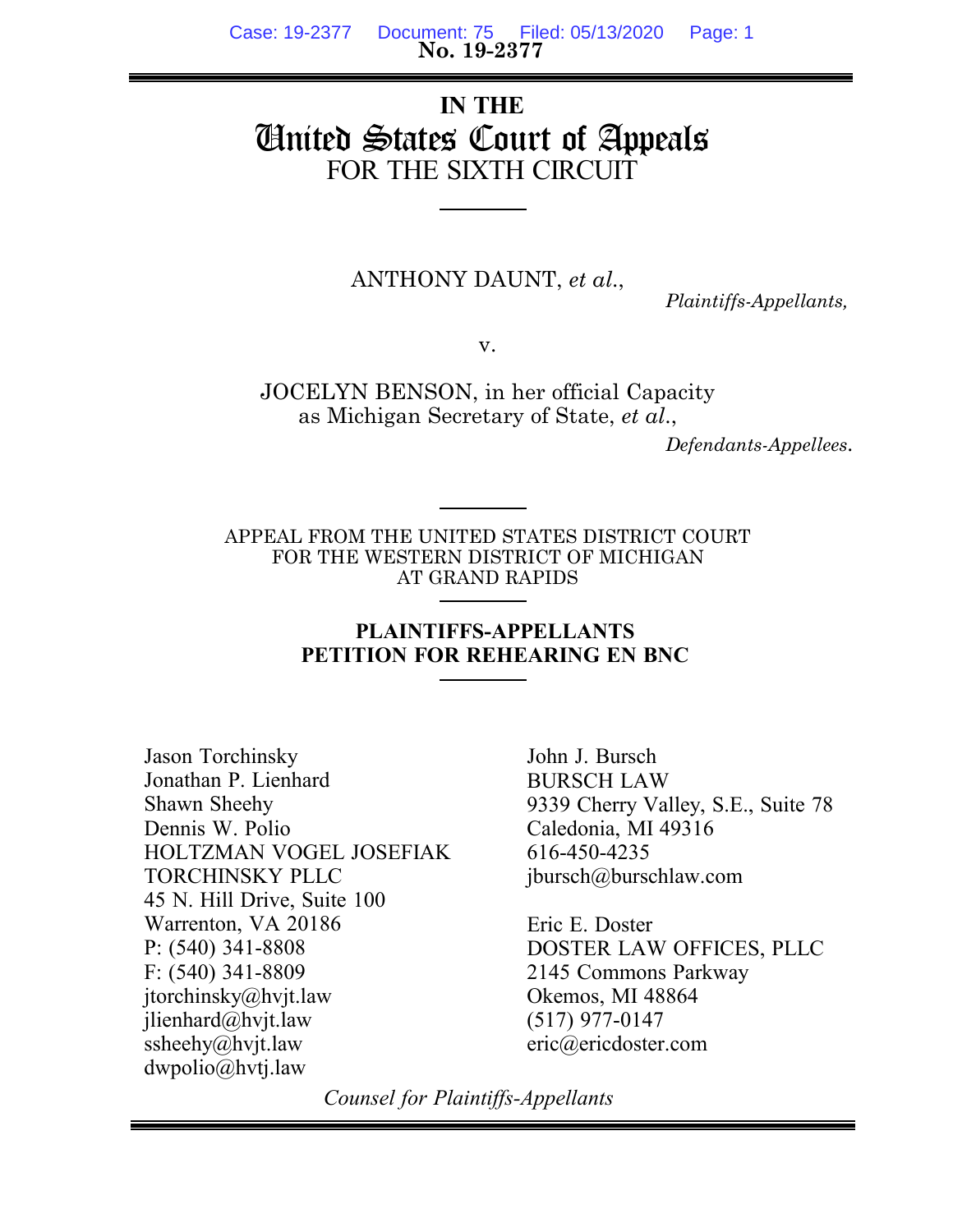# **TABLE OF CONTENTS**

| A.             |                                                                                                                                                |  |
|----------------|------------------------------------------------------------------------------------------------------------------------------------------------|--|
| B <sub>1</sub> |                                                                                                                                                |  |
|                |                                                                                                                                                |  |
| $\mathbf{I}$ . | The Court should grant en banc rehearing because the panel<br>majority's application of <i>Anderson-Burdick</i> conflicts with                 |  |
| II.            | Whether the <i>Anderson-Burdick</i> standard can apply to laws that do<br>not regulate the administration of elections or burden voting rights |  |
| III.           | En banc review is appropriate to take a second look at the validity<br>of Michigan's egregiously unconstitutional familial and                 |  |
|                |                                                                                                                                                |  |
|                |                                                                                                                                                |  |
|                |                                                                                                                                                |  |
|                | EXHIBIT A: ECF 73, Daunt v. Benson Opinion 4/15/2020                                                                                           |  |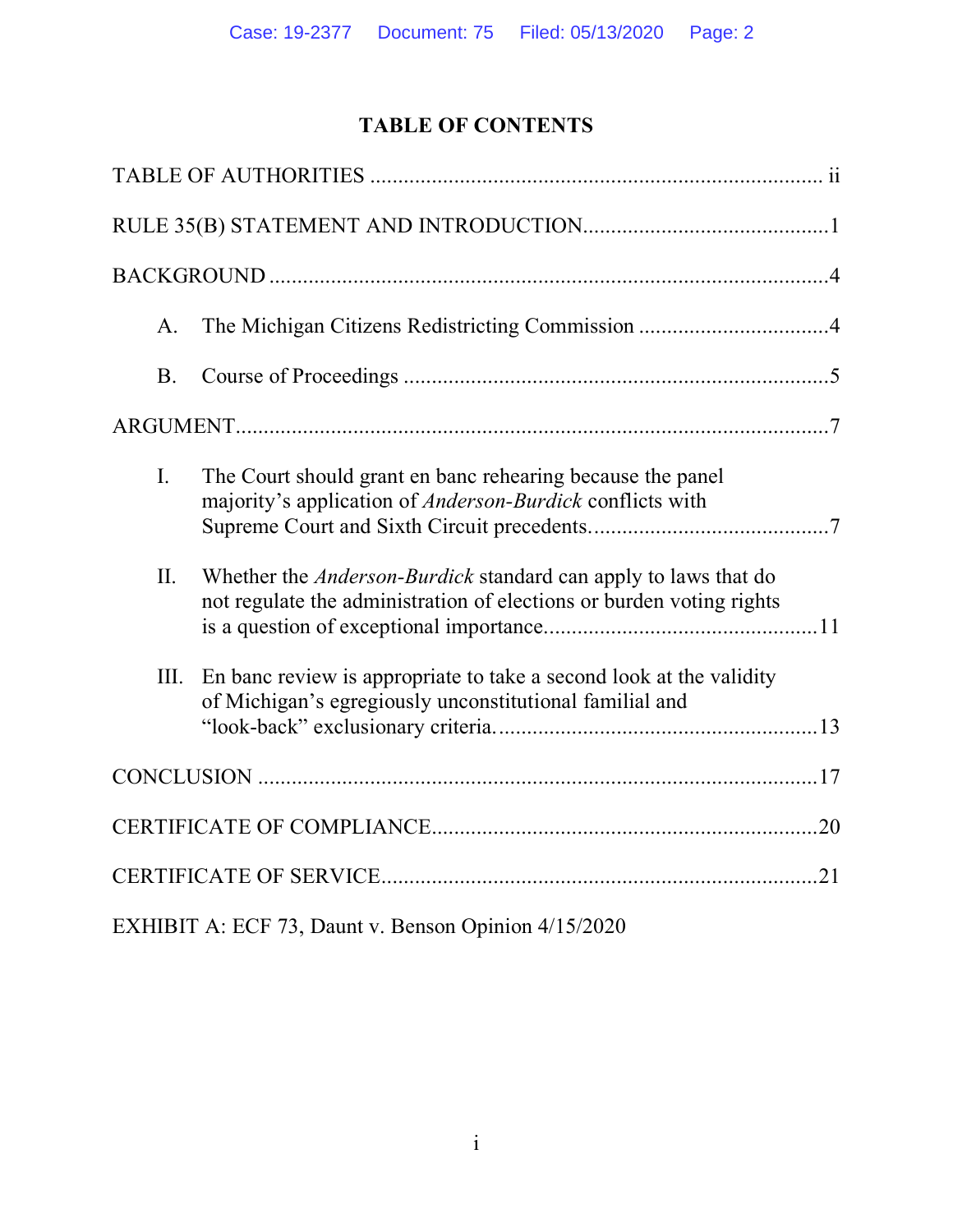# **TABLE OF AUTHORITIES**

# **CASES**

| Briggs v. Ohio Elections Commission, 61 F.3d 487 (6th Cir. 1995)  9-11 |  |
|------------------------------------------------------------------------|--|
| Buckley v. Am. Constitutional Law Found., 525 U.S. 182 (1999)12        |  |
|                                                                        |  |
|                                                                        |  |
|                                                                        |  |
|                                                                        |  |
|                                                                        |  |
|                                                                        |  |
|                                                                        |  |
| Jacobson v. Fla. Sec'y, No. 19-14552, 2020 U.S. App. LEXIS 13714 (11th |  |
|                                                                        |  |
|                                                                        |  |
|                                                                        |  |
|                                                                        |  |
|                                                                        |  |
|                                                                        |  |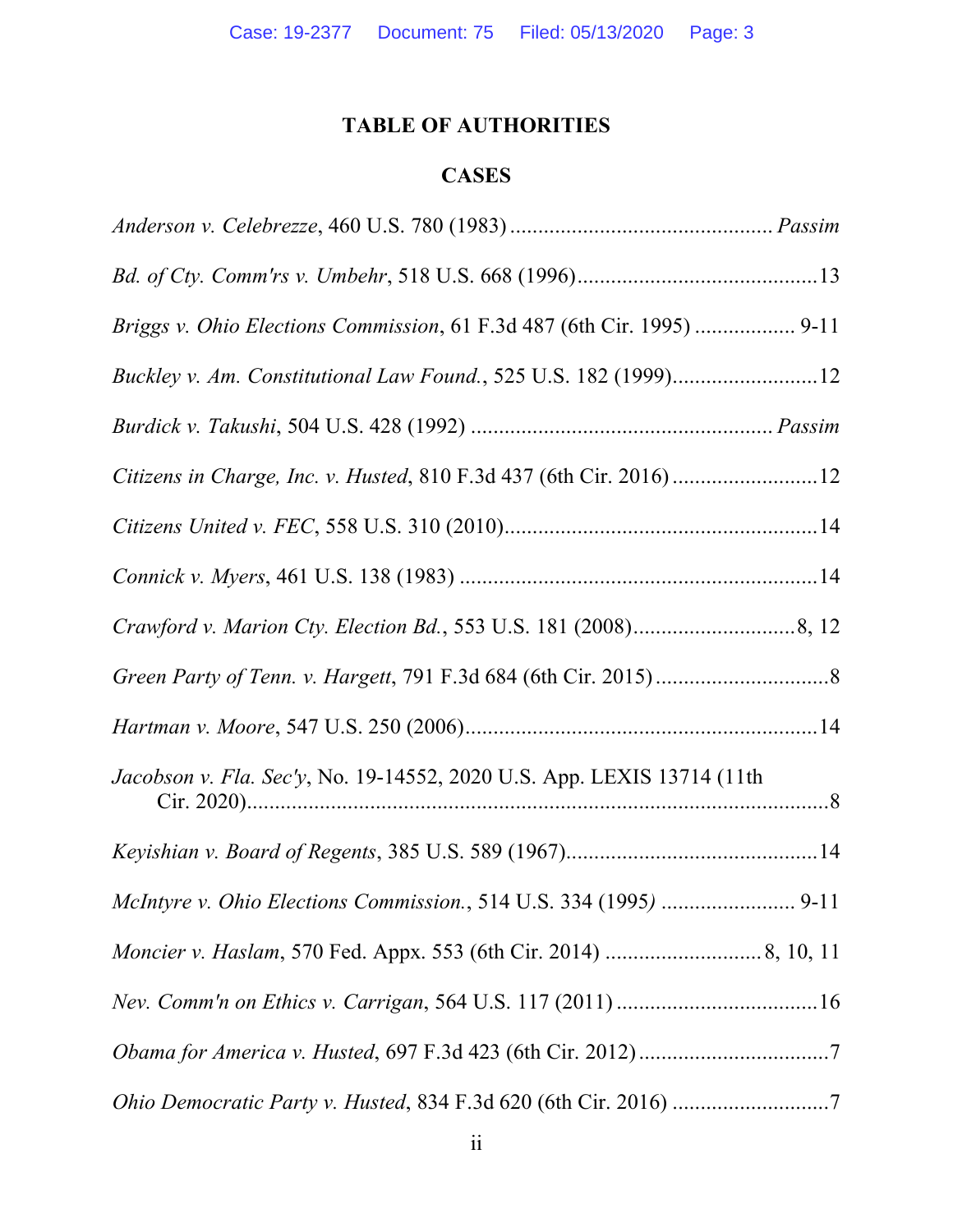# **STATUTES AND RULES**

# **OTHER AUTHORITIES**

| Alex Kozinski, My Pizza with Nino, 12 CARDOZO L. REV. 1583 (1990)13                                                                        |  |
|--------------------------------------------------------------------------------------------------------------------------------------------|--|
| Cameron Pickford, "Voters Not Politicians" Exposed: Ballot Committee<br>Leadership Stacked (Exclusively) with Partisan Democrats, Michigan |  |
| Jamie Ross, Republicans Challenge Arizona Redistricting, Courthouse                                                                        |  |
|                                                                                                                                            |  |
| Riley Beggin & Lindsay VanHulle, Michigan Proposal 2 redistricting<br>group defends dark money as fighting fire with fire, Bridge Magazine |  |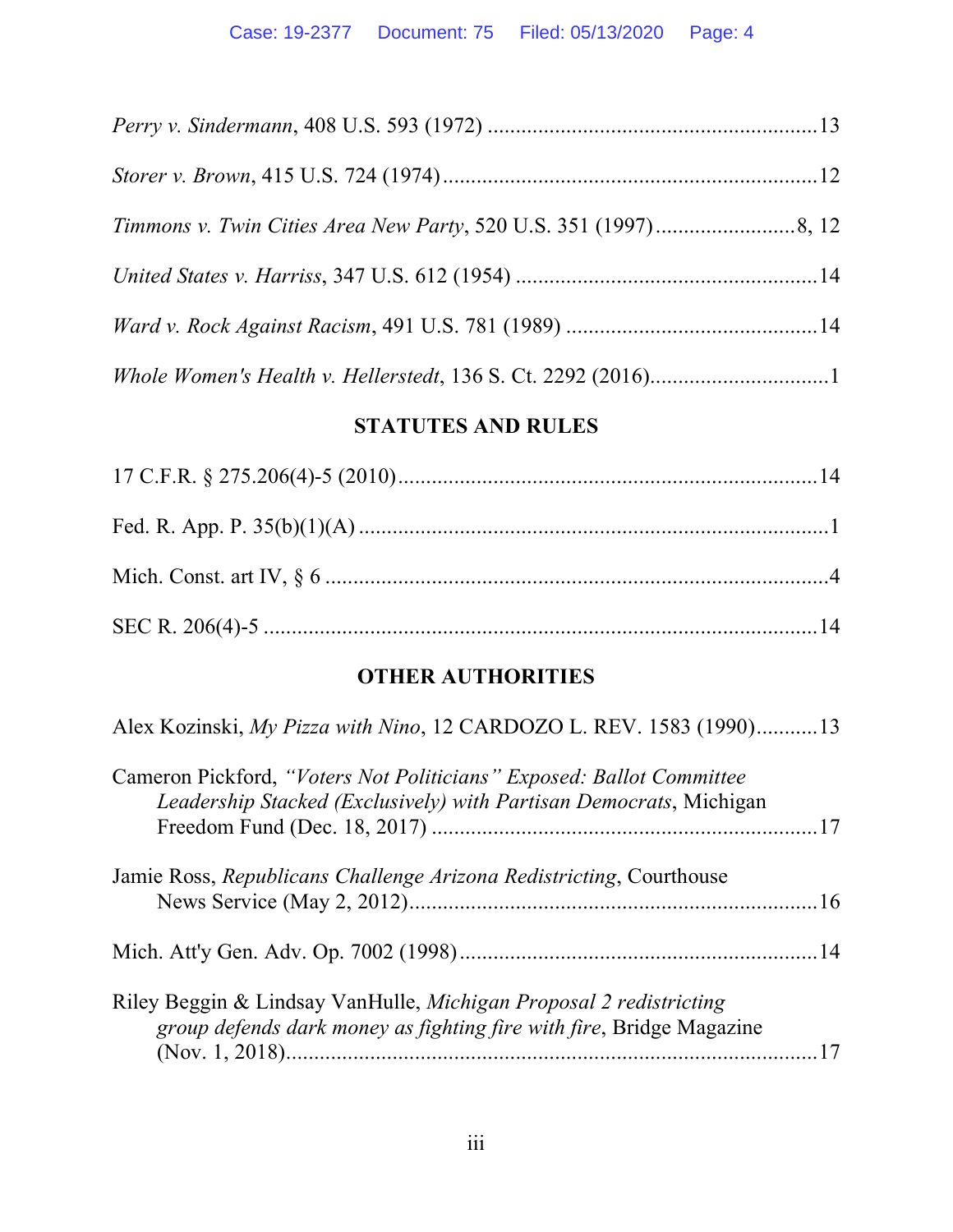| Shawn Steel, Will GOP be fooled again by California Redistricting |          |
|-------------------------------------------------------------------|----------|
|                                                                   |          |
| State of Michigan, Office of Secretary of State, Frequently Asked |          |
| Questions, https://www.michigan.gov/sos/0,4670.7-127-1633         |          |
|                                                                   | $\sim$ 5 |
|                                                                   |          |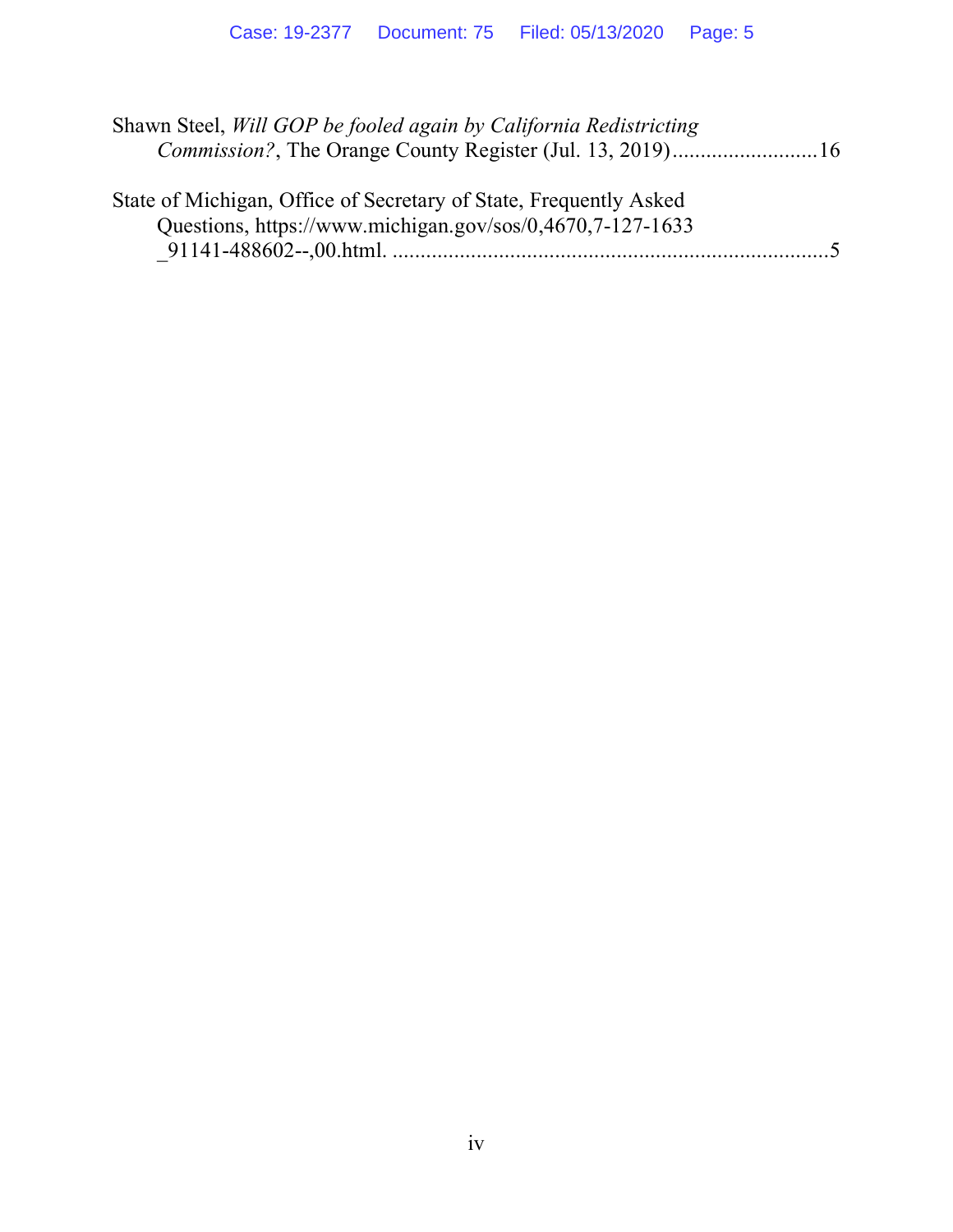#### **RULE 35(B) STATEMENT AND INTRODUCTION**

This case presents two questions of exception significance: (1) whether laws prohibiting certain citizens from serving as commissioners on Michigan's Citizens Redistricting Commission based only on their and their relatives' prior political activities and associations are constitutional under the First and Fourteenth Amendments, and (2) whether the *Anderson-Burdick* standard is the proper analytical framework under which to review such prohibitions, which do not involve the mechanics of an election. The panel majority erred by holding that the *Anderson-Burdick* framework applies to any situation that tangentially touches elected office, and also by upholding the Commission's unconstitutional exclusionary criteria. *See generally*, Slip op., (attached hereto as Ex. A). This Court should rehear this case *en banc* because the panel's decision "conflicts with a decision of the United States Supreme Court" and because it involves issues of "exceptional importance." Fed. R. App. P.  $35(b)(1)(A)$ , (B).

The panel majority's first error is its novel application of the *Anderson-Burdick* standard, which is solely reserved for the review of election laws concerning election administration and impacting voting rights. As Judge Readler explained in his concurrence, "*Anderson-Burdick* is a dangerous tool" that "affords far too much discretion to judges in resolving the dispute before them." Slip Op. at 34. The test "allow[s] a judge 'easily to tinker with levels of scrutiny to achieve his or her desired result." *Id.* at 36 (quoting *Whole Women's Health v. Hellerstedt*, 136 S. Ct. 2292,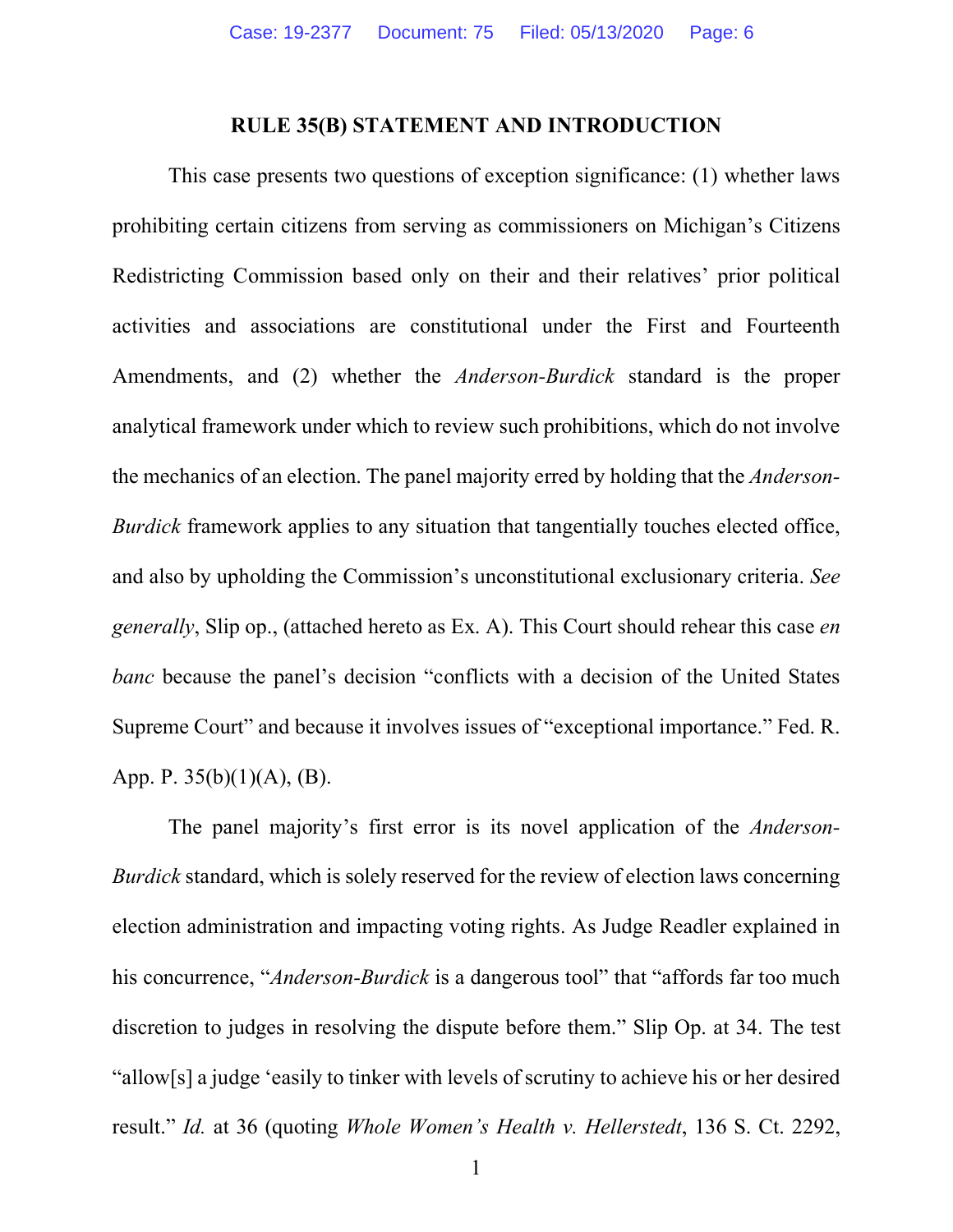23237 (2016) (Thomas, J., dissenting) (cleaned up). Yet the test's application here a case involving "state law limitations on public service"—suggests future application to laws "that regulate campaign finance, the conduct of legislators, or the terms of service of elected judges. Seemingly none would be immune from *Anderson-Burdick*'s growing reach" under the panel majority's published opinion. *Id.* at 33.

The panel's second error was to uphold the Commission's exclusionary criteria. While Michigan certainly has some discretion in how it structures its government, the criteria violate core constitutional rights. For example, the criteria would exclude:

- An unsuccessful candidate for township trustee in Pointe Aux Barques Township (population 10) while allowing the Mayor of Detroit, or a Democrat-nominated Michigan Supreme Court Justice.
- A working mother from Escanaba who divorced her ex-husband (the unsuccessful candidate for township trustee in Pointe Aux Barques Township) five years ago.
- The biological children of the same working mother from Escanaba, even if they have not spoken to their former stepfather since the divorce and have no knowledge of his political views.
- The husband of a man who works as a mail clerk for a non-partisan, registered lobbyist.
- A paid campaign worker for President Trump, but would allow a volunteer who campaigned for Michigan Governor Whitmer.

In sum, the exclusionary criteria discriminate against individuals who have

engaged—or whose family members have engaged—in protected First Amendment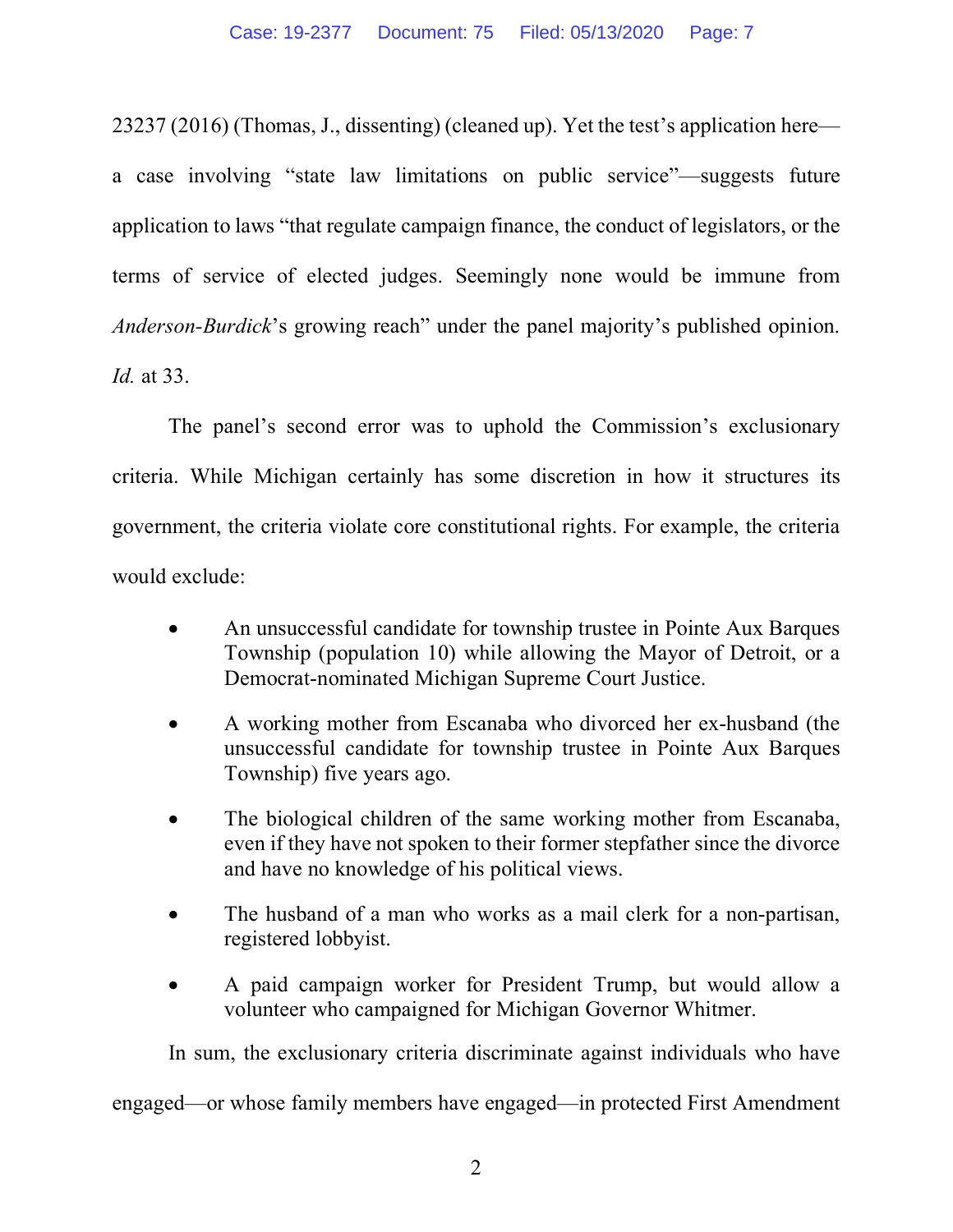activities, and they do so in over- and under-inclusive ways. En banc rehearing is necessary to remedy these violations and to re-cabin *Anderson-Burdick*.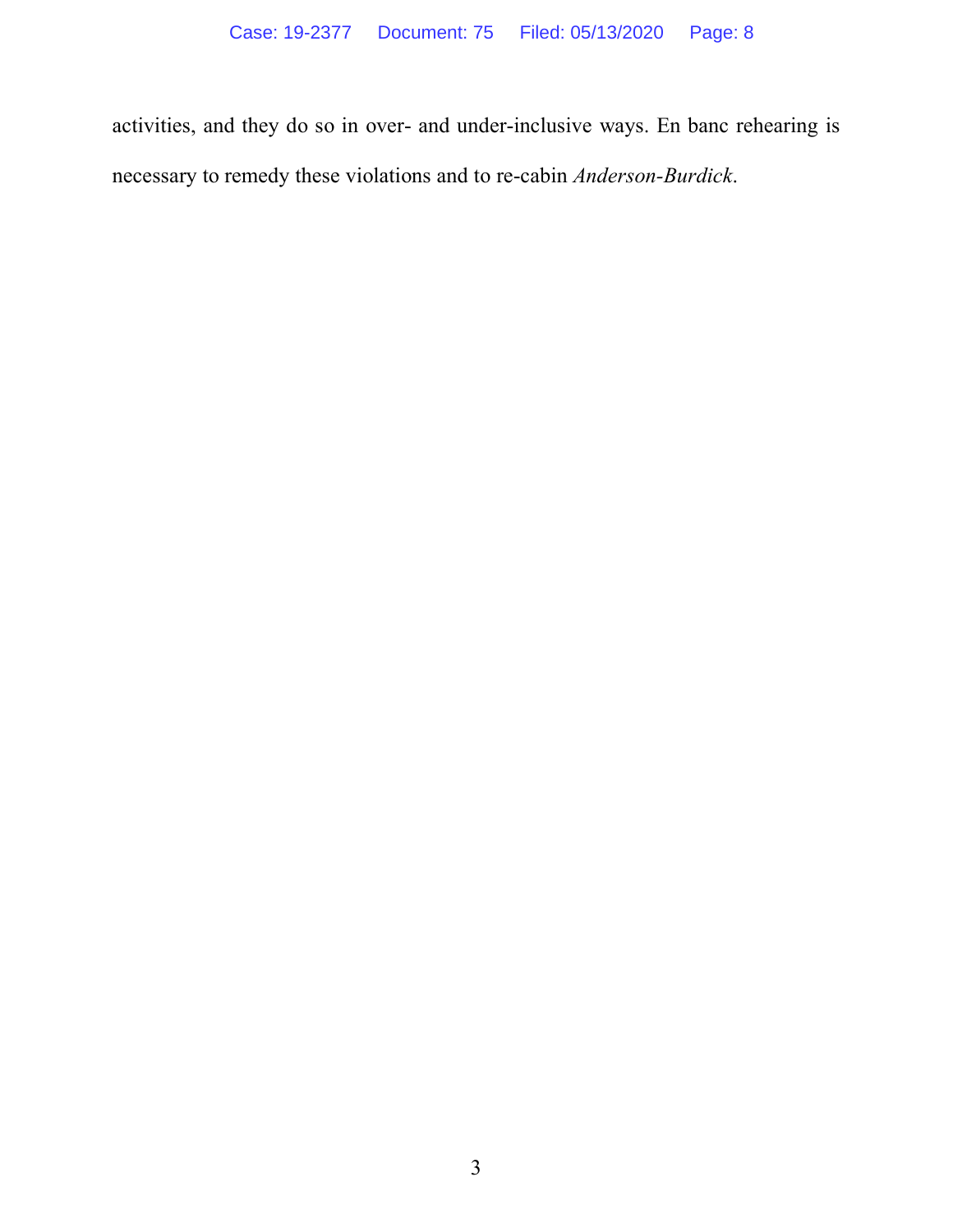# **BACKGROUND**

# **A. The Michigan Citizens Redistricting Commission**

The Commission is tasked with redrawing Michigan's congressional and state legislative districts following the decennial census, replacing the legislative redistricting process. Op. (ECF 67) (PageID#928-929).

Defendant-Appellee Secretary Benson is responsible for administering the application and selection process for the thirteen members of the Commission. Mich. Const. art IV, § 6(2). Before applicants may apply to serve as Commissioners, they must first qualify. Applicants are ineligible to serve on the Commission if they, *in the past six years,* have been any of the following:

- A candidate or elected official of a partisan federal, state, or local office;
- An officer or member of the leadership of a political party;
- A paid consultant or employee of an elected official, candidate, or political action committee;
- An employee of the legislature;
- Registered as a lobbyist or an employee of a registered lobbyist;
- A political appointee who is not subject to civil service classification;
- *Any parent, stepparent, child, stepchild, or spouse of any individual that falls into one of the above categories.*

*Id*. at § 6(1)(b), (c) (emphasis added).

Commissioners receive compensation equal to at least 25% of the Governor's salary, and the State will reimburse commissioners for costs incurred if the legislature does not appropriate sufficient funds to cover these costs. *Id*. at § 6(5).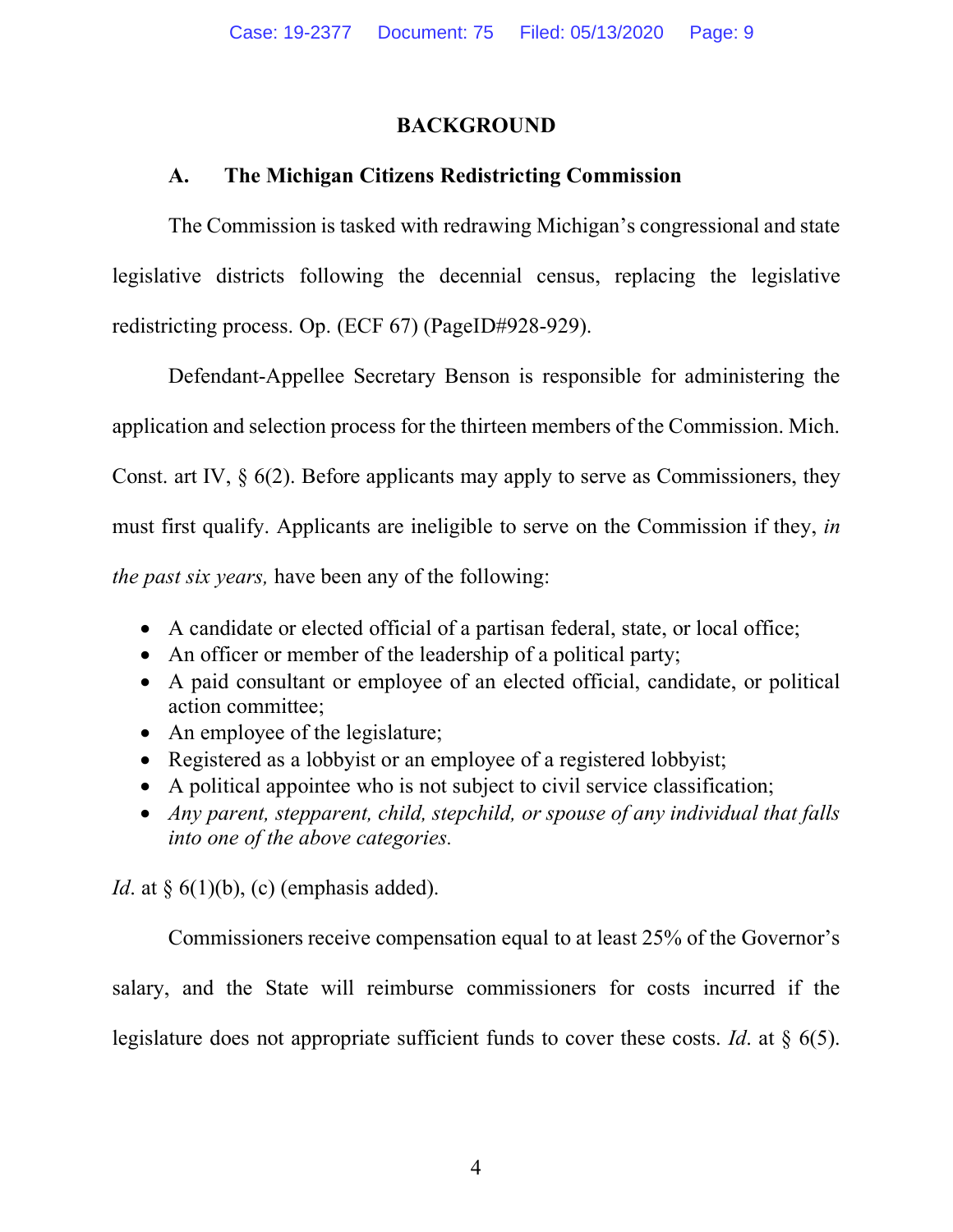As of 2019, the Governor of Michigan earns a salary of approximately \$160,000 a year, meaning a commissioner is guaranteed to be compensated roughly \$40,000.<sup>1</sup>

#### **B. Course of Proceedings**

Appellants are individuals excluded from serving on the Commission because they fall into one or more of the excluded categories. They challenged the Commission's exclusionary criteria as violative of the First and Fourteenth Amendments and sought a declaration that the criteria are unconstitutional and a preliminary injunction to enjoin the implementation of the Commission. Op. (ECF 67) (PageID#936-939). Compl. at 1-2 (ECF 1) (PageID#2-3); Mot. Prelim. Inj. (ECF 4) (PageID#53-90).

The District Court denied Appellants' motion for preliminary injunction. Op. (ECF 67) (PageID#926-971); Order (ECF 68) (PageID#972-973). In doing so, the District Court applied the deferential and subjective *Anderson-Burdick* framework, determining that Appellants had not shown that they are likely to succeed on the merits of their First and Fourteenth Amendment claims, essentially dictating the other preliminary injunction factors. Op. (ECF 67) (PageID#948-59).

A panel of this Court affirmed. The panel majority examined Appellants' claims under both the *Anderson-Burdick* framework and the traditional unconstitutional-conditions doctrine. Slip Op. at 9-19. The majority justified its

 <sup>1</sup> State of Michigan, Office of Secretary of State, Frequently Asked Questions, https://www.michigan.gov/sos/0,4670,7-127-1633\_91141-488602--,00.html.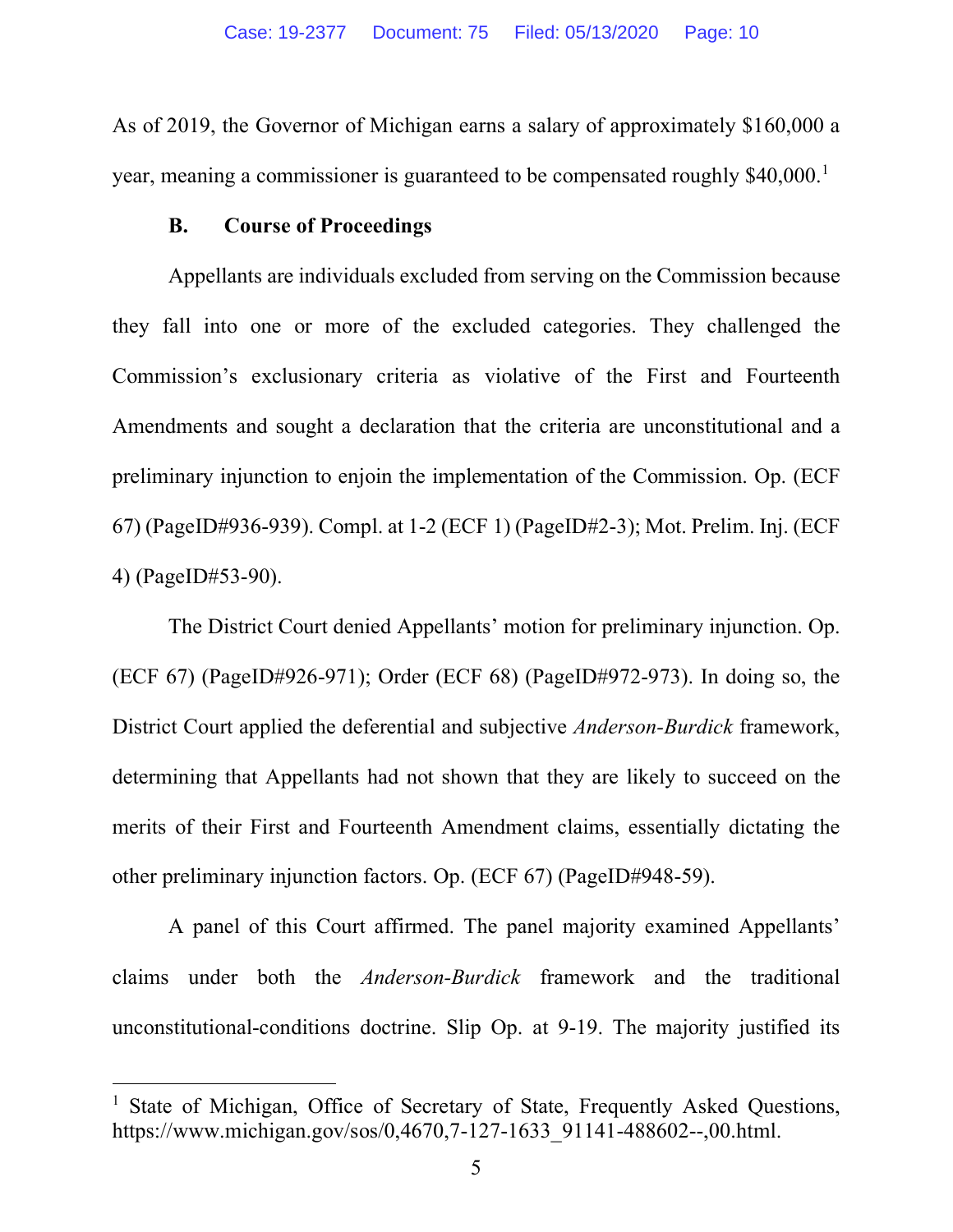decision to apply *Anderson-Burdick* because that test "'is used for evaluating 'state election law[s],' … and a law restricting membership of the body that draws electoral lines *could conceivably be classified as an 'election law.'*" *Id*. at 10 (emphasis added) (citing *Burdick*, 504 U.S. at 434). Accordingly, the panel majority held that the exclusionary criteria were constitutional under the *Anderson-Burdick* framework because the criteria did not impose severe burdens on Appellants. *Id*. at 11-13.

The entire panel also held that the exclusionary criteria would survive a traditional analysis under the unconstitutional-conditions doctrine. *Id*. at 13-19. Importantly, the panel upheld the "look-back" provisions of the Commission's exclusionary criteria, as well as the criteria prohibiting family members. *Id*. at 16- 17.

Judge Readler concurred but strenuously disagreed with the panel majority's use of the *Anderson-Burdick* framework. *Id*. at 32-39 (Readler, J., concurring). Judge Readler recognized that the *Anderson-Burdick* framework is "tailored to regulation of election mechanics," and "Michigan's redistricting initiative does not regulate the mechanics of an election." *Id*. at 32. He properly characterized the framework as a "dangerous tool." *Id*. at 34.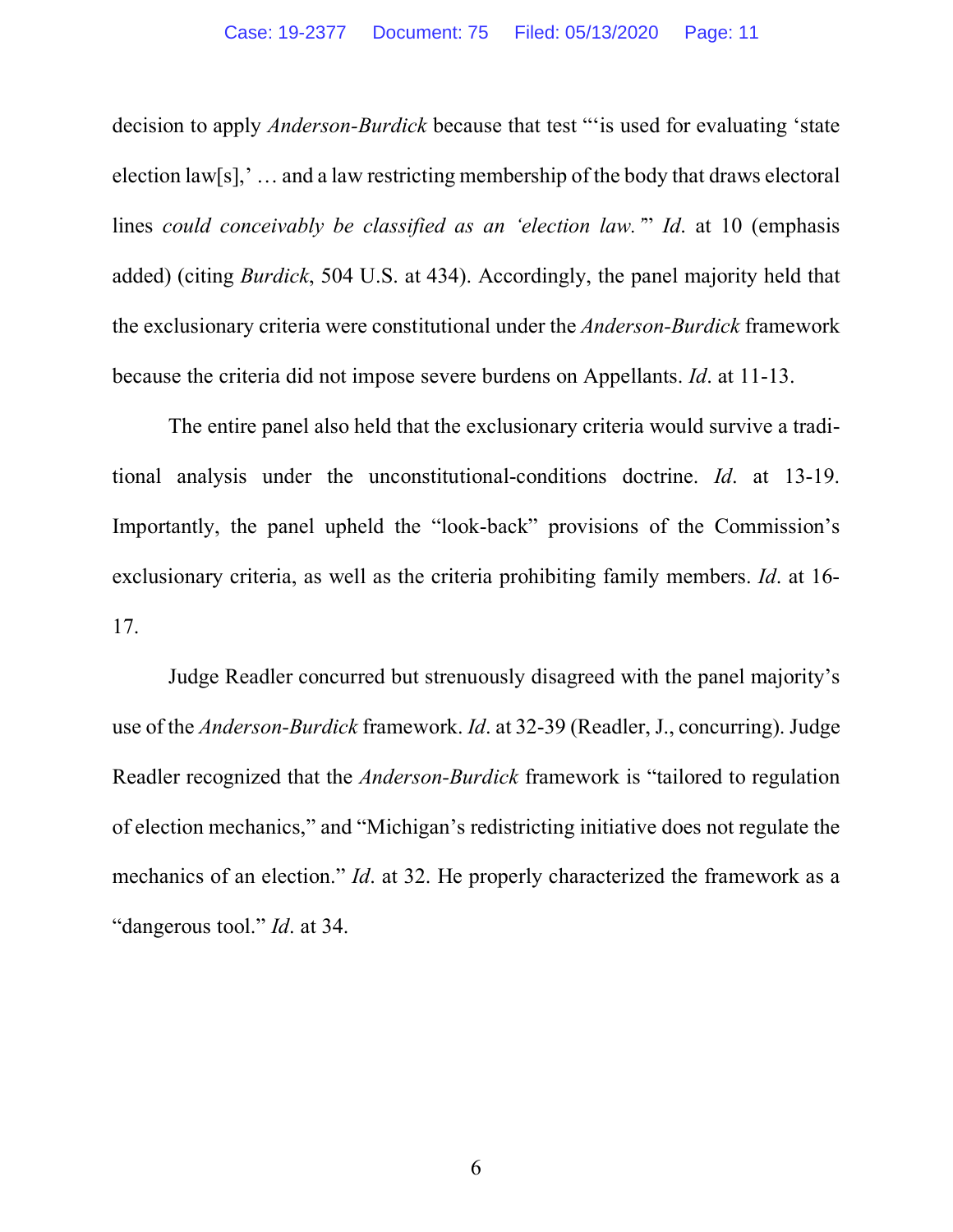#### **ARGUMENT**

## **I. The Court should grant en banc rehearing because the panel majority's application of** *Anderson-Burdick* **conflicts with Supreme Court and Sixth Circuit precedents.**

As Judge Readler noted in his concurrence, the *Anderson-Burdick* test has no place outside the actual administration of elections. The test's application to a case involving limitations on public service—*not* the mechanics of an election—is unwarranted, likely to lead to the test's future application to "any situation that tangentially touches elected office," and places far too much discretion in the judiciary to pick winners and losers. *Id*. at 33-37. What's more, that application conflicts with decisions of the Supreme Court and this Court.

The *Anderson-Burdick* test is a balancing test the Supreme Court articulated in *Anderson v. Celebrezze*, 460 U.S. 780 (1983), and *Burdick v. Takushi*, 504 U.S. 428 (1992). Courts use it as a "flexible standard" when a plaintiff alleges that the administration of elections burdens voting rights. *E.g., Obama for America v. Husted*, 697 F.3d 423, 428-29 (6th Cir. 2012); *Ohio Democratic Party v. Husted*, 834 F.3d 620, 626-627 (6th Cir. 2016). The *Anderson-Burdick* test allows courts to weigh the character and magnitude of the asserted constitutional injuries to voting rights against a state's interests in regulating elections. *Id*. Such a test makes perfect sense in adjudicating challenges to election regulations because "voting is of the most fundamental significance under our constitutional structure," *Burdick*, 504 U.S. at 433 (citation omitted), but "government must play an active role in structuring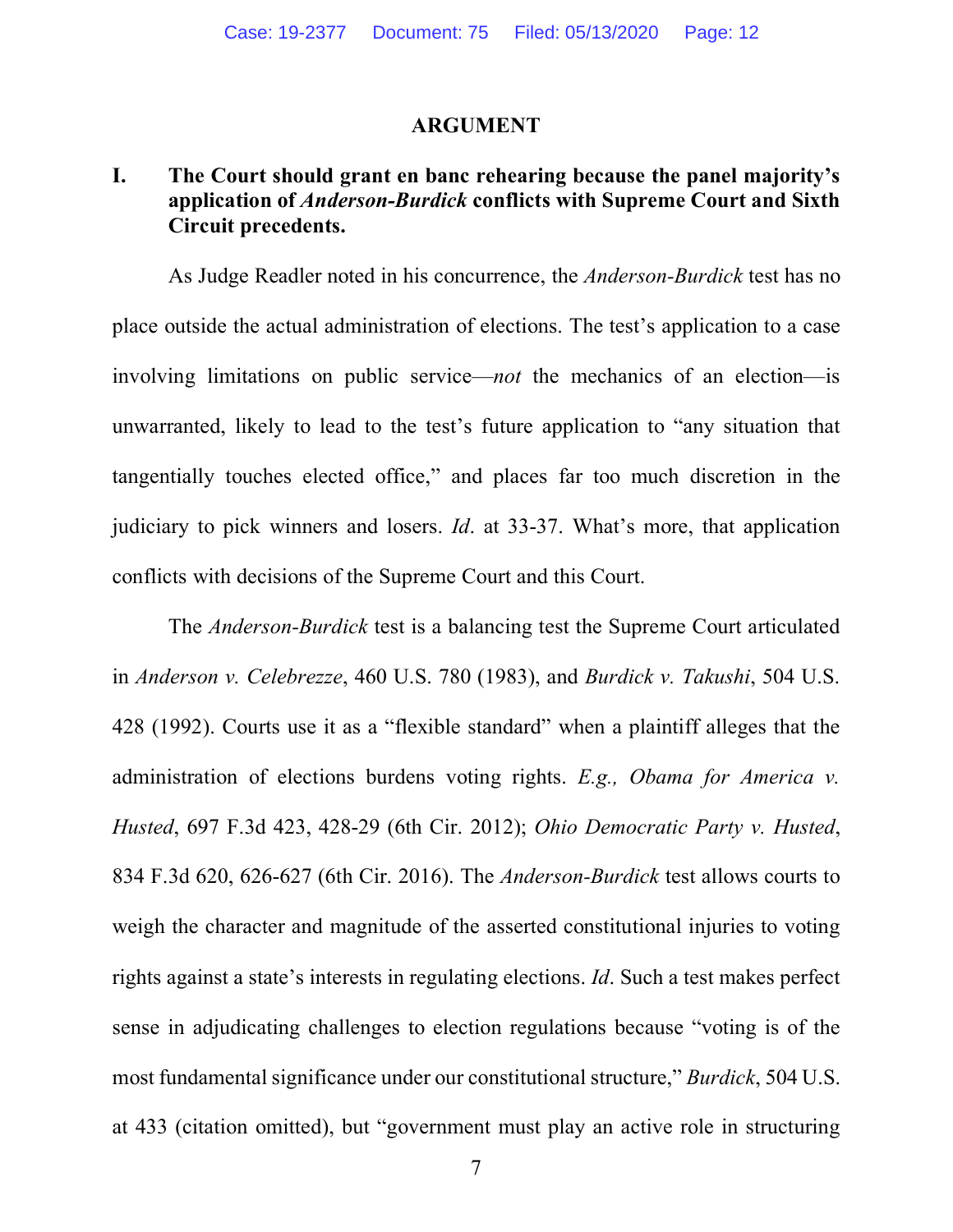elections" to ensure fairness and honesty and to avoid chaos during democratic processes. *Id*. Tension between these two interests arises because election laws "invariably impose some burden upon individual voters." *Id*. Therefore, *Anderson-Burdick* provides a framework for courts to determine when election regulations cross the line. *See also* Slip Op. at 34 (Readler, J. concurring) ("the Michigan redistricting initiative has no actual impact (let alone burden) on voting. Rather, it is an exercise in regulating the qualifications for public service. In that setting, … we would be wise to forego *Anderson-Burdick*.").

The *Anderson-Burdick* framework applies to challenges to election laws administering elections and burdening voting rights—and only to those laws. *See Moncier v. Haslam, 570 Fed. Appx. 553, 559 (6<sup>th</sup> Cir. 2014); <i>Green Party of Tenn. v. Hargett*, 791 F.3d 684, 692 (6th Cir. 2015); *Timmons v. Twin Cities Area New Party*, 520 U.S. 351, 358, (1997); *Crawford v. Marion Cty. Election Bd.*, 553 U.S. 181, 204 (2008) (Scalia, J., concurring); *Jacobson v. Fla. Sec'y*, No. 19-14552, 2020 U.S. App. LEXIS 13714, \*54-56 (11<sup>th</sup> Cir. 2020) (Pryor, J., concurring). There is no room in the *Anderson-Burdick* framework for considerations of regulations not related to election administration. Indeed, demonstrating burdens on voting rights is the test's trigger. *Anderson*, 460 U.S. at 787-789; *Burdick*, 504 U.S. at 423-34; *Crawford*, 553 U.S. at 204 (Scalia, J., concurring); *Jacobson,* 2020 U.S. App. LEXIS 13714 at \*54-56 (Pryor, J., concurring). The interests in voting rights are balanced against states' interests in administering elections. *Anderson*, 460 U.S. at 787-789.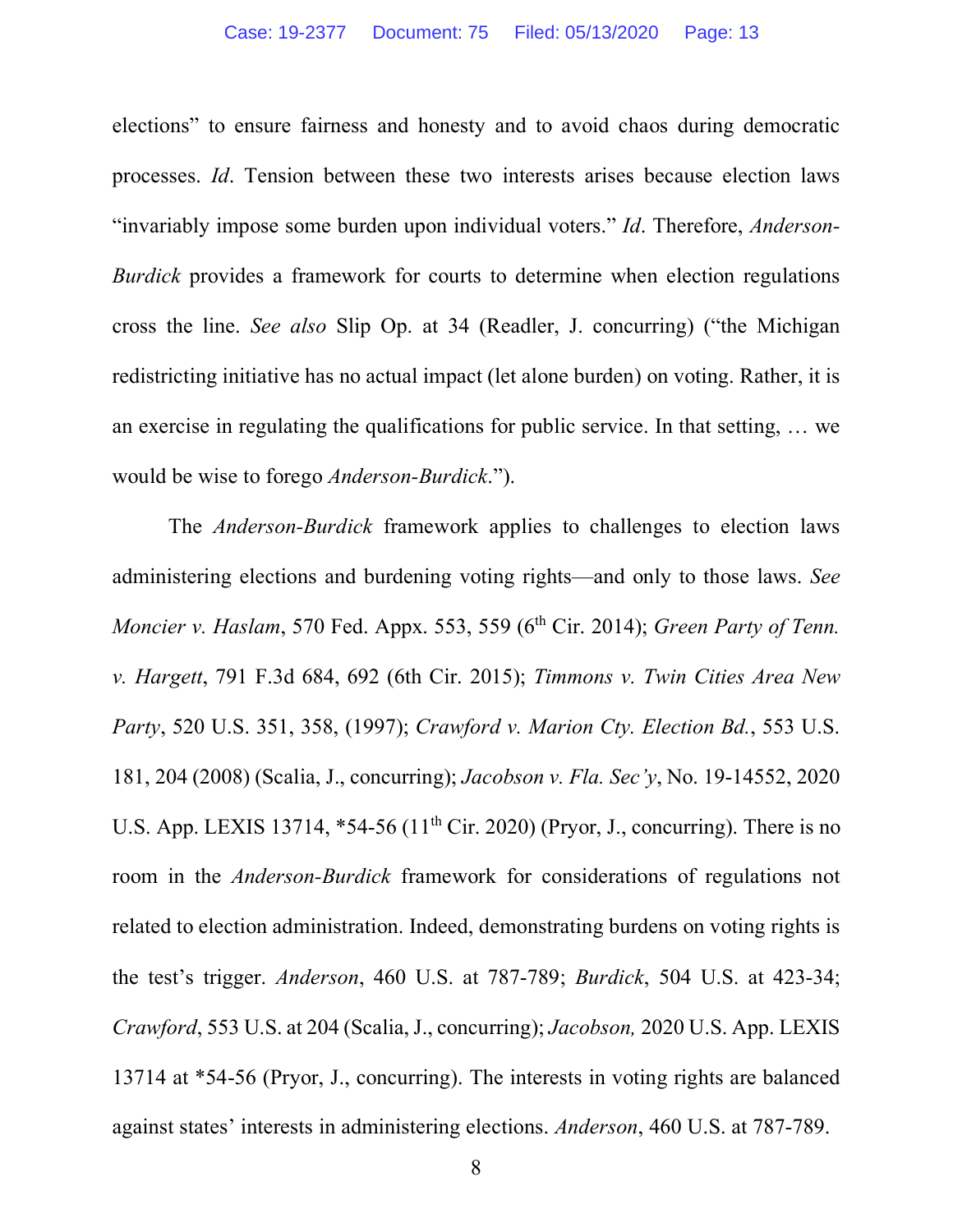The panel majority's opinion is in direct conflict with cases such as *McIntyre v. Ohio Elections Commission*. 514 U.S. 334 (1995*). McIntyre* involved a First Amendment challenge to an Ohio law that prohibited the distribution of anonymous campaign literature. *Id*. at 337. Ohio principally relied on *Anderson-Burdick* to defend its prohibitions, and the Ohio Supreme Court applied a similar reasoning in its decision below. *Id*. at 343-344. In reversing the Ohio Supreme Court, the United States Supreme Court flatly rejected this use of *Anderson-Burdick* outside of an election-administration context:

Unlike the statutory provisions challenged in *Storer* and *Anderson*, … the Ohio Code does not control the mechanics of the electoral process. It is a regulation of pure speech. Moreover, even though this provision applies evenhandedly to advocates of differing viewpoints, it is a direct regulation of the content of speech…. Consequently, we are not faced with an ordinary election restriction; this case involves a limitation on political expression subject to exacting scrutiny. [*Id*. at 345-46. (emphasis added) (internal citations and quotation marks omitted).]

Likewise, this Circuit has repeatedly held that *Anderson-Burdick* applies only to laws impacting the administration of elections. In *Briggs v. Ohio Elections Commission*, a candidate for Ohio State Representative sued the Ohio Elections Commission, arguing that a statute prohibiting candidates from using the title of an office not currently held by them violated the First and Fifth Amendments. 61 F.3d 487, 489-90 (6th Cir. 1995). The Elections Commission sought to defend the statute using the *Anderson-Burdick* balancing test. *Id*. at 493. This Court expressly held that the *Anderson-Burdick* standard "is inappropriate to evaluate the constitutionality of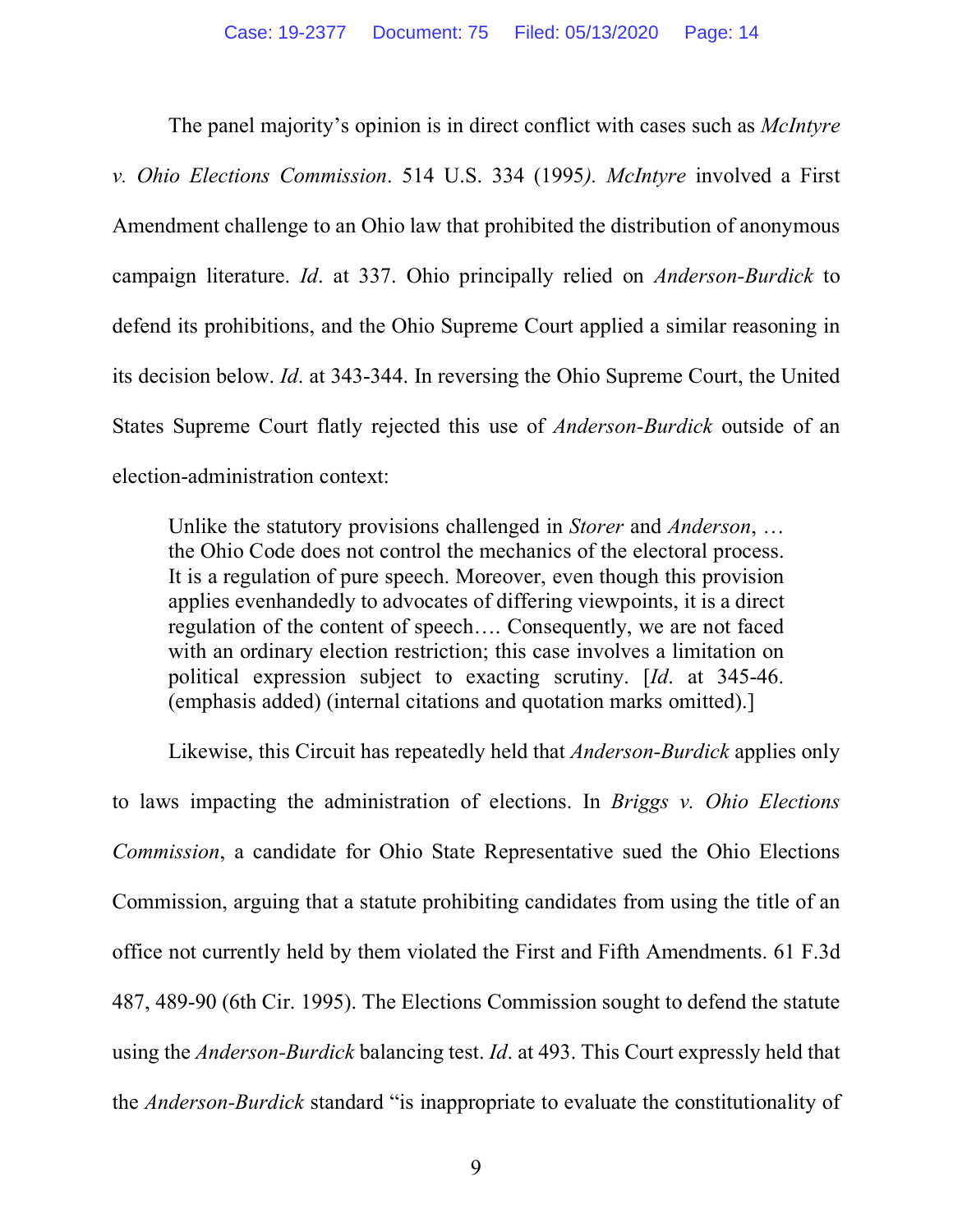a statute that burdens rights protected by the First Amendment." *Id*. at 493 n. 5 (citing *McIntyre*, 514 U.S. at 344-46).

Likewise, in *Moncier v. Haslam*, an individual challenged Tennessee's process for the selection, evaluation, and retention of judges who serve on the state's appellate courts. 570 Fed. Appx. 553, 553-555 (6th Cir. 2014). Under that plan, the Governor temporarily filled judicial vacancies by appointment, but those gubernatorial appointees had to run in retention elections to fulfill the remainder of their unexpired term. *Id*. The plaintiff challenged the appointment/retention plan, alleging that it violated the First and Fourteenth Amendment rights to ballot access and political association. *Id*. This Court held that *Anderson-Burdick* did not apply because "*Anderson* and *Burdick* presupposed that state law required an election for a particular office in the first place." *Id*. at 559 (citing *Anderson*, 460 U.S. at 782; *Burdick*, 504 U.S. at 430). "Neither case mandated that states organize their governments in a particular manner …. Nor did either case stipulate when states may deem a particular office vacant or specify how states must fill those vacancies." *Id*. Accordingly, this Court held that *Anderson* and *Burdick* "bear little weight" on the case. *Id*.

The character of the laws challenged in *Moncier* is similar to the exclusionary criteria Appellants challenge here: they both involve the selection of government employees by state officials without regulating the election of candidates. The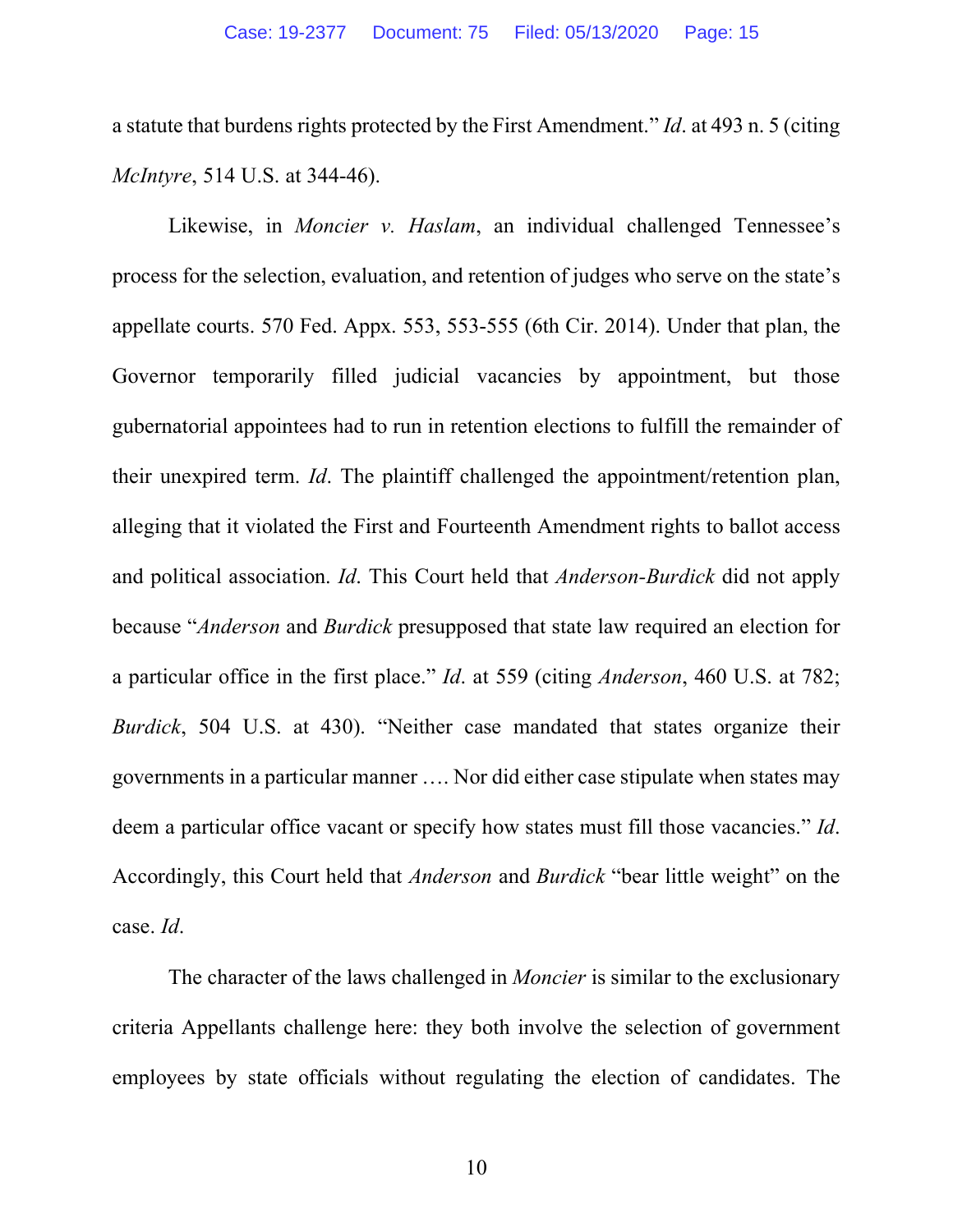character of the challenged law in *Moncier* is the very reason this Court declined to examine it under *Anderson-Burdick*. *Id*. The result here should be no different.

The commissioner-disqualification scheme does not involve the "voting process itself" or the "mechanics of the electoral process." *McIntyre*, 514 U.S*.* at 344-45. It involves First Amendment violations in the selection of Commissioners. *See Briggs*, 61 F.3d at 493, n. 5 (agreeing with *McIntyre* decision that *Anderson-Burdick* standard inappropriate to evaluate constitutionality of statute burdening rights protected by First Amendment). In the panel majority's view, anything "conceivably … classified as an 'election law,'" tangentially related to elections, is subject to the *Anderson-Burdick* framework. Slip Op. at 10. Such an expansion of *Anderson-Burdick* has no basis in the law, and this Court should reconsider it en banc.

## **II. Whether the** *Anderson-Burdick* **standard can apply to laws that do not regulate the administration of elections or burden voting rights is a question of exceptional importance.**

Although the Supreme Court and this Court have applied *Anderson-Burdick* to a variety of laws, they have never before applied it to laws outside of the election administration context directly related to the voting process. Allowing the panel decision to stand is "dangerous." Slip Op. at 34 (Readler, J., concurring).

Indeed, neither the Supreme Court nor this Court has ever applied *Anderson-Burdick* to claims concerning redistricting. If the Supreme Court and this Court do not use the *Anderson-Burdick* test to examine direct challenges to redistricting plans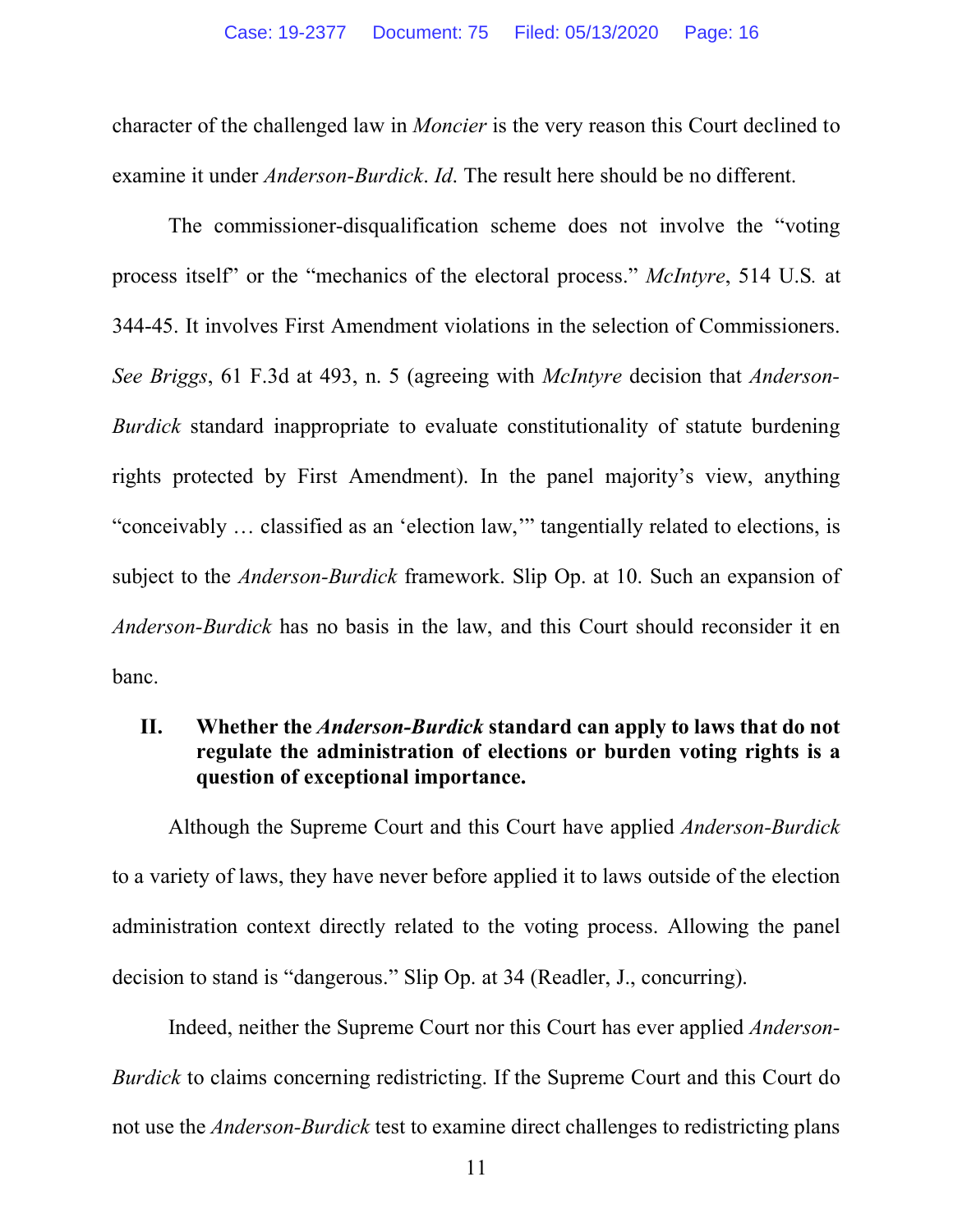or other actions of redistricting commissions, how then could they utilize it to examine challenges to selection schemes for redistricting commissioners? *Cf*. Slip Op. at 10 (characterizing a law restricting membership of the body that draws electoral lines as an "election law."). As Judge Readler noted in his concurrence, "[i]f *Anderson-Burdick* can be stretched this far, why would it not reach any situation that tangentially touches elected office? Laws, for instance, that regulate campaign finance, the conduct of legislators, or the terms of service of elected judges. Seemingly none would be immune from *Anderson-Burdick*'s growing reach." Slip Op. at 33 (Readler, J. concurring). And of course, once the genie is out of the published-opinion bottle, it will be nearly impossible to re-cabin.

*Anderson-Burdick* is not only inappropriate outside of the context of election administration and voting rights because it is overly deferential to the state, it also affords far too much discretion to judges. For example, while *Anderson-Burdick* is a balancing test, it does little to define the key concepts courts must balance, including when a burden becomes "severe" enough to warrant heightened scrutiny. *See* Slip Op. at 34-36 (Readler, J. concurring); *Crawford*, 553 U.S. at 191; *Buckley v. Am. Constitutional Law Found.*, 525 U.S. 182, 208 (1999) (Thomas, J., concurring); *Timmons*, 520 U.S. at 359 (noting that "[n]o bright line separates permissible election-related regulation from unconstitutional infringements on First Amendment freedoms" (citing *Storer v. Brown*, 415 U.S. 724, 730 (1974))); *Citizens in Charge, Inc. v. Husted*, 810 F.3d 437, 443 (6th Cir. 2016) (citing *Buckley*, 525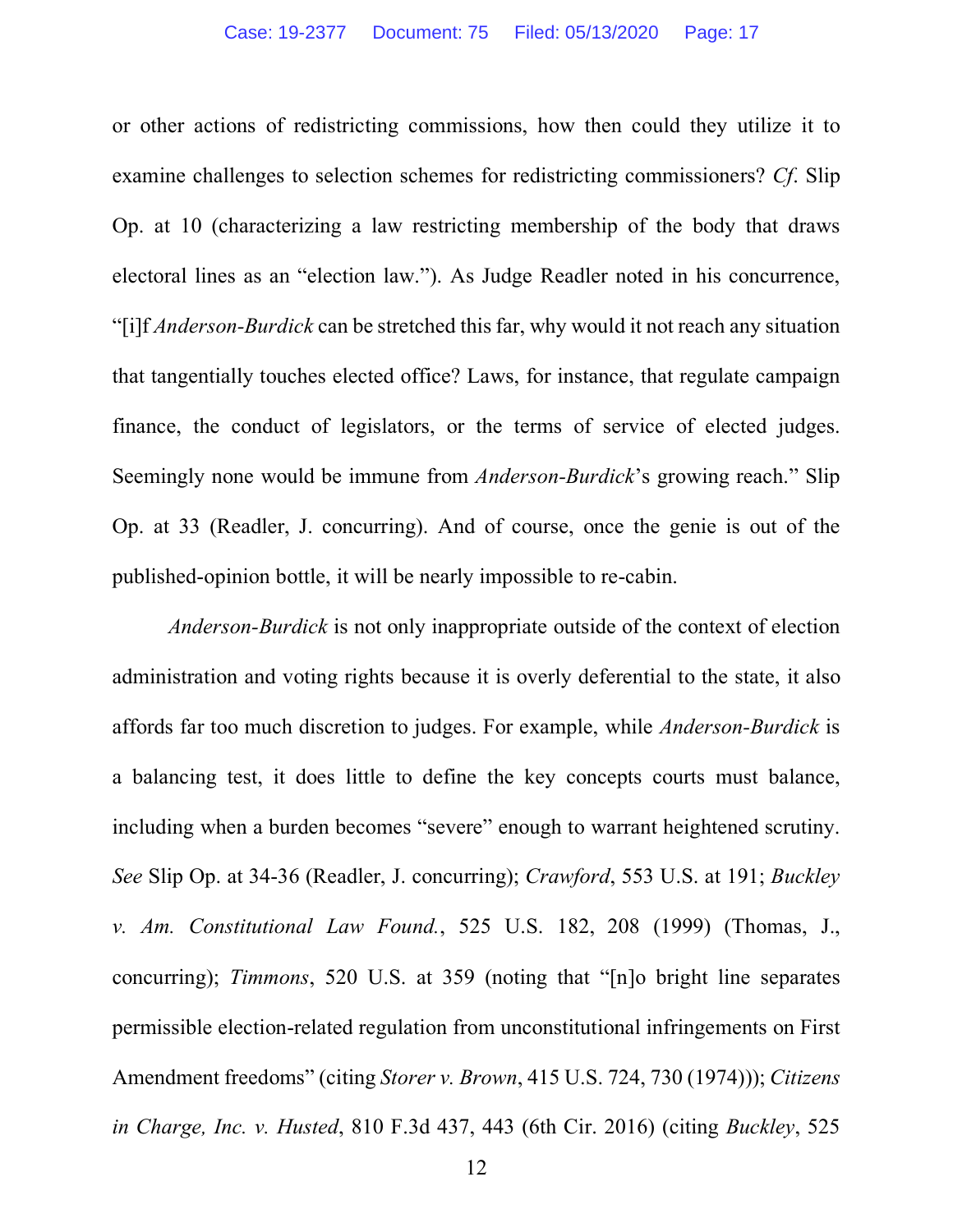U.S. at 207 (Thomas, J., concurring)). As a result, the *Anderson-Burdick* framework leaves much to judges' subjective determinations and is inferior to bright-line rules that provide predictability, judicial restraint, enhanced legitimacy of decisions, and advanced understanding. Slip Op. at 35 (Readler, J., concurring) (quoting Alex Kozinski, *My Pizza with Nino*, 12 CARDOZO L. REV. 1583, 1588–89 (1990)).

In sum, the en banc Court should grant review and put the framework back in its proper place.

## **III. En banc review is appropriate to take a second look at the validity of Michigan's egregiously unconstitutional familial and "look-back" exclusionary criteria.**

The panel determined that Appellants were unlikely to succeed on the merits of their First and Fourteenth Amendment claims challenging the exclusionary criteria prohibiting them from service based on their familial relationships and past exercise of First Amendment activities. These two aspects of the exclusionary criteria present the most startling examples of overinclusiveness. Despite Appellants arguing vigorously that these provisions present the most significant constitutional concerns, the panel gave them short shrift.

The "'unconstitutional conditions' doctrine holds that the government 'may not deny a benefit to a person on a basis that infringes his constitutionally protected … freedom of speech' even if he has no entitlement to that benefit." *Bd. of Cty. Comm'rs v. Umbehr*, 518 U.S. 668, 674 (1996) (quoting *Perry v. Sindermann*, 408 U.S. 593, 597 (1972)). For instance, while there is no constitutional right to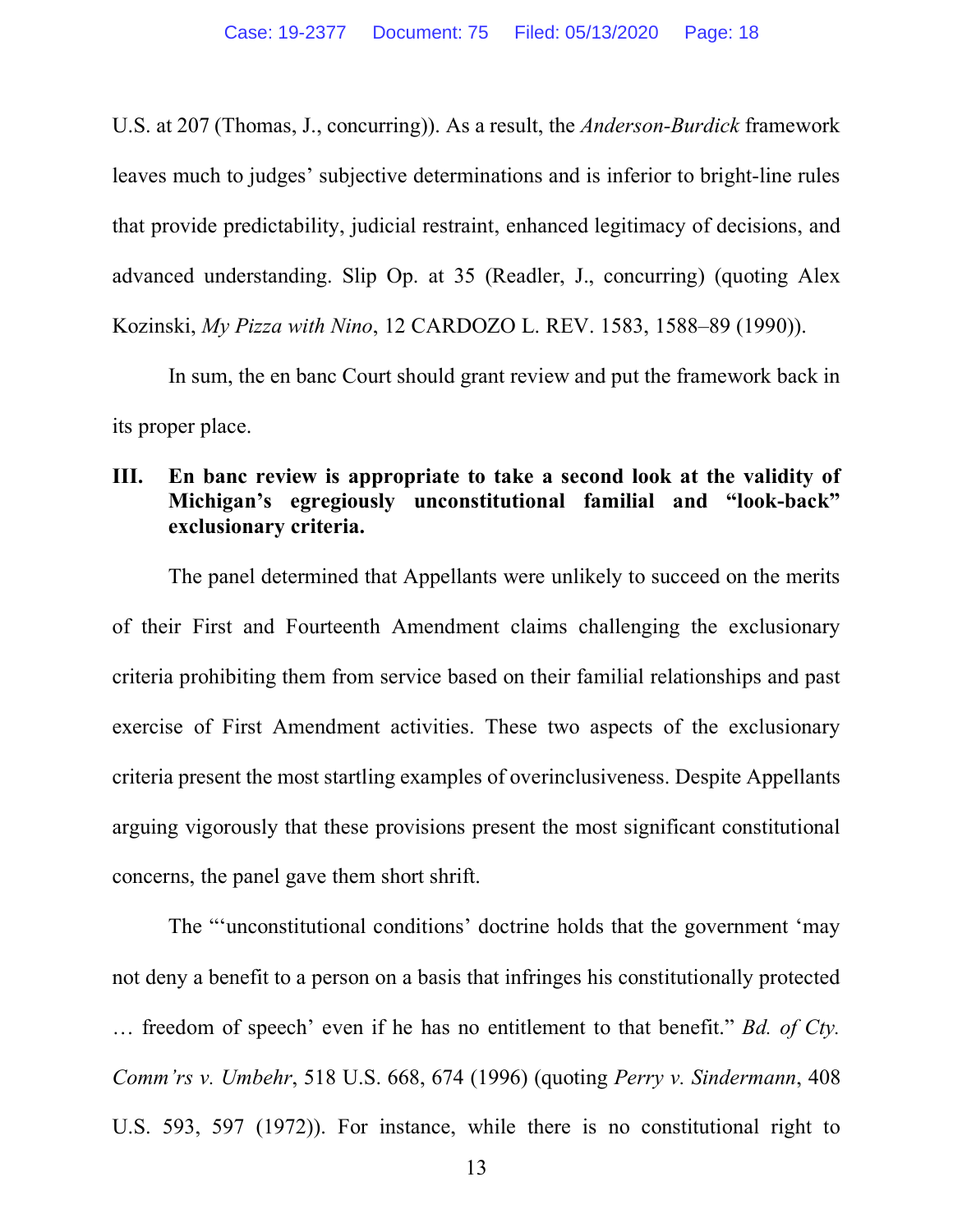government employment, the government cannot condition employment on the relinquishment of constitutional rights. *E.g., Hartman v. Moore*, 547 U.S. 250, 256 (2006); *Connick v. Myers*, 461 U.S. 138, 142 (1983) *Keyishian v. Board of Regents*, 385 U.S. 589, 605-06 (1967). Courts apply strict scrutiny to laws that burden the right to petition government; laws that suppress political speech; and regulations of the time, place, or manner of protected speech. *E.g., United States v. Harriss*, 347 U.S. 612, 626 (1954); *Citizens United v. FEC*, 558 U.S. 310, 340 (2010); *Ward v. Rock Against Racism*, 491 U.S. 781, 791 (1989).

There is no basis for Michigan to disqualify family members from the Commission, or individuals who engaged in First Amendment activities many years ago, because they bear no relationship to the state's purported interest in eliminating *current* conflicts-of-interest or partisan influence. Indeed, even the Michigan Attorney General found unconstitutional a statute prohibiting political contributions by family members of individuals with interest in a casino enterprise. Mich. Att'y Gen. Adv. Op. 7002 (1998). The Attorney General concluded that the family members "bear no relationship to th[e] state's compelling interest." *Id*.; *see also* SEC R. 206(4)-5, 17 C.F.R. § 275.206(4)-5 (2010) (excluding spouses from "pay to play" rule prohibiting investment advisors making contributions to government officials that influence government entities to whom they provide services).

Moreover, the panel's conflict-of-interest analysis does not fit with the "lookback" provisions of the Commission eligibility criteria. The conflict-of-interest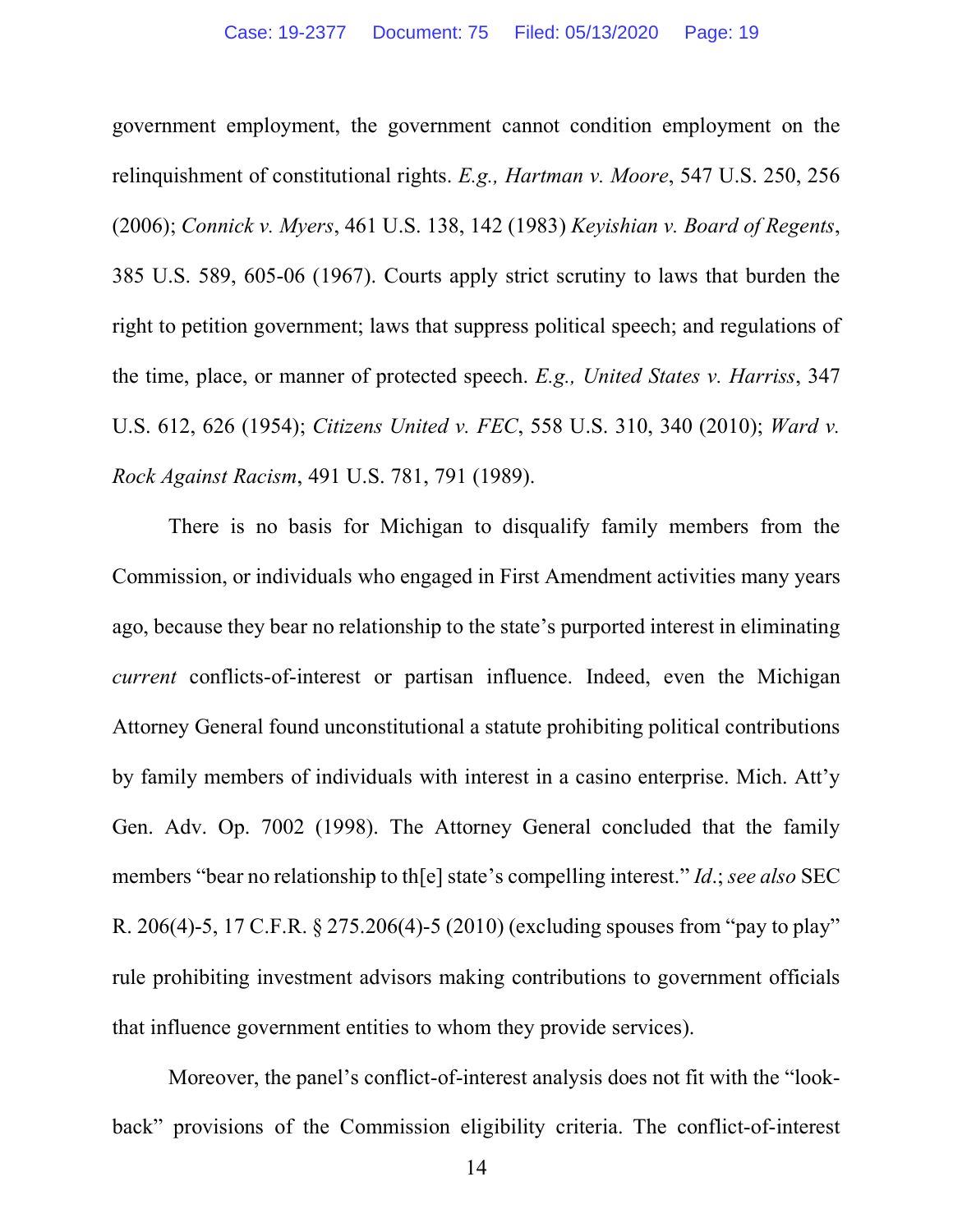perspective might make sense if the criteria only prohibited those who are presently engaged in political activity from serving on the Commission because that is how conflict-of-interest works: a person is presently bound by two or more competing interests. But there is no need for the Commission to exclude individuals who have engaged in protected First Amendment activities as long as six years prior—much less the children or parents of individuals who did so.

For example, the majority opinion concedes that "several of the eligibility criteria clearly correspond to activities protected by the First Amendment." Slip Op. at 12. But it discounts those constitutional violations by comparing the exclusionary criteria to restrictions on political expression that the Supreme Court has upheld, such us a two-year waiting period on current officeholders before running for state legislature, or a bar on federal employees partaking in political management or campaigns. *Id.* Those cases are not comparable to the restrictions here. A Michigan citizen can be excluded not because she held office 18 months ago, but because her husband held office five-and-a-half *years* ago, even if she and her spouse have diametrically opposed political views or no knowledge of each other's views. A Michigan citizen can also be excluded not because she is currently involved in a political campaign, but because her daughter was paid for campaign work three election cycles ago. Yet that same citizen's nextdoor neighbor *is* eligible if his son is currently volunteering for a political campaign today. Such results bear no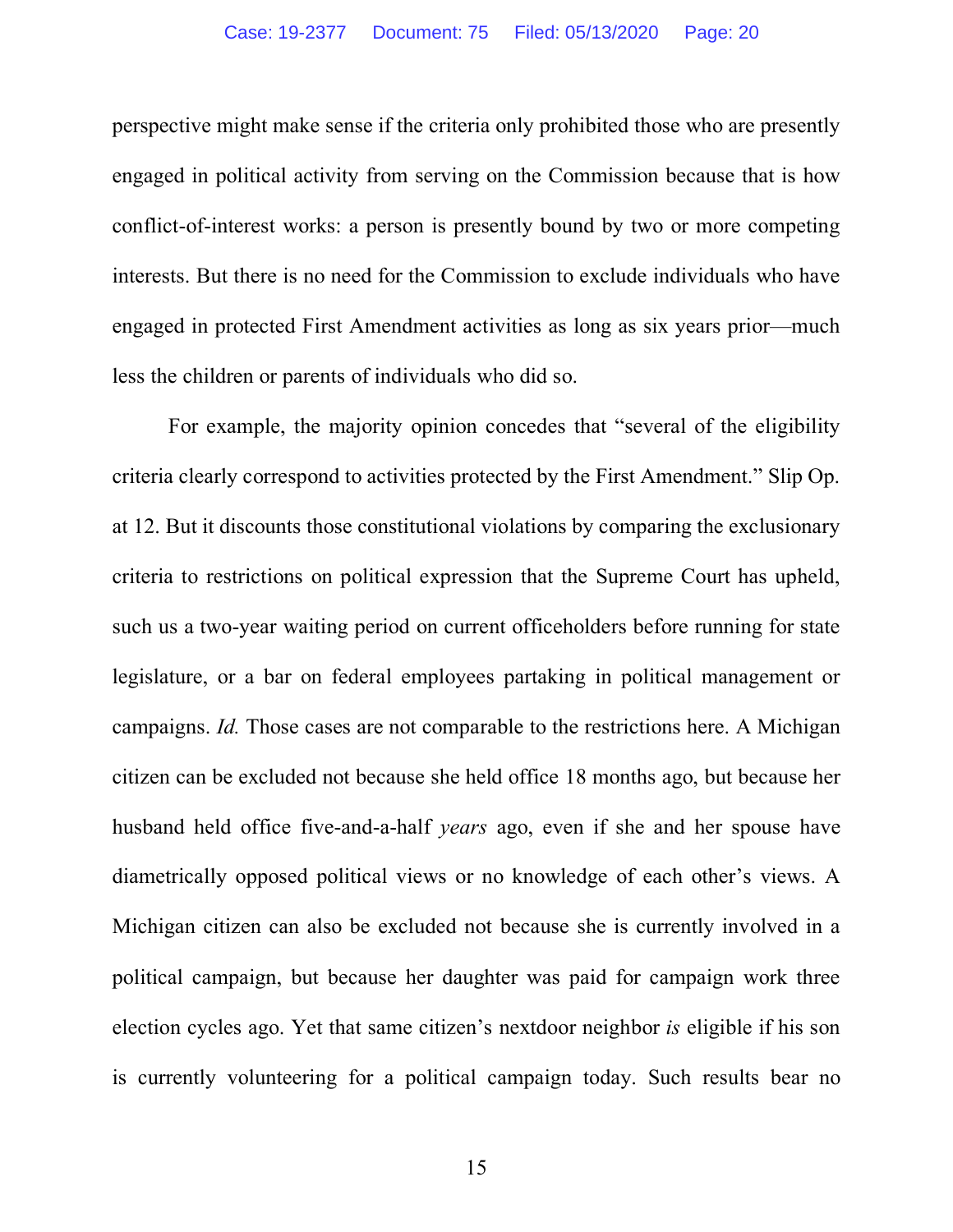resemblance to the type of conflict-of-interest laws that the Supreme Court has upheld. *E.g.*, *Nev. Comm'n on Ethics v. Carrigan*, 564 U.S. 117 (2011).

What makes these constitutional violations so much more egregious is the likelihood that the exclusionary criteria were developed for partisan advantage. For this reason, panel majority wrongly concluded that the exclusionary criteria "do not burden the plaintiffs-appellants based on their status as Republicans." Slip. Op. at 11. It is no secret that the elected leadership of Michigan's townships and counties is predominantly Republican while that of its cities is predominantly Democrat. By excluding the former and allowing the latter, the criteria unlawfully place a thumb on the scale in favor of Democrats when it comes to Commission membership.

Why would that be so? It is designed to give Democrat candidates a leg up in elections. It follows the same plan as the "nonpartisan" California Redistricting Commission that generated a district map far more gerrymandered in favor of Democrats than even a Legislature with Democratic super majorities ever attempted. *See, e.g.,* Shawn Steel, *Will GOP be fooled again by California Redistricting Commission?*, The Orange County Register (Jul. 13, 2019), available at https://bit.ly.3byOoOA. It is modeled after the "nonpartisan" Arizona Redistricting Commission that was sued for selecting a partisan Democratic firm as mapping consultant and for systematically overpopulating Republican-plurality districts while underpopulating Democrat-plurality districts. Jamie Ross, *Republicans Challenge Arizona Redistricting*, Courthouse News Service (May 2, 2012), available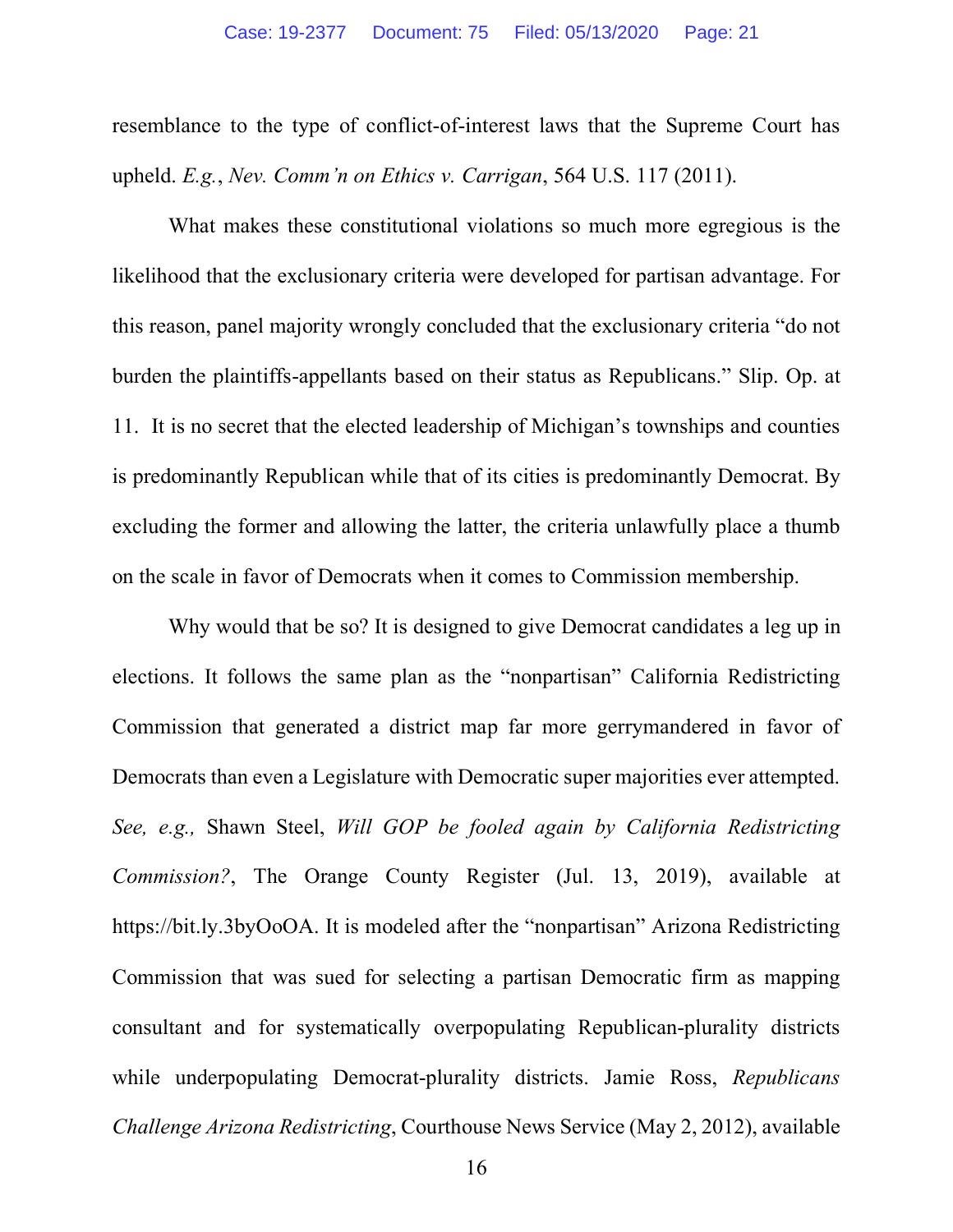at https://bit.ly/37ncAzU. And the group behind Michigan's redistricting Commission—Voters Not Politicians—"is led exclusively by partisan Democratic donors, activities, and a Democratic trial attorney, according to public records, the Federal Election Commission[,] and the Michigan Campaign Finance database. Cameron Pickford, *"Voters Not Politicians" Exposed: Ballot Committee Leadership Stacked (Exclusively) with Partisan Democrats*, Michigan Freedom Fund (Dec. 18, 2017), available at https://bit.ly/35RSgHU. And post-election disclosures revealed that the "grassroots" redistricting effort was fueled by millions of dollars "from outof-state dark money groups with a history of supporting Democratic causes." Riley Beggin & Lindsay VanHulle, *Michigan Proposal 2 redistricting group defends dark money as fighting fire with fire*, Bridge Magazine (Nov. 1, 2018), available at https://bit.ly/2SYVmVv. "Most" of that money was spent "on consultants, strategists[,] and media specialists who serve Democratic causes and candidates." *Id.*

This redistricting commission is not about run-of-the-mill conflict-ofinterests. And tangential familial relationships and previous First Amendment activities up to six years in the past are insufficient to justify the denial of constitutional rights. En banc review is warranted.

#### **CONCLUSION**

The Michigan Redistricting Commission excludes Michigan citizens from membership based on previous First Amendment activities and familial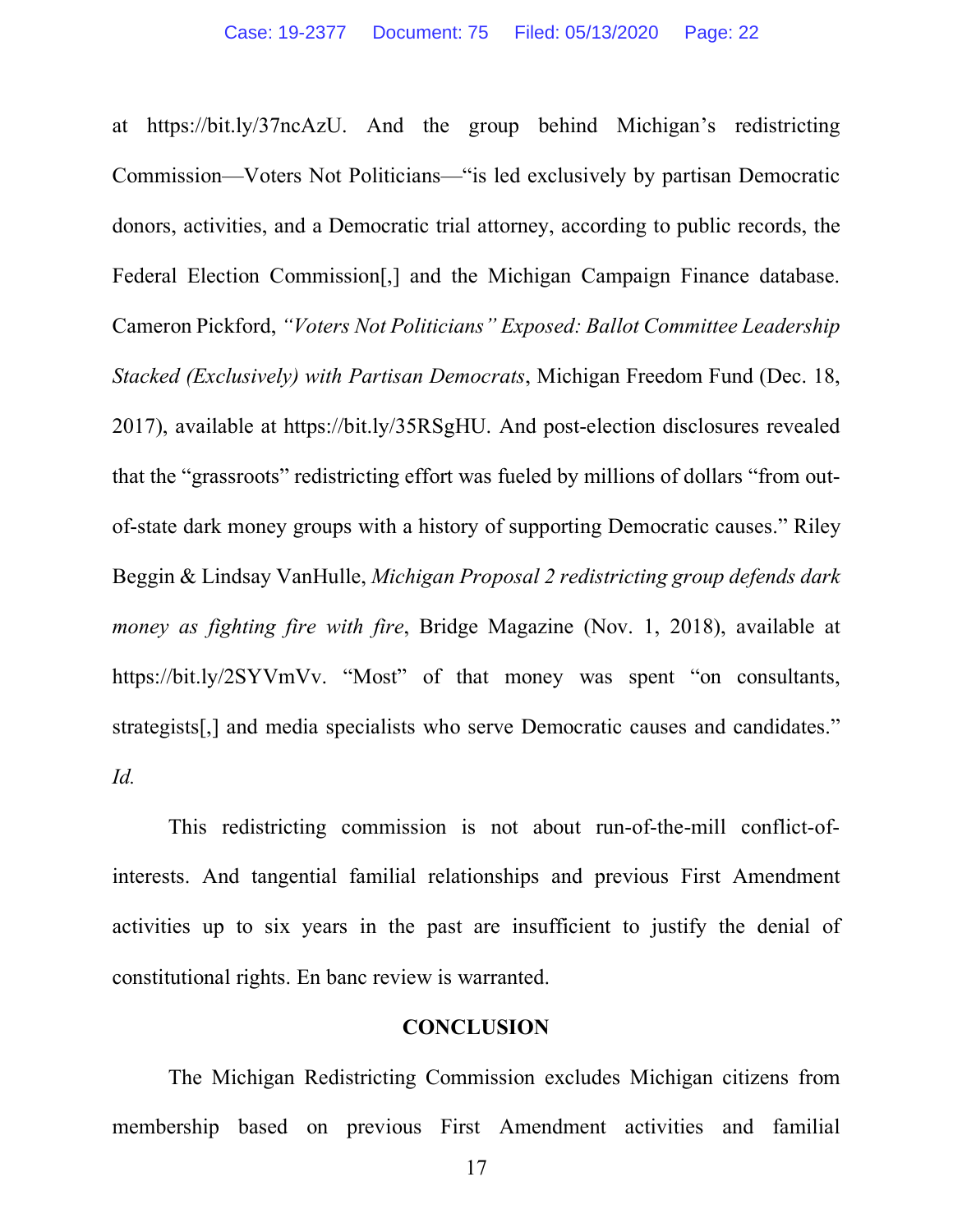relationships. It does so in over- and under-inclusive ways that cannot meet any level of scrutiny. These constitutional implications are made ever the more egregious given that they were clearly motivated to benefit Democratic candidates over Republicans. These factors alone counsel strongly in favor of en banc review.

But the panel majority opinion does more, broadening the questionable *Anderson-Burdick* framework to a non-election context in a way this Court and the Supreme Court have condemned. Absent review, this published opinion will give *carte blanche* to district judges across the Circuit to pick winners and losers in disputes that only tangentially touch elected office. The en banc Court should grant the petition and reverse, cabining *Anderson-Burdick* to those disputes that involve regulation of election mechanics.

Respectfully submitted May 13, 2020.

/s/ Jason Torchinsky Jason Torchinsky Jonathan P. Lienhard Dennis W. Polio HOLTZMAN VOGEL JOSEFIAK TORCHINSKY PLLC 45 N. Hill Drive, Suite 100 Warrenton, VA 20186 P: (540) 341-8808 F: (540) 341-8809 jtorchinsky@hvjt.law jlienhard@hvjt.law dwpolio@hvjt.law

John J. Bursch BURSCH LAW 9339 Cherry Valley, S.E., Suite 78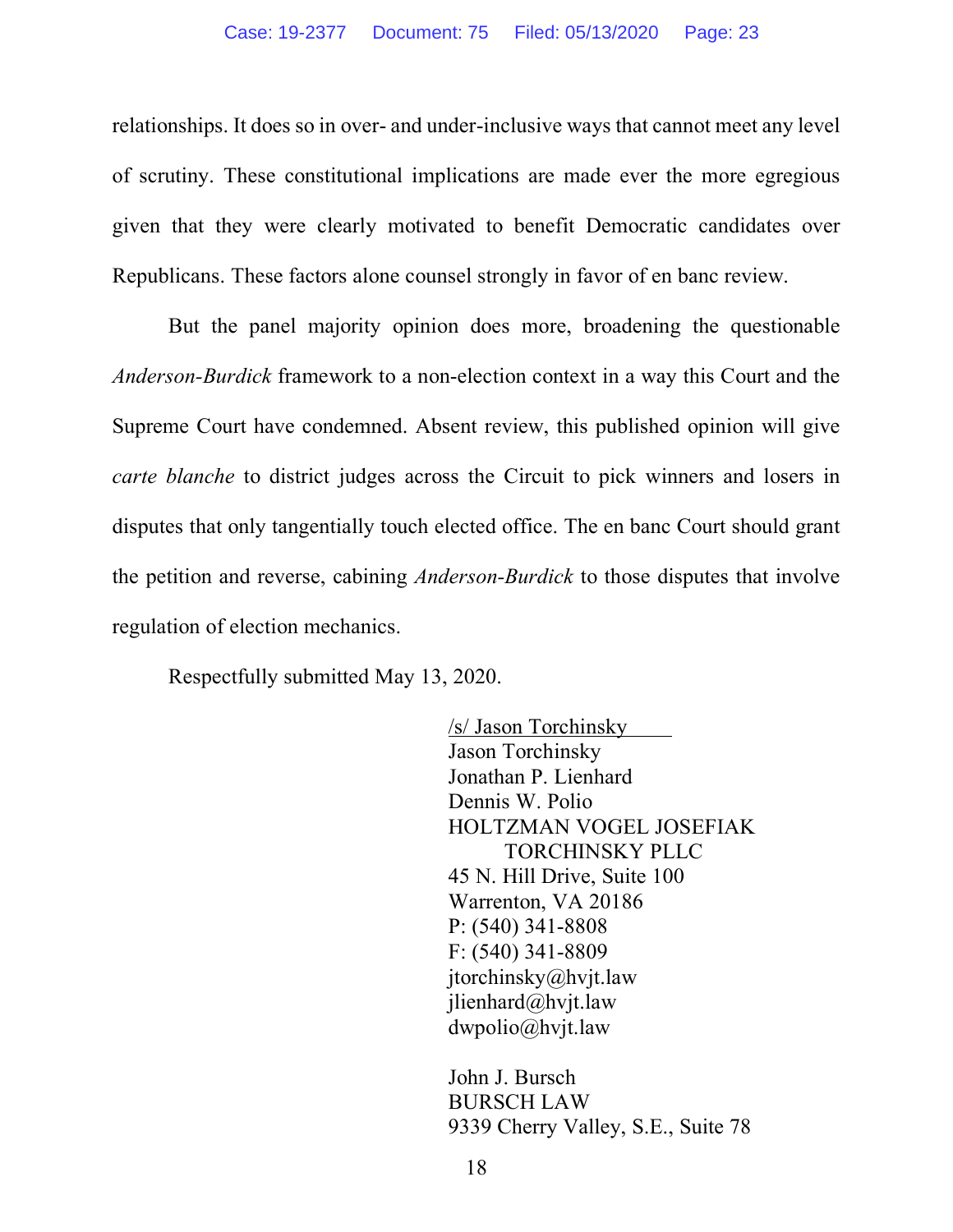Caledonia, MI 49316 P: 616-450-4235 jbursch@burschlaw.com

Eric E. Doster DOSTER LAW OFFICES, PLLC 2145 Commons Parkway Okemos, MI 48864 P: (517) 977-0147 eric@ericdoster.com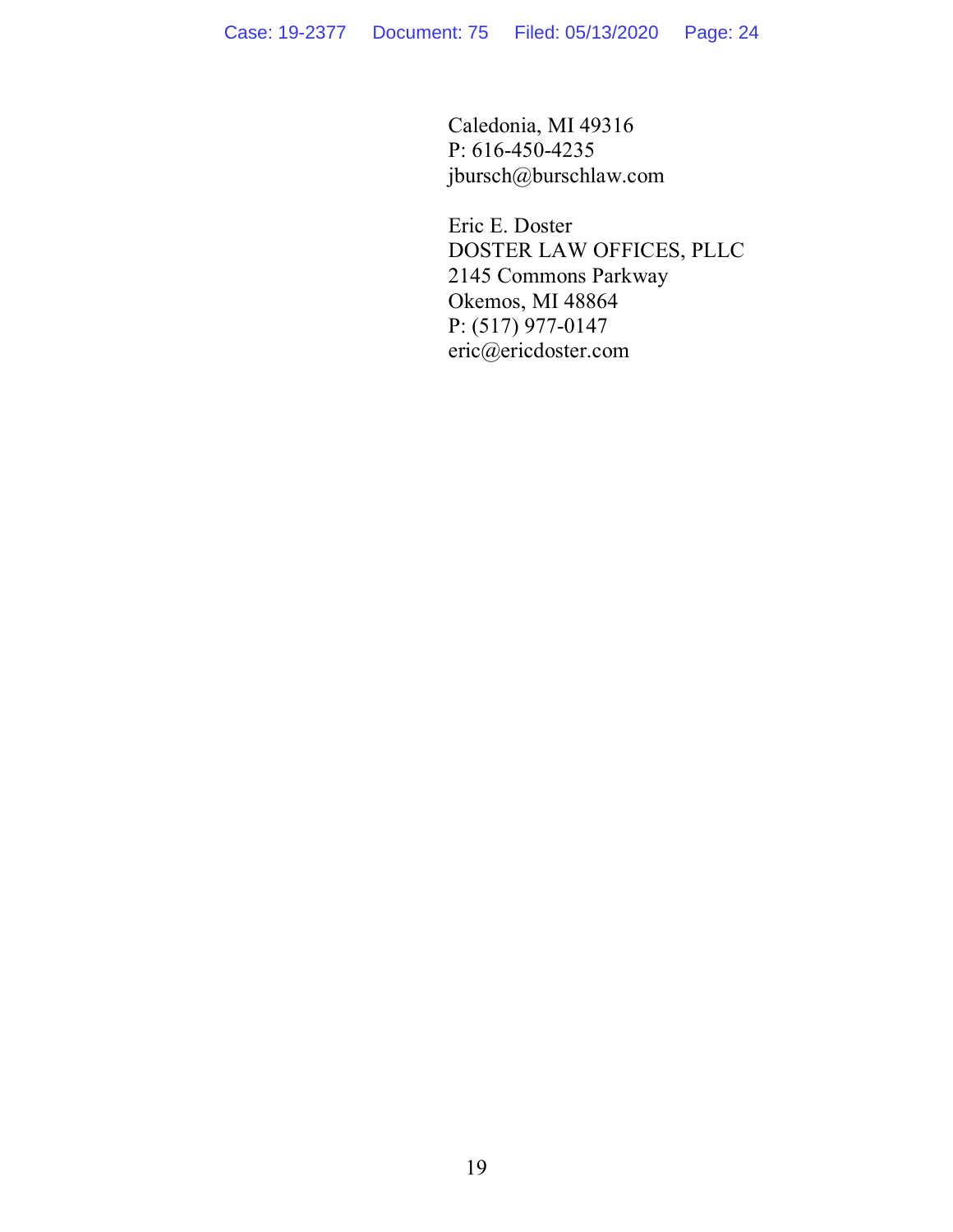## **CERTIFICATE OF COMPLIANCE WITH TYPE-VOLUME LIMITATION, TYPEFACE REQUIREMENTS, AND TYPE STYLE REQUIREMENTS**

1. This petition complies with the type-volume limitation of Fed. R. App. P. 32(a)(7)(B) and 6 Cir. R. 32(b) because it contains 3,886 words, as determined by the word-count function of Microsoft Word, excluding the parts exempted by Fed. R. App. P.  $32(a)(7)(B)(iii)$ .

2. This petition complies with the typeface requirements of Fed. R. App. P.  $32(a)(5)$  and the type style requirements of Fed. R. App. P.  $32(a)(6)$  because it has been prepared in a proportionally spaced typeface using Microsoft Word in 14 point Times New Roman font.

> By: /s/ Jason Torchinsky *Attorney for Appellants*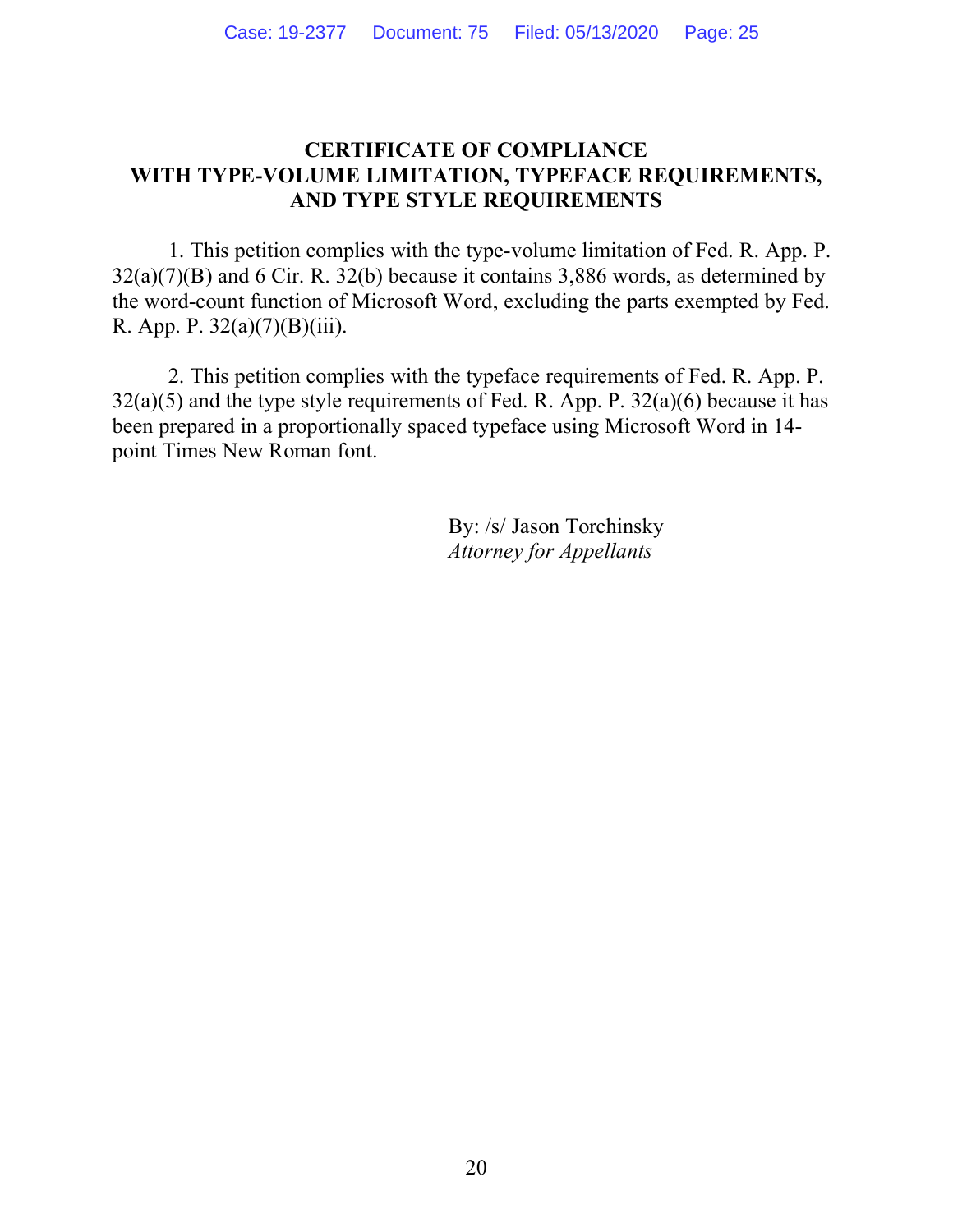# **CERTIFICATE OF SERVICE**

I hereby certify that on May 13, 2020, an electronic copy of the foregoing Petition for Rehearing en Banc was filed with the Clerk of Court for the U.S. Court of Appeals for the Sixth Circuit, using the appellate CM/ECF system. I further certify that all parties in this case are represented by lead counsel who are registered CM/ECF users, and that service will be accomplished by the appellate CM/ECF system.

> By: /s/ Jason Torchinsky *Attorney for Appellants*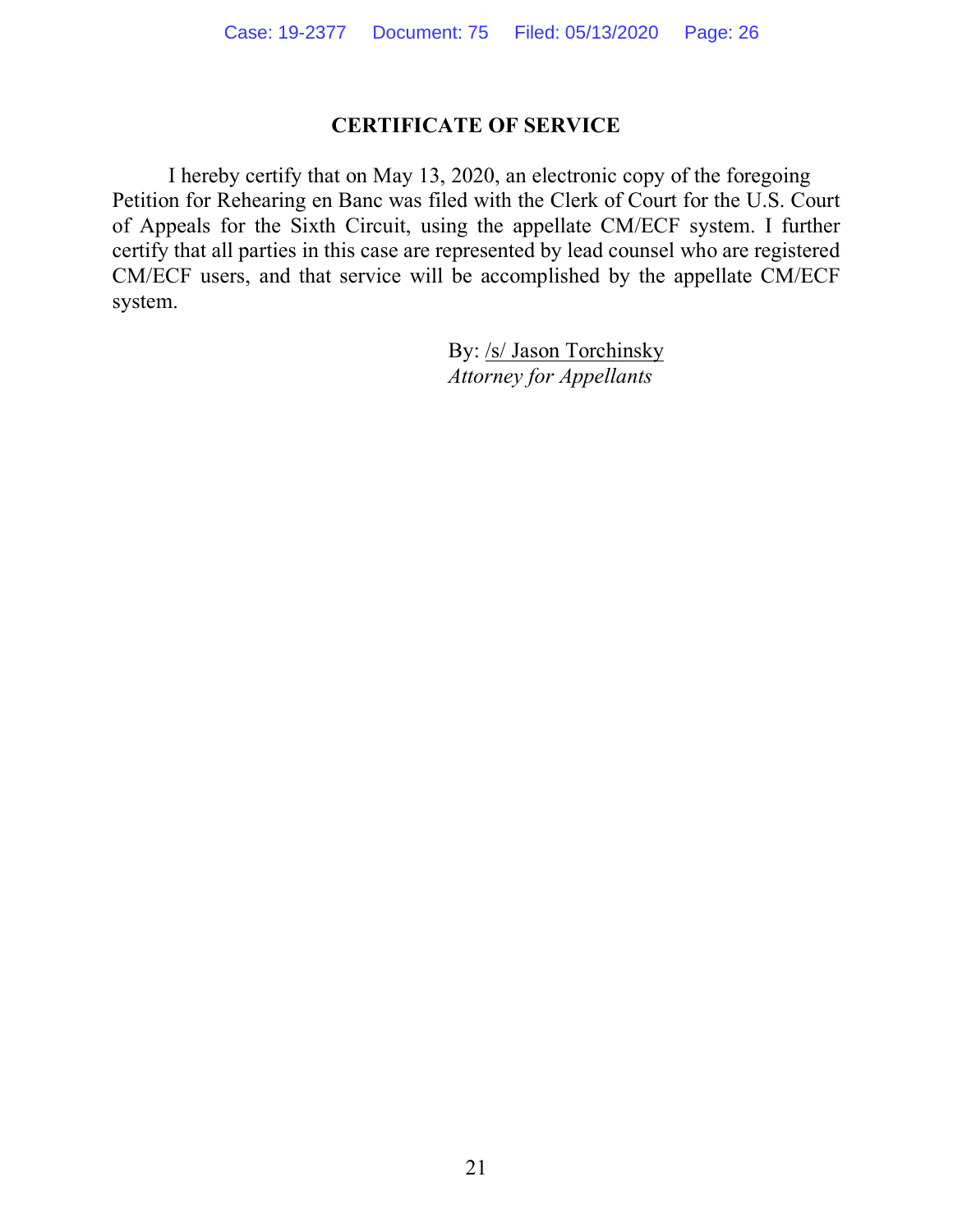# **EXHIBIT**

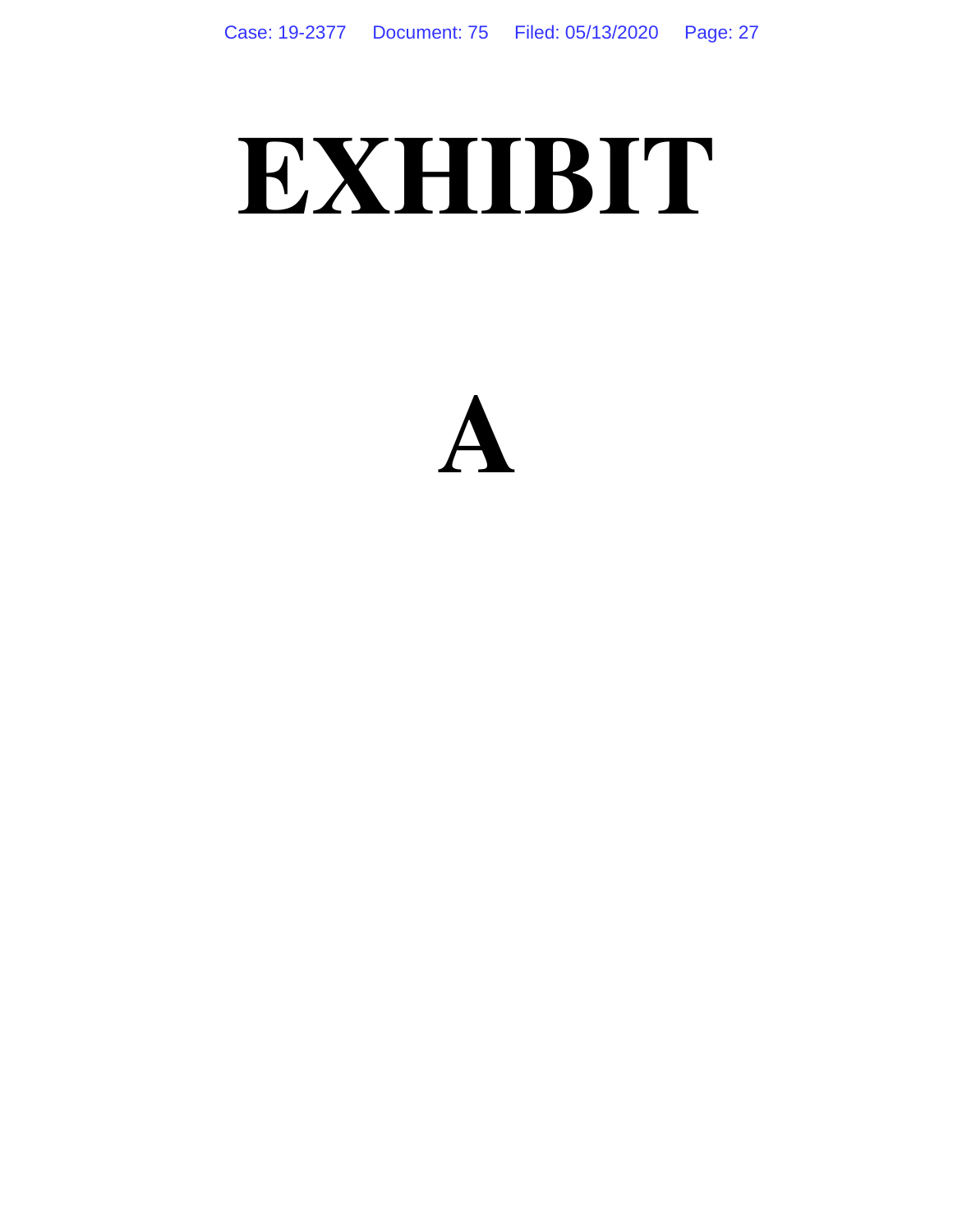Case 1:19-cv-006614-9 PDN-7SJB DGCIFIN to the 78 filed F04/15/2013 PageID. 98 figePage 1 of 48

#### **UNITED STATES COURT OF APPEALS** FOR THE SIXTH CIRCUIT

Deborah S. Hunt Clerk

100 EAST FIFTH STREET, ROOM 540 POTTER STEWART U.S. COURTHOUSE CINCINNATI, OHIO 45202-3988

Tel. (513) 564-7000 www.ca6.uscourts.gov

Filed: April 15, 2020

Mr. Robert L. Avers Dickinson Wright 350 S. Main Street Suite 300 Ann Arbor, MI 48104

Mr. Mark C. Brewer 17000 W. Ten Mile Road Second Floor Southfield, MI 48075-0000

Mr. John J. Bursch Alliance Defending Freedom 440 First Street, N.W. Suite 600 Washington, DC 20001

Mr. Graham K. Crabtree Fraser, Trebilcock, Davis & Dunlap 124 W. Allegan Suite 1000 Lansing, MI 48933

Mr. Mark Gaber Campaign Legal Center 1101 14th Street, N.W. Suite 400 Washington, DC 20005

Mr. Gary P. Gordon Dykema 201 Townsend Street, Suite 900 Lansing, MI 48933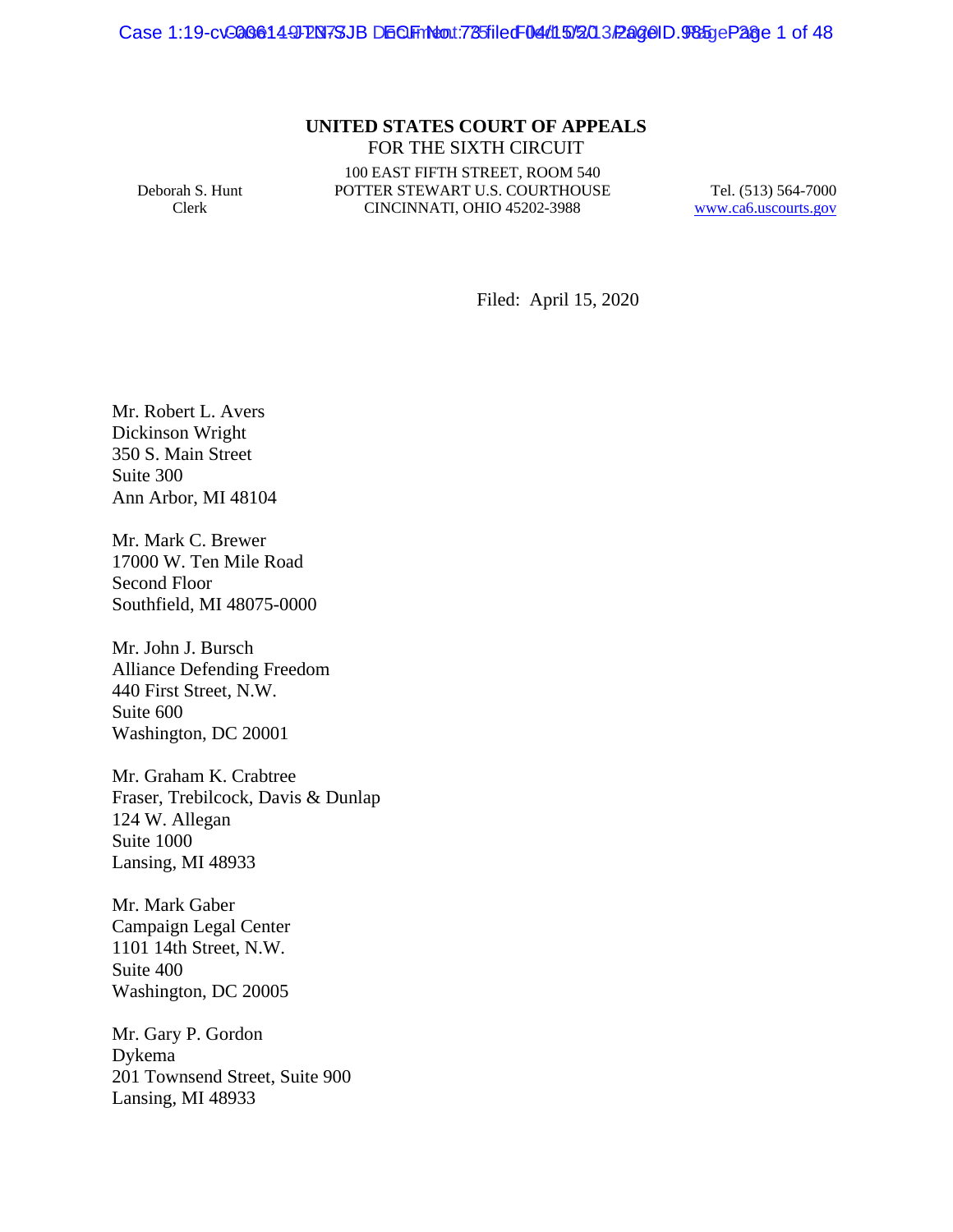Mr. Erik A. Grill Michigan Department of Attorney General P.O. Box 30736 Lansing, MI 48909

Mr. Jason T. Hanselman Dykema 201 Townsend Street Suite 900 Lansing, MI 48933

Annabelle Harless Campaign Legal Center 55 W. Monroe Street Suite 1925 Chicago, IL 60603

Mr. Scott A. Hughes Dykema 201 Townsend Street Suite 900 Lansing, MI 48933

Mr. Michael B. Kimberly McDermott Will & Emery 500 N. Capital Street, N.W. Washington, DC 20001

Ms. Heather S. Meingast Office of the Attorney General of Michigan P.O. Box 30217 Lansing, MI 48116

Mr. Paul March Smith Campaign Legal Center 1101 14th Street, N.W. Suite 400 Washington, DC 20005

Charles R. Spies Clark Hill 1001 Pennsylvania Avenue, N.W. Suite 1300, S. Washington, DC 27713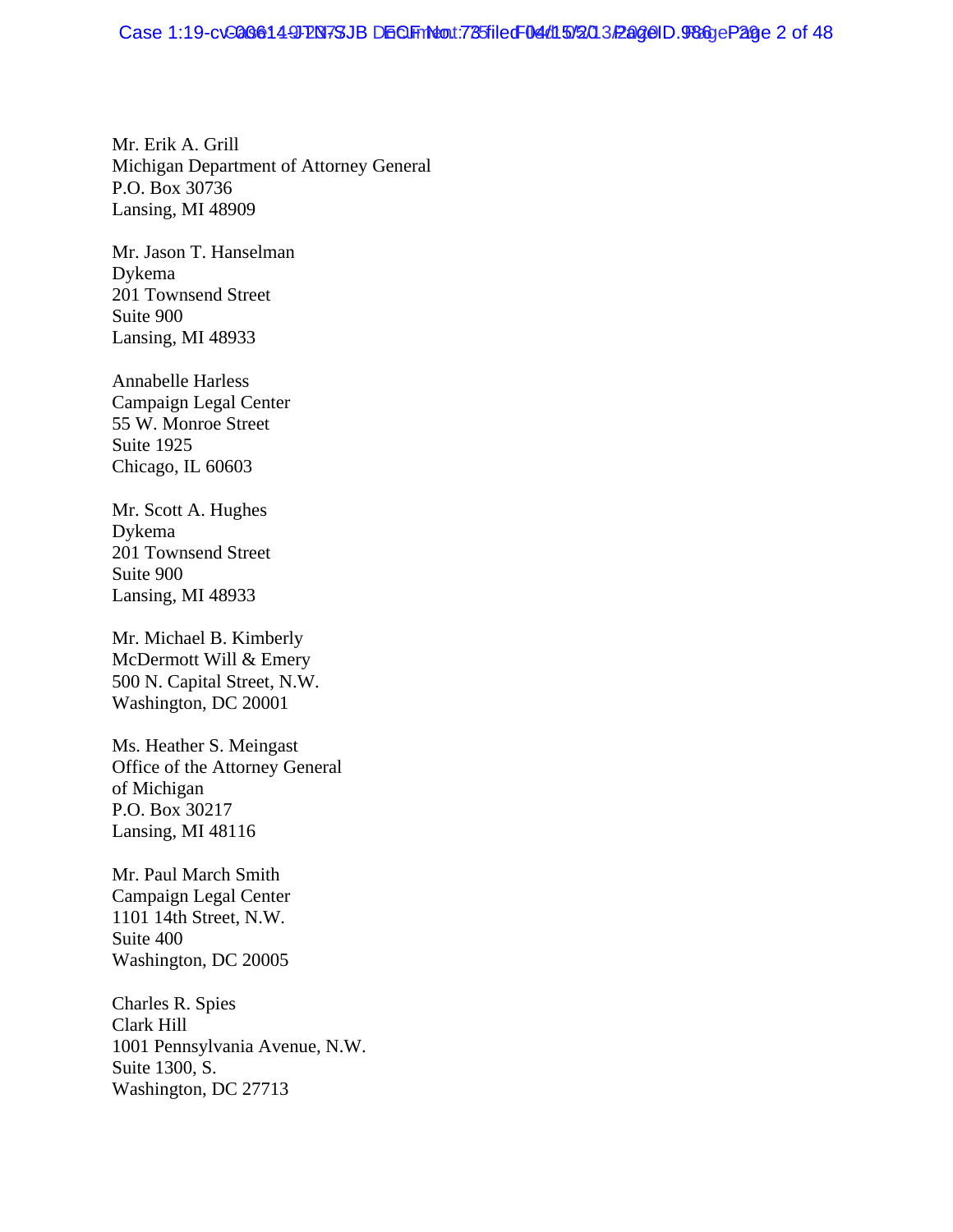Mr. Jason Brett Torchinsky Holtzman Vogel Josefiak Torchinsky 45 N. Hill Drive Suite 100 Warrenton, VA 20186

Mr. Zachary D. Tripp Weil, Gotshal & Manges 2001 M Street, N.W. Suite 600 Washington, DC 20005

> Re: Case Nos. 19-2377/19-2420*, Anthony Daunt, et al v. Jocelyn Benson, et al* Originating Case Nos. : 1:19-cv-00614 : 1:19-cv-00669

Dear Counsel,

The court today announced its decision in the above-styled cases.

 Enclosed is a copy of the court's opinion together with the judgment which has been entered in conformity with Rule 36, Federal Rules of Appellate Procedure.

Yours very truly,

Deborah S. Hunt, Clerk

 Cathryn Lovely Deputy Clerk

cc: Mr. Thomas Dorwin

Enclosures

Mandate to issue.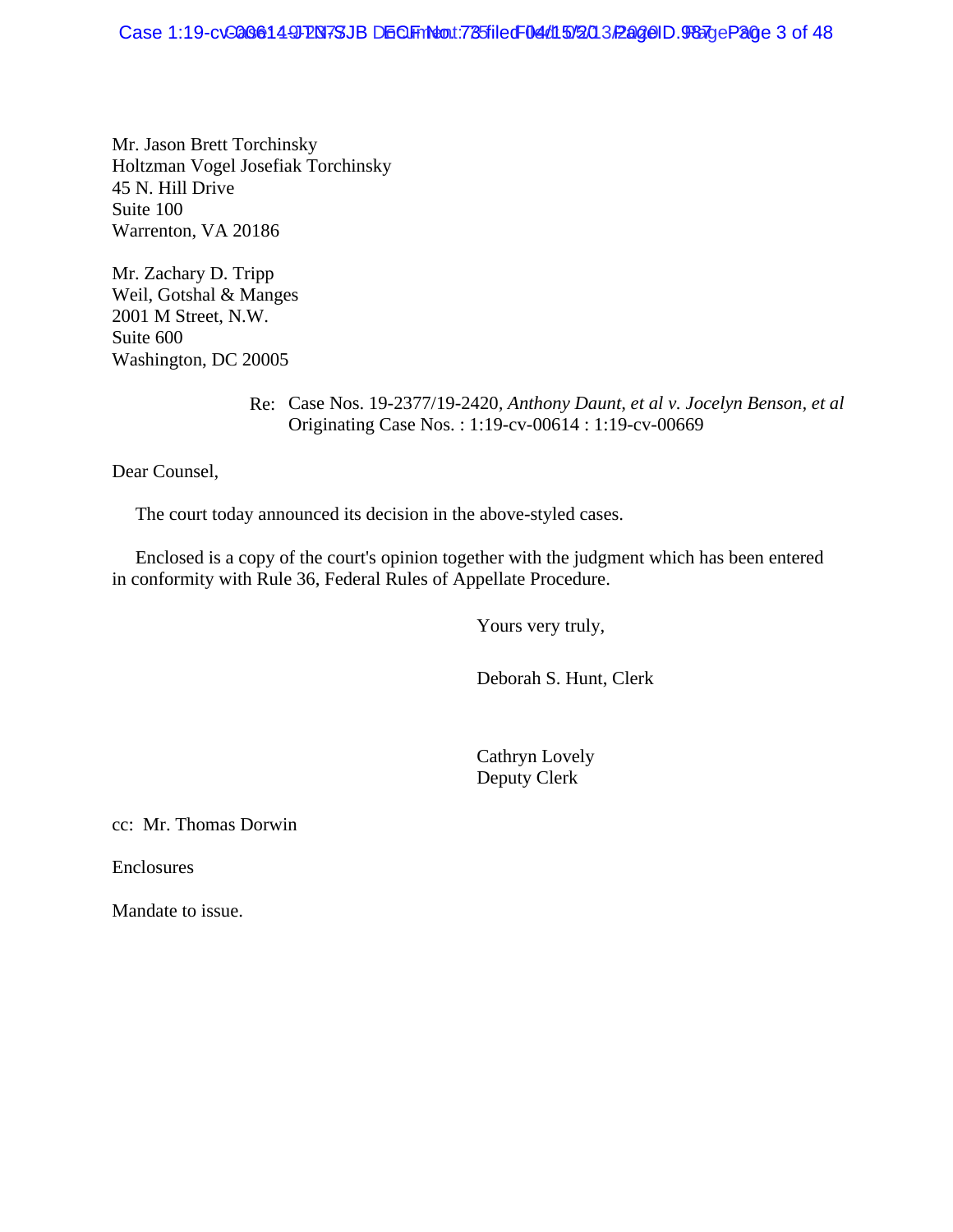Case 1:19-cv<del>-006614-9 PN7SJB DECLIFINNow.trastiled 04/05/2020 3/2000 D.988 pePage</del> 4 of 48

RECOMMENDED FOR PUBLICATION Pursuant to Sixth Circuit I.O.P. 32.1(b)

File Name: 20a0117p.06

#### **UNITED STATES COURT OF APPEALS**

#### FOR THE SIXTH CIRCUIT

┐ │ │ │ │ │ │ │ │ │ │ │ │ │ │ │ │ │ ┘

|<br>|<br>|

ANTHONY DAUNT, TOM BARRETT, AARON BEAUCHINE, KATHY BERDEN, STEPHEN DAUNT, GERRY HILDENBRAND, GARY KOUTSOUBOS, LINDA LEE TARVER, PATRICK MEYERS, MARIAN SHERIDAN, MARY SHINKLE, NORM SHINKLE, PAUL SHERIDAN, BRIDGET BEARD, and CLINT TARVER (19-2377); MICHIGAN REPUBLICAN PARTY, LAURA COX, TERRI LYNN LAND, SAVINA ALEXANDRA ZOE MUCCI, DORIAN THOMPSON, and HANK VAUPEL (19-2420),

*Plaintiffs-Appellants*,

Nos. 19-2377/2420

*v*.

JOCELYN BENSON, in her official capacity as Michigan Secretary of State; COUNT MI VOTE, doing business as Voters Not Politicians,

*Defendants-Appellees*.

Appeal from the United States District Court for the Western District of Michigan at Grand Rapids. Nos. 1:19-cv-00614 (19-2377); 1:19-cv-00669 (19-2420)—Janet T. Neff, District Judge.

Argued: March 17, 2020

Decided and Filed: April 15, 2020

Before: MOORE, GILMAN, and READLER, Circuit Judges.

\_\_\_\_\_\_\_\_\_\_\_\_\_\_\_\_\_

#### **COUNSEL**

**ARGUED:** John J. Bursch, BURSCH LAW, Caledonia, Michigan, for Appellants in 19-2377. Gary P. Gordon, DYKEMA GOSSETT PLLC, Lansing, Michigan, for Appellants in 19-2420. Heather S. Meingast, OFFICE OF THE MICHIGAN ATTORNEY GENERAL, Lansing, Michigan, for Appellee Benson. Paul M. Smith, CAMPAIGN LEGAL CENTER, Washington, D.C., for Appellee Count MI Vote. **ON BRIEF:** John J. Bursch, BURSCH LAW, Caledonia,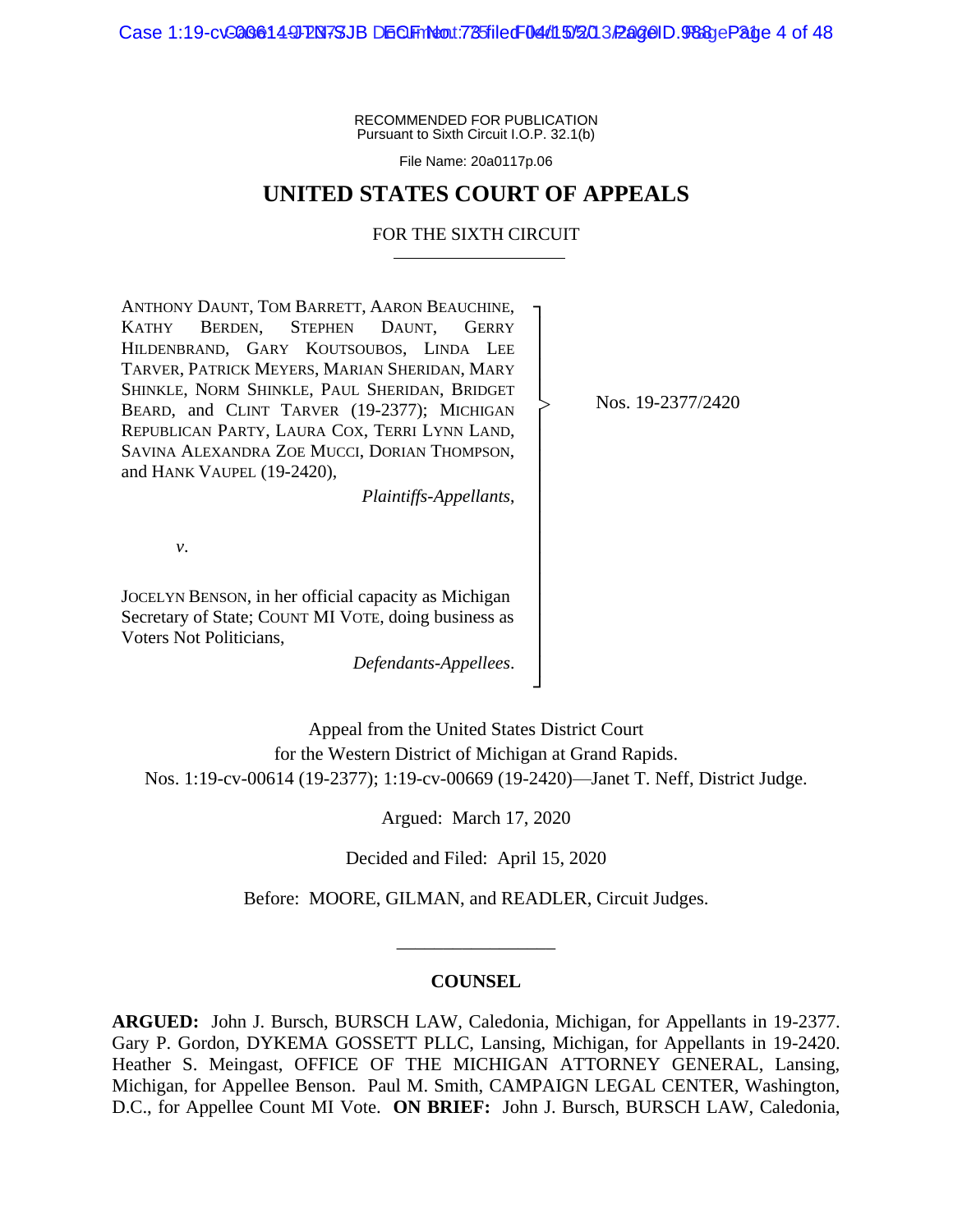Michigan, Jason Torchinsky, HOLTZMAN VOGEL JOSEFIAK TORCHINSKY PLLC, Warrenton, Virginia, for Appellants in 19-2377. Gary P. Gordon, Jason T. Hanselman, Scott A. Hughes, DYKEMA GOSSETT PLLC, Lansing, Michigan, Charles R. Spies, Robert L. Avers, DICKINSON WRIGHT PLLC, Lansing, Michigan, for Appellants in 19-2420. Heather S. Meingast, Erik A. Grill, OFFICE OF THE MICHIGAN ATTORNEY GENERAL, Lansing, Michigan, for Appellee Benson. Paul M. Smith, Mark P. Gaber, CAMPAIGN LEGAL CENTER, Washington, D.C., Graham K. Crabtree, FRASER TREBILCOCK DAVIS & DUNLAP, P.C., Lansing, Michigan, Annabelle E. Harless, CAMPAIGN LEGAL CENTER, Chicago, Illinois, for Appellee Count MI Vote. Mark Brewer, GOODMAN ACKER, P.C., Southfield, Michigan, Zachary D. Tripp, WEIL, GOTSHAL & MANGES LLP, Washington, D.C., Michael B. Kimberly, MCDERMOTT WILL & EMERY, Washington, D.C., for Amici Curiae.

MOORE, J., delivered the opinion of the court in which GILMAN, J., joined. READLER, J. (pp. 32–44), delivered a separate opinion concurring in the judgment.

# **OPINION** \_\_\_\_\_\_\_\_\_\_\_\_\_\_\_\_\_

\_\_\_\_\_\_\_\_\_\_\_\_\_\_\_\_\_

KAREN NELSON MOORE, Circuit Judge. These two appeals arise from challenges filed by individual plaintiffs and the Michigan Republican Party to Michigan's new Independent Citizens Redistricting Commission. The Commission was established by ballot initiative in the 2018 Michigan general election. The first lawsuit was filed by Michigan citizens who allege that they are unconstitutionally excluded from serving on the Commission due to its eligibility criteria, which prohibit eight classes of individuals with certain current or past political ties from serving as a commissioner. The second lawsuit was filed by the Michigan Republican Party and individual plaintiffs, making the same allegation as the first lawsuit and raising other First Amendment allegations regarding the Commission's selection process, its composition, and its restrictions on the commissioners' ability to speak publicly about redistricting matters.

The plaintiffs in both cases moved for preliminary injunctions against the implementation of the Commission. The district court denied these motions, and the plaintiffs have appealed. For the reasons stated below, we **AFFIRM** the judgment of the district court.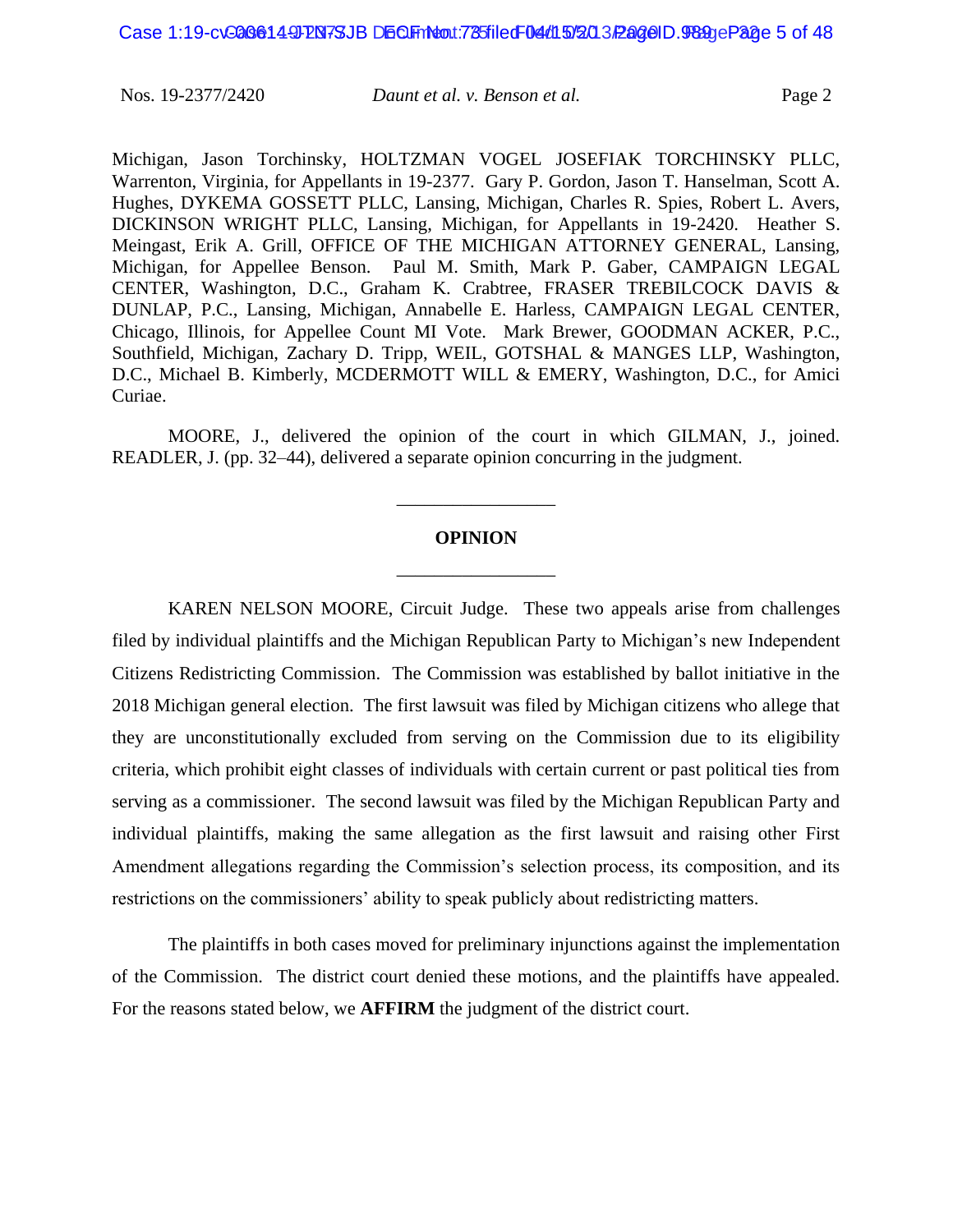Case 1:19-cv-006614-9F2N7SJB DGCF not the 0F04/15/2013 RageID. 990 pePage 6 of 48

Nos. 19-2377/2420 *Daunt et al. v. Benson et al.* Page 3

#### **I. BACKGROUND**

#### **A. Establishment of the Commission**

On November 6, 2018, Michigan voters voted in favor of Proposal 18-2 on the general

election ballot. MICH. CONST., art. IV, § 6. Proposal 18-2 stated the following:

#### **Proposal 18-2**

#### **A proposed constitutional amendment to establish a commission of citizens with exclusive authority to adopt district boundaries for the Michigan Senate, Michigan House of Representatives and U.S. Congress, every 10 years.**

This proposed constitutional amendment would:

- Create a commission of 13 registered voters randomly selected by the Secretary of State:
	- $\circ$  4 each who self-identify as affiliated with the 2 major political parties; and
	- o 5 who self-identify as unaffiliated with major political parties.
- Prohibit partisan officeholders and candidates, their employees, certain relatives, and lobbyists from serving as commissioners.
- Establish new redistricting criteria including geographically compact and contiguous districts of equal population, reflecting Michigan's diverse population and communities of interest. Districts shall not provide disproportionate advantage to political parties or candidates.
- Require an appropriation of funds for commission operations and commissioner compensation.

Should this proposal be adopted?

[ ] YES  $[ ]$  NO

Michigan Board of State Canvassers, *Official Ballot Wording approved by the Board of State Canvassers, August 30, 2018, Voters Not Politicians*, https://www.michigan.gov/documents/sos/ Official\_Ballot\_Wording\_Prop\_18-2\_632052\_7.pdf. This constitutional amendment (the "Amendment") took effect on December 22, 2018. MICH. CONST., art. IV, § 6.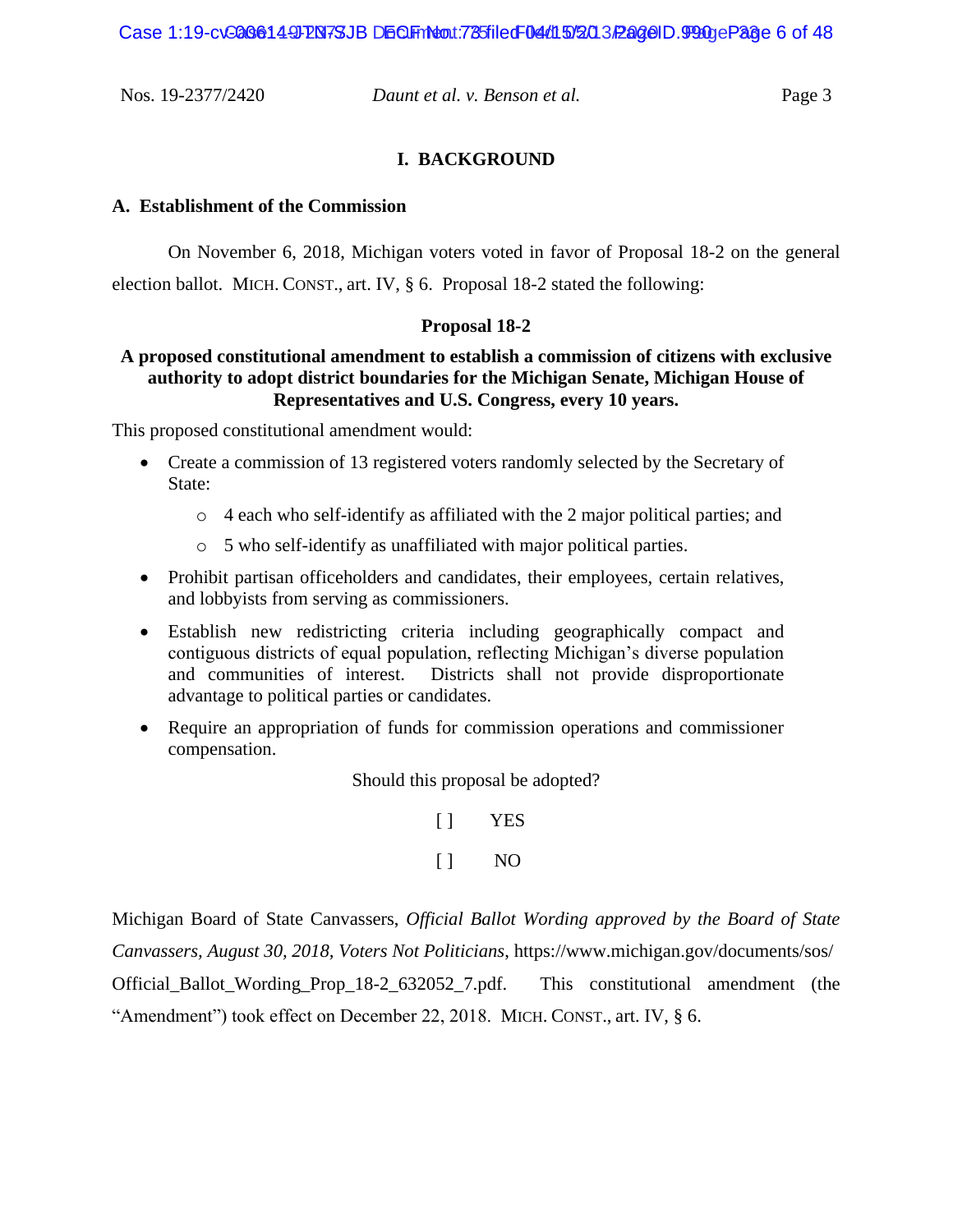| Nos. 19-2377/2420 | Daunt et al. v. Benson et al. | Page 4 |
|-------------------|-------------------------------|--------|
|                   |                               |        |

#### **B. Structure of the Commission**

Article IV, § 6 of the amended Michigan Constitution sets forth the eligibility criteria for membership on the newly created "independent citizens redistricting commission" (the "Commission"), as follows:

- (1) An independent citizens redistricting commission for state legislative and congressional districts (hereinafter, the "commission") is hereby established as a permanent commission in the legislative branch. The commission shall consist of 13 commissioners. The commission shall adopt a redistricting plan for each of the following types of districts: state senate districts, state house of representative districts, and congressional districts. Each commissioner shall:
	- (a) Be registered and eligible to vote in the state of Michigan;
	- (b) Not currently be or in the past 6 years have been any of the following:
		- (i) A declared candidate for partisan federal, state, or local office;
		- (ii) An elected official to partisan federal, state, or local office;
		- (iii) An officer or member of the governing body of a national, state, or local political party;
		- (iv) A paid consultant or employee of a federal, state, or local elected official or political candidate, of a federal, state, or local political candidate's campaign, or of a political action committee;
		- (v) An employee of the legislature;
		- (vi) Any person who is registered as a lobbyist agent with the Michigan bureau of elections, or any employee of such person; or
		- (vii) An unclassified state employee who is exempt from classification in state civil service pursuant to article XI, section 5, except for employees of courts of record, employees of the state institutions of higher education, and persons in the armed forces of the state;
	- (c) Not be a parent, stepparent, child, stepchild, or spouse of any individual disqualified under part (1)(b) of this section; or
	- (d) Not be otherwise disqualified for appointed or elected office by this constitution.
	- (e) For five years after the date of appointment, a commissioner is ineligible to hold a partisan elective office at the state, county, city, village, or township level in Michigan.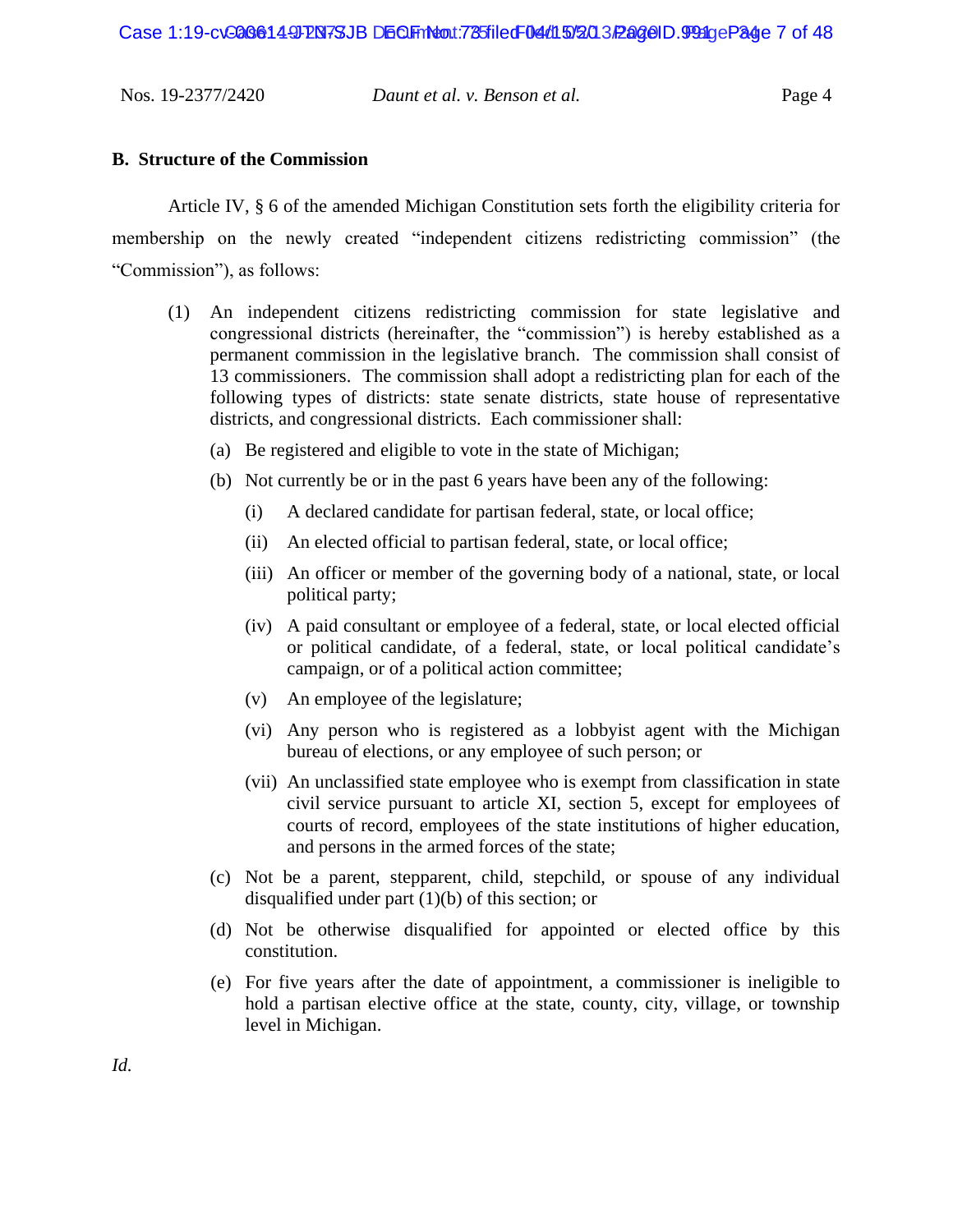Case 1:19-cv<del>-006614-9 PN7SJB DECLIFINNow.trastiled 04/05/2020 2/2000 D.9920 ePage</del> 8 of 48

| Nos. 19-2377/2420 | Daunt et al. v. Benson et al. | Page 5 |
|-------------------|-------------------------------|--------|

Section 2 of article IV sets forth the process by which the Secretary of State selects commissioners, as follows:

- (a) The secretary of state shall do all of the following:
	- (i) Make applications for commissioner available to the general public not later than January 1 of the year of the federal decennial census. The secretary of state shall circulate the applications in a manner that invites wide public participation from different regions of the state. The secretary of state shall also mail applications for commissioner to ten thousand Michigan registered voters, selected at random, by January 1 of the year of the federal decennial census.
	- (ii) Require applicants to provide a completed application.
	- (iii) Require applicants to attest under oath that they meet the qualifications set forth in this section; and either that they affiliate with one of the two political parties with the largest representation in the legislature (hereinafter, "major parties"), and if so, identify the party with which they affiliate, or that they do not affiliate with either of the major parties.
- (b) Subject to part  $(2)(c)$  of this section, the secretary of state shall mail additional applications for commissioner to Michigan registered voters selected at random until 30 qualifying applicants that affiliate with one of the two major parties have submitted applications, 30 qualifying applicants that identify that they affiliate with the other of the two major parties have submitted applications, and 40 qualifying applicants that identify that they do not affiliate with either of the two major parties have submitted applications, each in response to the mailings.
- (c) The secretary of state shall accept applications for commissioner until June 1 of the year of the federal decennial census.
- (d) By July 1 of the year of the federal decennial census, from all of the applications submitted, the secretary of state shall:
	- (i) Eliminate incomplete applications and applications of applicants who do not meet the qualifications in parts  $(1)(a)$  through  $(1)(d)$  of this section based solely on the information contained in the applications;
	- (ii) Randomly select 60 applicants from each pool of affiliating applicants and 80 applicants from the pool of non-affiliating applicants. 50% of each pool shall be populated from the qualifying applicants to such pool who returned an application mailed pursuant to part  $2(a)$  or  $2(b)$  of this section, provided, that if fewer than 30 qualifying applicants affiliated with a major party or fewer than 40 qualifying non-affiliating applicants have applied to serve on the commission in response to the random mailing, the balance of the pool shall be populated from the balance of qualifying applicants to that pool. The random selection process used by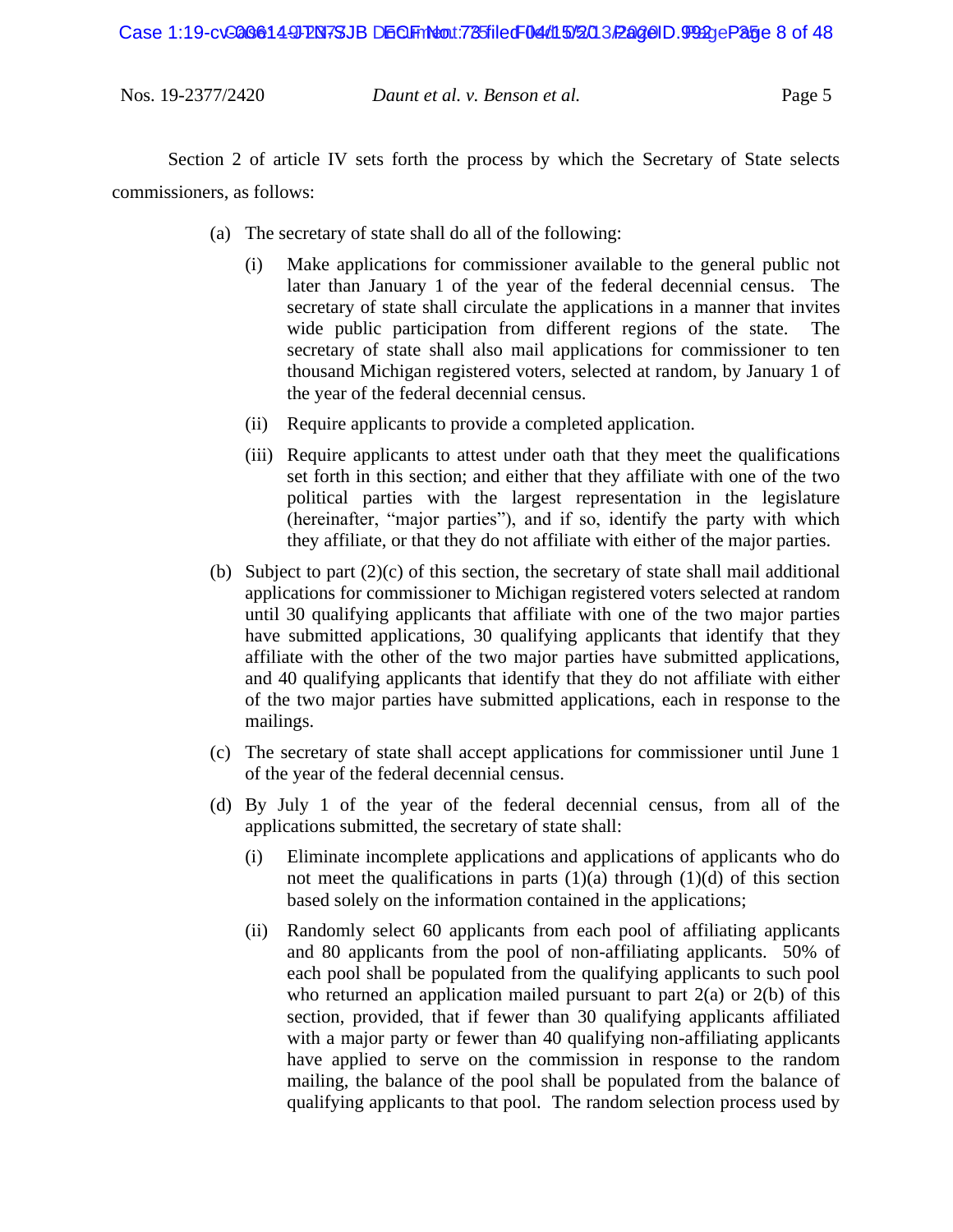the secretary of state to fill the selection pools shall use accepted statistical weighting methods to ensure that the pools, as closely as possible, mirror the geographic and demographic makeup of the state; and

- (iii) Submit the randomly-selected applications to the majority leader and the minority leader of the senate, and the speaker of the house of representatives and the minority leader of the house of representatives.
- (e) By August 1 of the year of the federal decennial census, the majority leader of the senate, the minority leader of the senate, the speaker of the house of representatives, and the minority leader of the house of representatives may each strike five applicants from any pool or pools, up to a maximum of 20 total strikes by the four legislative leaders.
- (f) By September 1 of the year of the federal decennial census, the secretary of state shall randomly draw the names of four commissioners from each of the two pools of remaining applicants affiliating with a major party, and five commissioners from the pool of remaining non-affiliating applicants.

*Id.* Commissioners hold office until the Commission has completed its obligations for the census cycle. *Id.* § 18. They receive compensation equal to at least 25 percent of the governor's salary, and the State reimburses them for costs incurred if the legislature does not appropriate sufficient funds to cover these costs. *Id.* § 5.

With respect to the Commission's operations, "[a] final decision of the commission to adopt a redistricting plan requires a majority vote of the commission, including at least two commissioners who affiliate with each major party, and at least two commissioners who do not affiliate with either major party." *Id.* § 14(c). Commissioners are required to "abide by the following criteria in proposing and adopting" these plans:

- (a) Districts shall be of equal population as mandated by the United States constitution, and shall comply with the voting rights act and other federal laws.
- (b) Districts shall be geographically contiguous. Island areas are considered to be contiguous by land to the county of which they are a part.
- (c) Districts shall reflect the state's diverse population and communities of interest. Communities of interest may include, but shall not be limited to, populations that share cultural or historical characteristics or economic interests. Communities of interest do not include relationships with political parties, incumbents, or political candidates.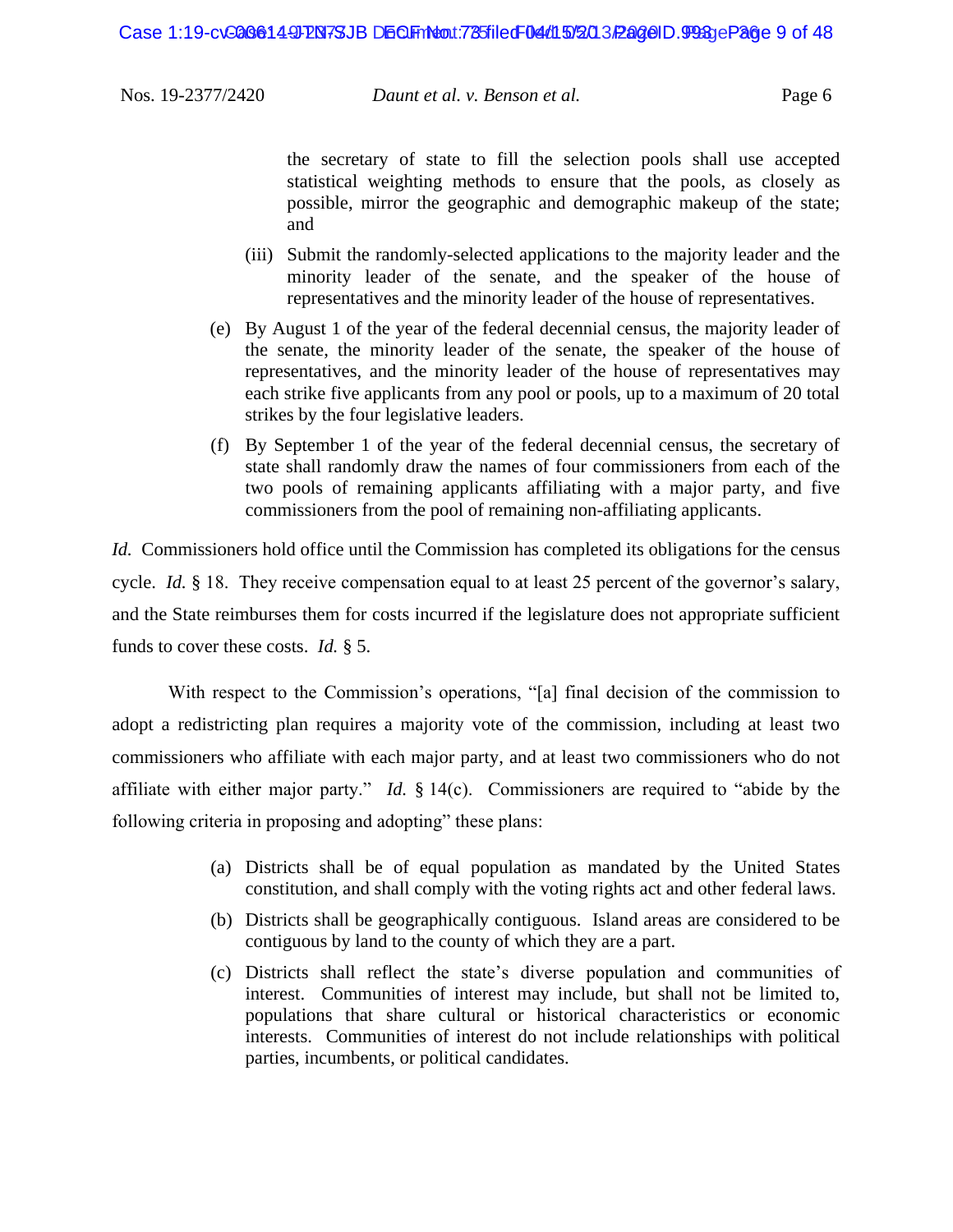- (d) Districts shall not provide a disproportionate advantage to any political party. A disproportionate advantage to a political party shall be determined using accepted measures of partisan fairness.
- (e) Districts shall not favor or disfavor an incumbent elected official or a candidate.
- (f) Districts shall reflect consideration of county, city, and township boundaries.
- (g) Districts shall be reasonably compact.

*Id.* § 13.

The Amendment includes the following provision regulating the commissioners' ability to speak publicly about their duties:

The commission, its members, staff, attorneys, and consultants shall not discuss redistricting matters with members of the public outside of an open meeting of the commission, except that a commissioner may communicate about redistricting matters with members of the public to gain information relevant to the performance of his or her duties if such communication occurs (a) in writing or (b) at a previously publicly noticed forum or town hall open to the general public.

*Id.* § 11.

#### **C. Procedural Posture**

Anthony Daunt, along with numerous other individual plaintiffs, filed a complaint and motion for preliminary injunction against Secretary Benson on July 30, 2019, alleging that the Commission's eligibility criteria violated the First and Fourteenth Amendments. *Daunt*, R. 1 (Compl. ¶ 2) (Page ID #3); *Daunt*, R. 4 (Mot. for Prelim. Inj.) (Page ID #53).**<sup>1</sup>** These plaintiffs ("Daunt") alleged that they "each desire[d] to serve on the Commission but are excluded from consideration" due to the eligibility criteria. *Daunt*, R. 1 (Compl. ¶ 39) (Page ID #17).**<sup>2</sup>** The district court thereafter granted a motion to intervene as defendant filed by Count MI Vote d/b/a

**<sup>1</sup>**Because we consider two appeals, and thus two sets of district-court documents, all record cites identify the specific case in which the given record was filed. For purposes of clarity, rather than prefacing all record cites by case number, we preface all record cites by the lead plaintiff's name in the relevant case. For example, rather than "No. 19-2377, R. 1," we use "*Daunt*, R. 1."

**<sup>2</sup>**The district court's opinion sets forth in detail the various bases upon which the plaintiffs-appellants are excluded from serving on the Commission. *Daunt v. Benson*, No. 1:19-CV-614, 2019 WL 6271435, at \*6–7 (W.D. Mich. Nov. 25, 2019).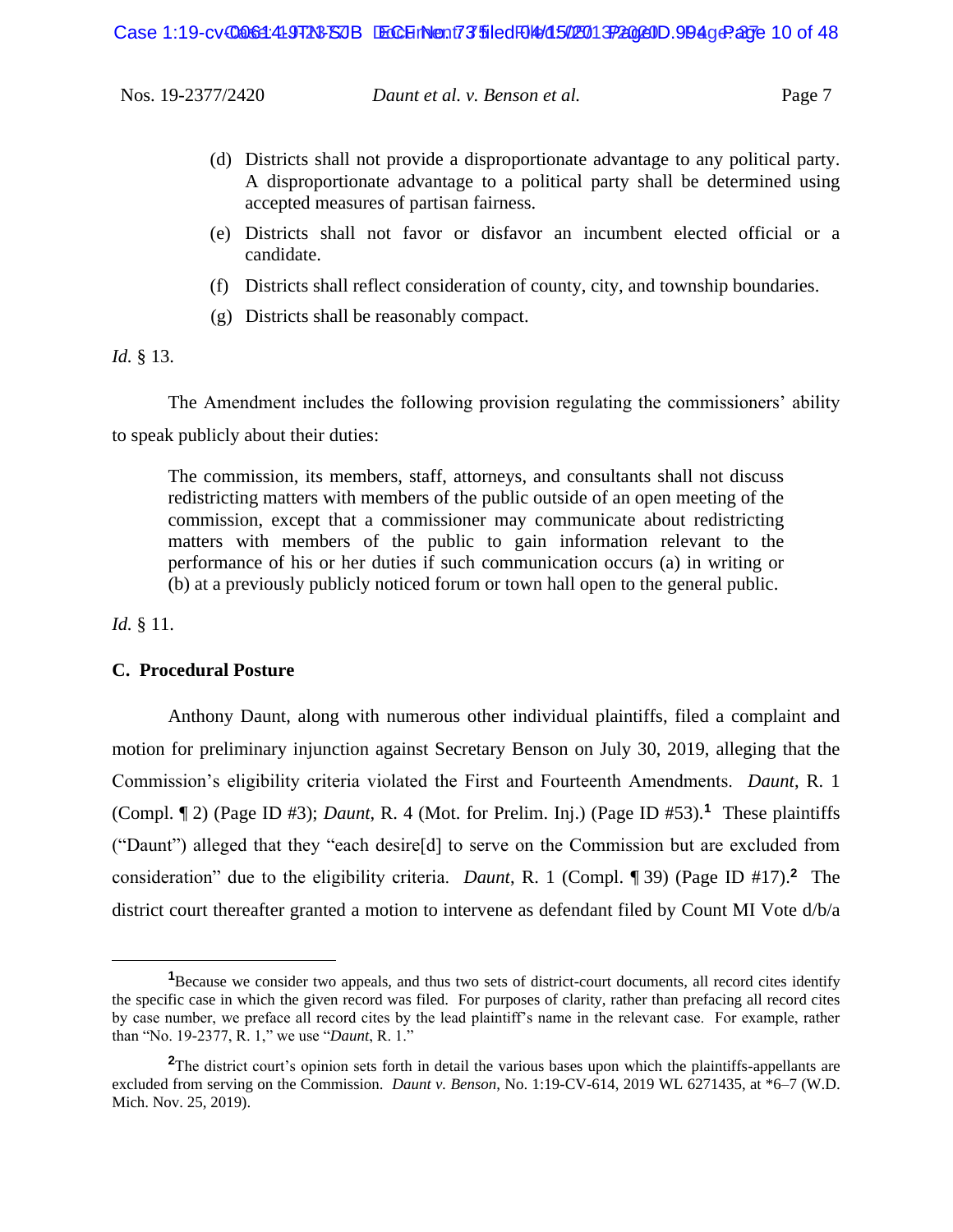Voters Not Politicians ("VNP"), the ballot-proposal committee that filed Proposal 18-2. *Daunt*, R. 23 (Op. & Order at 1) (Page ID #262).

Three weeks after the *Daunt* case commenced, the Michigan Republican Party ("MRP"), along with numerous individual plaintiffs, filed a complaint and motion for preliminary injunction against Secretary Benson on August 22, 2019. MRP similarly alleged that the eligibility criteria of the Amendment violated the First and Fourteenth Amendments, and additionally alleged that the Amendment's provision allowing applicants to self-identify as Republicans violated MRP's freedom of association, that the Commission's composition was viewpoint-discriminatory, and that the speech provision violated the First Amendment. *MRP*, R. 1 (Compl. ¶¶ 65–129) (Page ID #15–24); *MRP*, R. 2 (Mot. for Prelim. Inj. at 2) (Page ID #36). The district court thereafter granted VNP's motion to intervene as defendant. *MRP*, R. 15 (Order at 1) (Page ID #171).

On September 11, 2019, the district court consolidated *Daunt* with *MRP*. *Daunt*, R. 30 (Order at 2) (Page ID #334). On November 25, 2019, the district court denied both motions for a preliminary injunction. *Daunt v. Benson*, No. 1:19-CV-614, 2019 WL 6271435 (W.D. Mich. Nov. 25, 2019). Daunt and MRP timely filed notices of appeal pursuant to 28 U.S.C. § 1292(a)(1). *Daunt*, R. 69 (Notice of Interlocutory Appeal) (Page ID #974); *MRP*, R. 65 (Notice of Interlocutory Appeal) (Page ID #877).

#### **II. DISCUSSION**

#### **A. Standard of Review**

In deciding whether to grant a preliminary injunction, a court weighs four factors:  $(1)$  whether the movant has a strong likelihood of success on the merits; (2) whether the movant would suffer irreparable injury absent the injunction; (3) whether the injunction would cause substantial harm to others; and (4) whether the public interest would be served by the issuance of an injunction." *Bays v. City of Fairborn*, 668 F.3d 814, 818–19 (6th Cir. 2012). "A district court's decision regarding whether to grant a preliminary injunction—and its weighing of the four factors—is normally reviewed for an abuse of discretion." *Id.* at 819. "In First Amendment cases, however, 'the crucial inquiry is usually whether the plaintiff has demonstrated a likelihood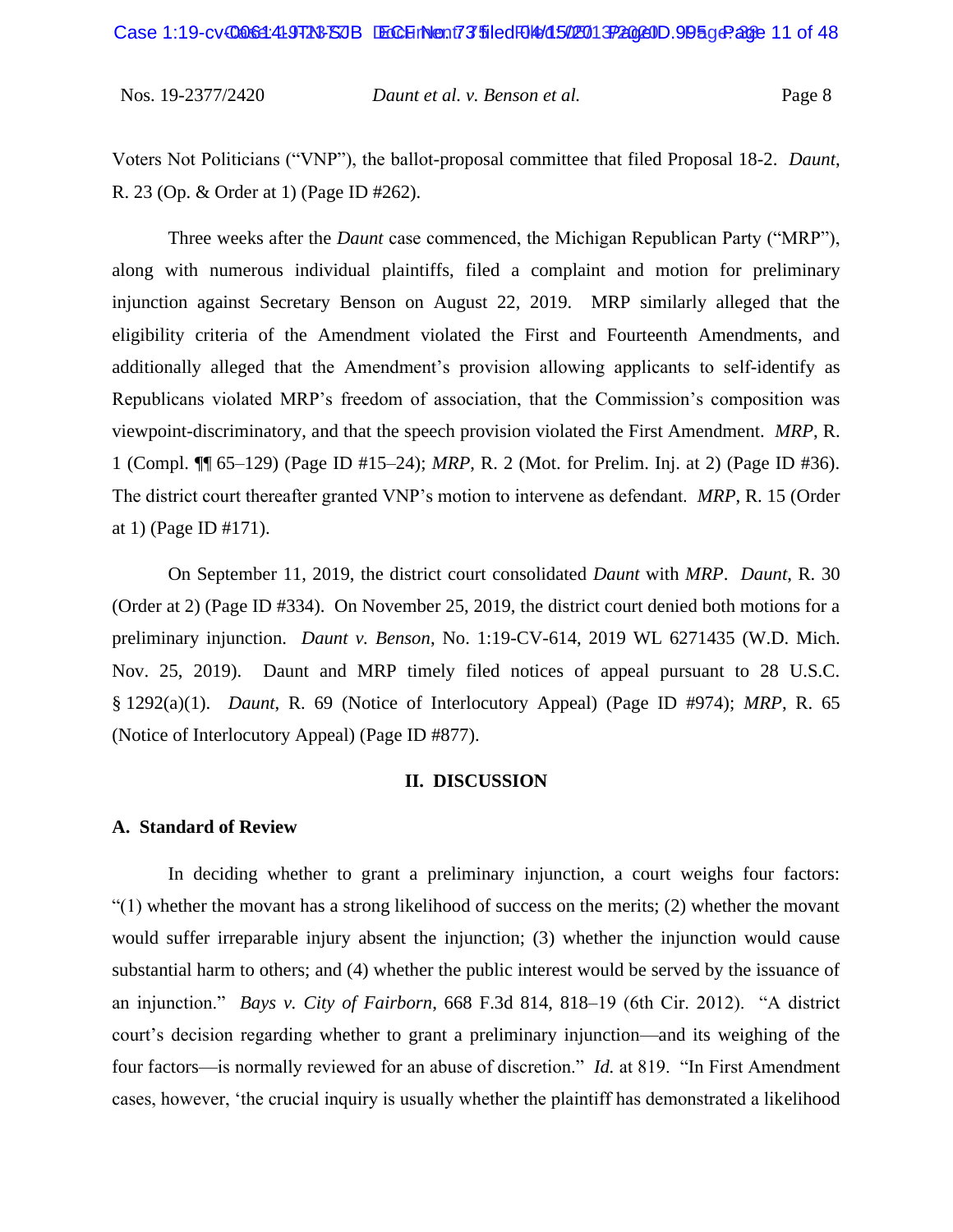of success on the merits. This is so because . . . the issues of the public interest and harm to the respective parties largely depend on the constitutionality of the [state action].'" *Id.* (quoting *Hamilton's Bogarts, Inc. v. Michigan*, 501 F.3d 644, 649 (6th Cir. 2007)). We review for abuse of discretion, subjecting factual findings to clear-error review and examining legal conclusions de novo. *See Libertarian Party of Ohio v. Husted*, 751 F.3d 403, 412 (6th Cir. 2014).

### **B. The Eligibility Criteria**

Both Daunt and MRP challenge the constitutionality of the Amendment's eligibility criteria as violative of the First and Fourteenth Amendments. Both the question of the criteria's constitutionality and the analytical framework through which to answer this question are matters of first impression not only in this circuit but in the federal courts generally. For the reasons explained below, we believe that the eligibility criteria are constitutional under either the *Anderson-Burdick* test or the unconstitutional-conditions doctrine.**<sup>3</sup>** Because the plaintiffsappellants' challenge to the eligibility criteria is unlikely to succeed under either framework, however, "we need not choose between the two," *Citizens for Legislative Choice v. Miller*, 144 F.3d 916, 920 (6th Cir. 1998), and will instead discuss each one below.

#### **1. The** *Anderson-Burdick* **Test**

In *Anderson v. Celebrezze*, 460 U.S. 780 (1983), and *Burdick v. Takushi*, 504 U.S. 428 (1992), the Supreme Court articulated a "flexible standard," *Burdick*, 504 U.S. at 434, for a court to evaluate "[c]onstitutional challenges to specific provisions of a State's election laws," *Anderson*, 460 U.S. at 789. The *Anderson-Burdick* test may apply to First Amendment claims as well as to Equal Protection claims. *See Obama for Am. v. Husted*, 697 F.3d 423, 430 (6th Cir. 2012). Although most—if not all—of the cases considered by the Supreme Court and this court under the *Anderson-Burdick* test have involved laws that regulate the actual administration of elections, the rationales for applying the *Anderson-Burdick* test—ensuring that "the democratic processes" are "fair and honest," *Storer v. Brown*, 415 U.S. 724, 730 (1974), and "maintain[ing]

<sup>&</sup>lt;sup>3</sup>The defendants-appellees also raise the possibility of the court applying the "deferential approach" that we discussed in *Citizens for Legislative Choice v. Miller*, 144 F.3d 916 (6th Cir. 1998). Unlike the well-established analytical frameworks we discuss herein, this approach has not been further developed by this court, so we do not consider it here.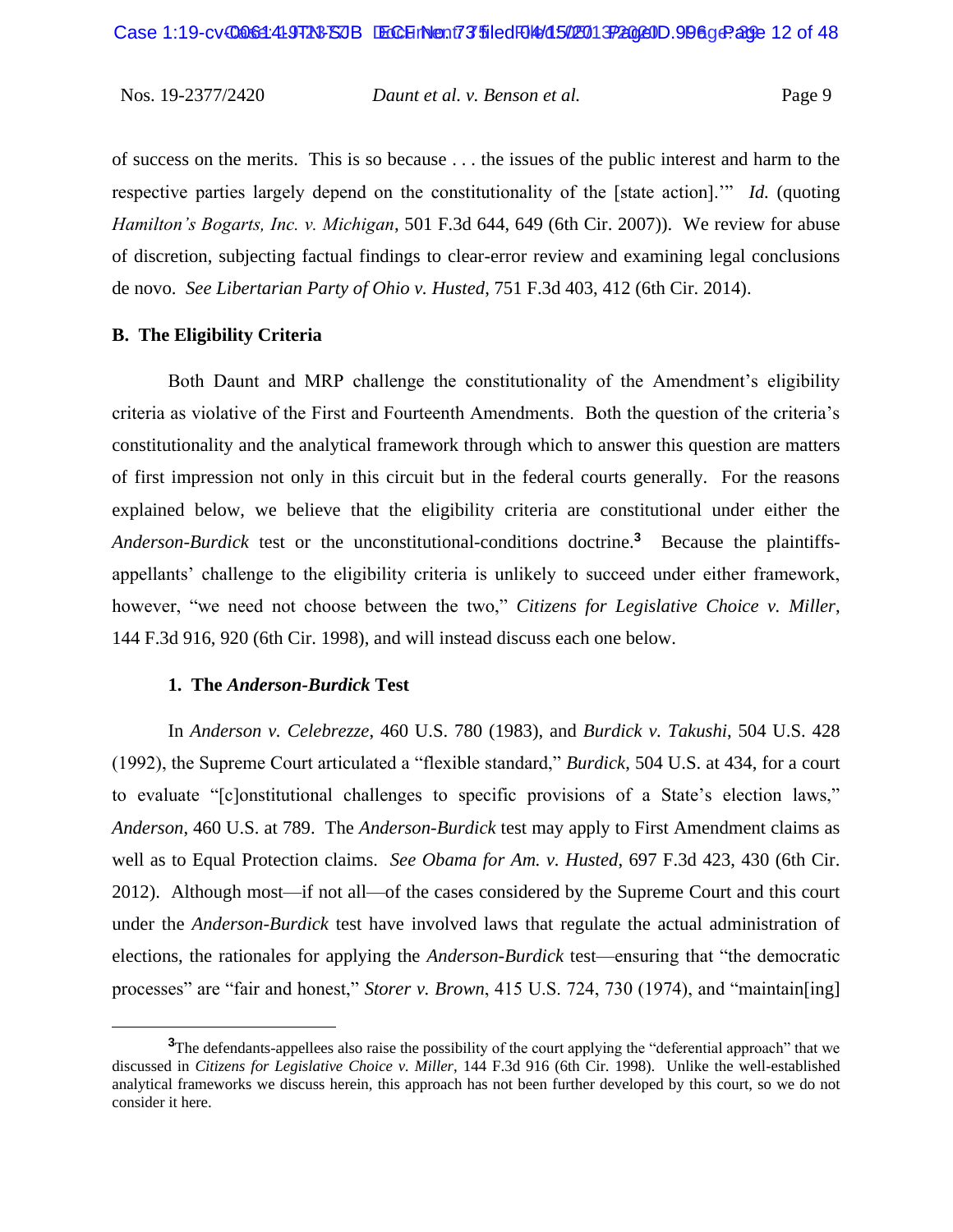the integrity of the democratic system," *Burdick*, 504 U.S. at 441—resonate here, too. At bottom, the *Anderson-Burdick* framework is used for evaluating "state election law[s]," *Burdick*, 504 U.S. at 434, and a law restricting membership of the body that draws electoral lines could conceivably be classified as an "election law." The Amendment is designed to further the exact goals described above: It requires commissioners to "perform their duties in a manner that is impartial and reinforces public confidence in the integrity of the redistricting process." MICH. CONST., art. IV, § 6(10). For these reasons, we proceed to apply the *Anderson-Burdick* balancing test.

In *Anderson*, the Supreme Court first articulated this test as follows:

[A court] must first consider the character and magnitude of the asserted injury to the rights protected by the First and Fourteenth Amendments that the plaintiff seeks to vindicate. It then must identify and evaluate the precise interests put forward by the State as justifications for the burden imposed by its rule. In passing judgment, the Court must not only determine the legitimacy and strength of each of those interests, it also must consider the extent to which those interests make it necessary to burden the plaintiff's rights.

460 U.S. at 789. The level of scrutiny under this test "depends upon the extent to which a challenged regulation burdens First and Fourteenth Amendment rights." *Burdick*, 504 U.S. at 434. In particular,

when those rights are subjected to "severe" restrictions, the regulation must be "narrowly drawn to advance a state interest of compelling importance." But when a state election law provision imposes only "reasonable, nondiscriminatory restrictions" upon the First and Fourteenth Amendment rights of voters, "the State's important regulatory interests are generally sufficient to justify" the restrictions.

*Id.* (citations omitted). "Regulations falling somewhere in between—i.e., regulations that impose a more-than-minimal but less-than-severe burden—require a 'flexible' analysis, 'weighing the burden on the plaintiffs against the state's asserted interest and chosen means of pursuing it." *Ohio Democratic Party v. Husted*, 834 F.3d 620, 627 (6th Cir. 2016) (quoting *Green Party of Tennessee v. Hargett*, 767 F.3d 533, 546 (6th Cir. 2014)). As we explained in *Miller*, determining whether the burden is severe or incidental requires examining "content-neutrality and alternate means of access." 144 F.3d at 921. A law would not be content-neutral, and would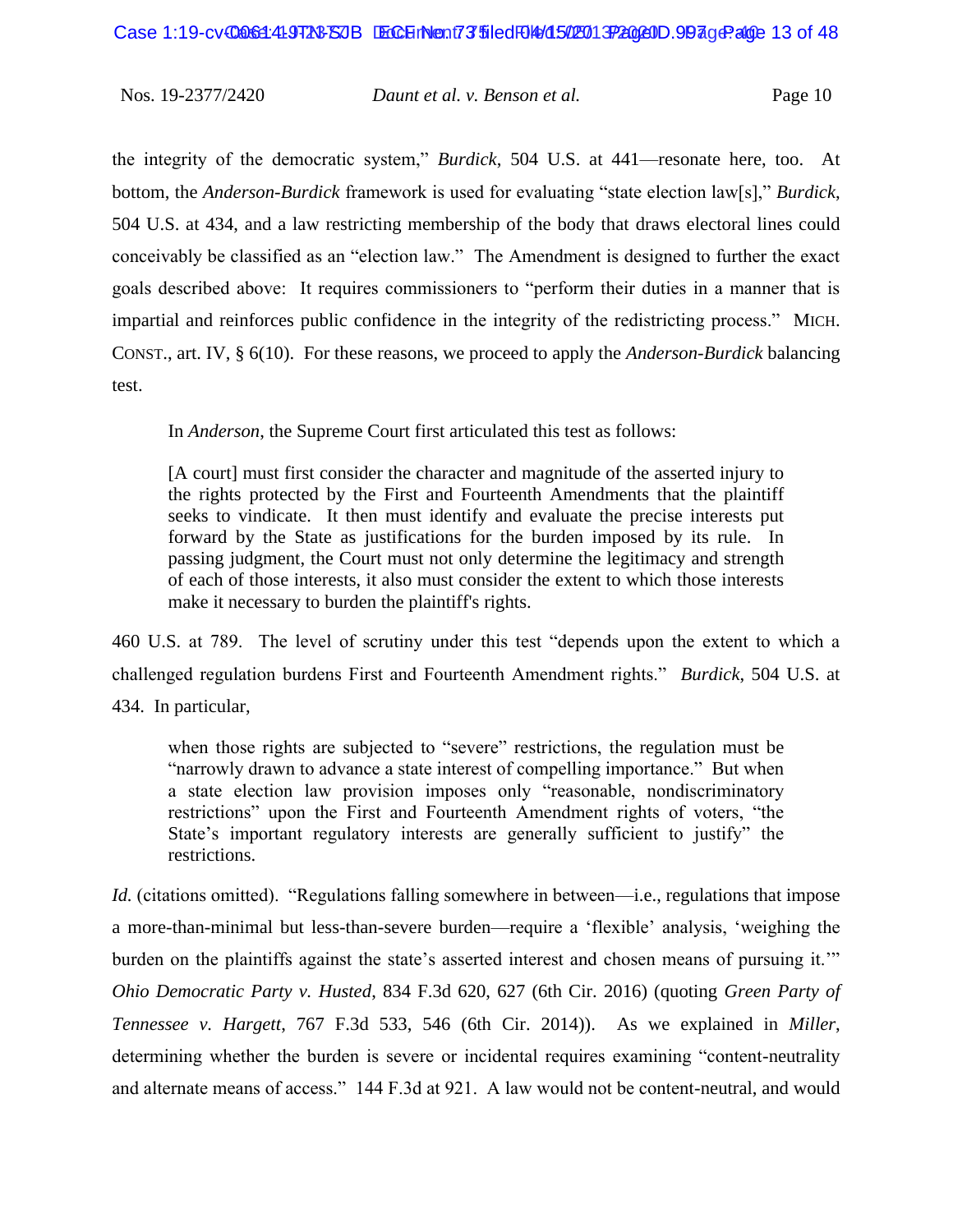thus impose a severe burden, if it "limit[ed] political participation by an identifiable political group whose members share a particular viewpoint, associational preference, or economic status." *Id.* (quoting *Anderson*, 460 U.S. at 793). And a law would impose a severe burden if it left "few alternate means of access to the ballot," "restrict[ing] 'the availability of political opportunity.'" *Id.* (quoting *Anderson*, 460 U.S. at 793).

On the question of content-neutrality, we concluded in *Miller* that a lifetime-term-limit law did not impose a severe burden because it

burdens no voters based on "the content of protected expression, party affiliation, or inherently arbitrary factors such as race, religion, or gender." It burdens no voters based on their views on any of the substantive "issues of the day," such as taxes or abortion. Apart from the term limits issue, voters who favor experience are not in any sense a recognized "group," and we are aware of no historical bias against incumbent politicians or their supporters.

*Id.* at 922 (citations omitted). Each of these metrics for assessing content-neutrality yields the same result here. The Amendment's eligibility criteria do not burden the plaintiffs-appellants based on their status as Republicans, *cf. Elrod v. Burns*, 427 U.S. 347, 355 (1976) ("In order to maintain their jobs, respondents were required to pledge their political allegiance to the Democratic Party, work for the election of other candidates of the Democratic Party, contribute a portion of their wages to the Party, or obtain the sponsorship of a member of the Party . . . ."), or "on their views on any of the substantive 'issues of the day,'" *Miller*, 144 F.3d at 922, and neither Daunt nor MRP (with respect to its members) argues that there is a "historical bias" against them in their capacity as individuals with potential conflicts of interest, *id.* On the question of alternate means of availing oneself of political opportunities, the temporal limitation of the law in this case belies any suggestion that the burden is severe. *See Clements v. Fashing*, 457 U.S. 957, 967 (1982) ("A 'waiting period' is hardly a significant barrier to candidacy."). Moreover, "[p]laintiffs may run for any [nonpartisan] elected office; they may vote, distribute campaign literature, [and] voice their political opinions . . . ." *Grizzle v. Kemp*, 634 F.3d 1314, 1324 (11th Cir. 2011). The burden is not severe.

On the other end of *Anderson-Burdick*'s sliding scale, it may appear that the burden imposed by the eligibility criteria is not minimal because the criteria do not constitute a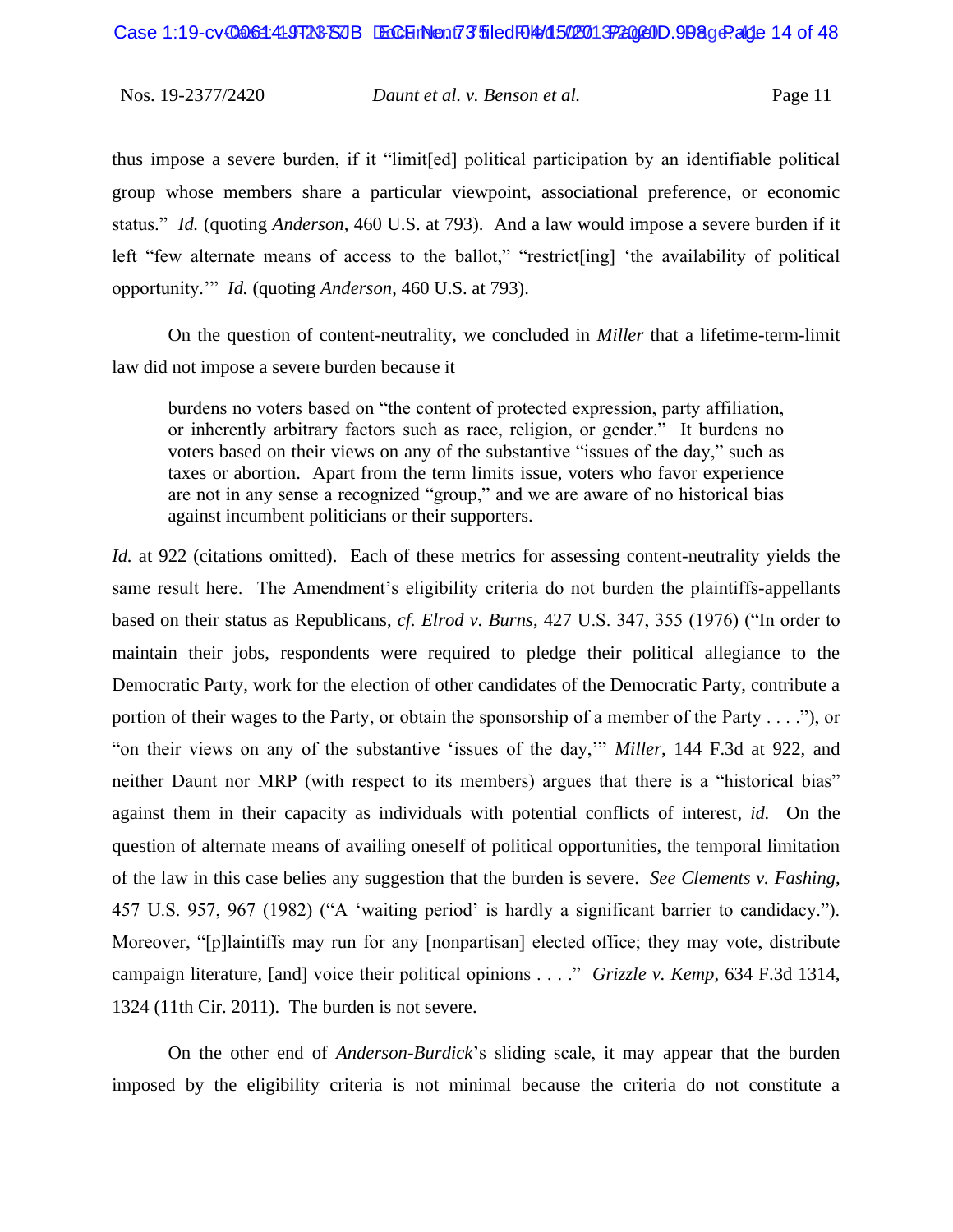"generally applicable, nondiscriminatory" regulation. *Obama for Am.*, 697 F.3d at 433–34; *see Burdick*, 504 U.S. at 434. Unlike, for example, "a flat ban on all forms of write-in ballots," which treats all voters equally, *Burdick*, 504 U.S. at 438, the Amendment targets specific classes of citizens based on their past political activities. And although there is no "federally protected interest" in holding state office, *Moncier v. Haslam*, 570 F. App'x 553, 559 (6th Cir. 2014) (collecting cases), several of the eligibility criteria clearly correspond to activities protected by the First Amendment. *See, e.g.*, *Elrod*, 427 U.S. at 370–71 (explaining that Supreme Court precedent explicitly regarded "political campaigning and management" as "activities . . . protected by the First Amendment"); *Autor v. Pritzker*, 740 F.3d 176, 182 (D.C. Cir. 2014) ("[R]egistered lobbyists are protected by the First Amendment right to petition."). Yet the Supreme Court has deemed similar restrictions on political expression to be minimal. *See Clements*, 457 U.S. at 967 (describing a two-year "waiting period" imposed on current officeholders before they could run for state legislature to be a "*de minimis* burden"); *U.S. Civil Serv. Comm'n v. Nat'l Ass'n of Letter Carriers, AFL-CIO*, 413 U.S. 548, 550, 556 (1973) (Hatch Act's bar on federal employees "tak[ing] an active part in political management or in political campaigns" "did not interfere with a 'wide range of public activities'") (quoting *United Public Workers v. Mitchell*, 330 U.S. 75, 100 (1947)).

Even if the eligibility criteria imposed a moderate burden on activities actually protected by the First Amendment, however, the Amendment would easily satisfy *Anderson-Burdick*'s middle-ground, "flexible analysis," under which we "weigh[] the burden on the plaintiffs against the state's asserted interest and chosen means of pursuing it." *Green Party of Tennessee*, 767 F.3d at 546. The burden on the plaintiffs-appellants is relatively insignificant, given (1) their ability to serve on the Commission after their six-year period of ineligibility expires, (2) the lack of any direct prohibition or regulation of pure speech, *cf. McIntyre v. Ohio Elections Comm'n*, 514 U.S. 334, 345 (1995), and (3) the absence of any fundamental right to be a member of the Commission, *see Snowden v. Hughes*, 321 U.S. 1, 6–7 (1944).**<sup>4</sup>** By contrast, Michigan has a compelling interest "in limiting the conflict of interest implicit in legislative control over

**<sup>4</sup>**Still, one would search in vain for any indication in this opinion that we will relax judicial scrutiny in the area of states structuring their governments "absent the infringement of a dramatic federal interest or a significant violation of constitutional rights." Concurring Op. at 37.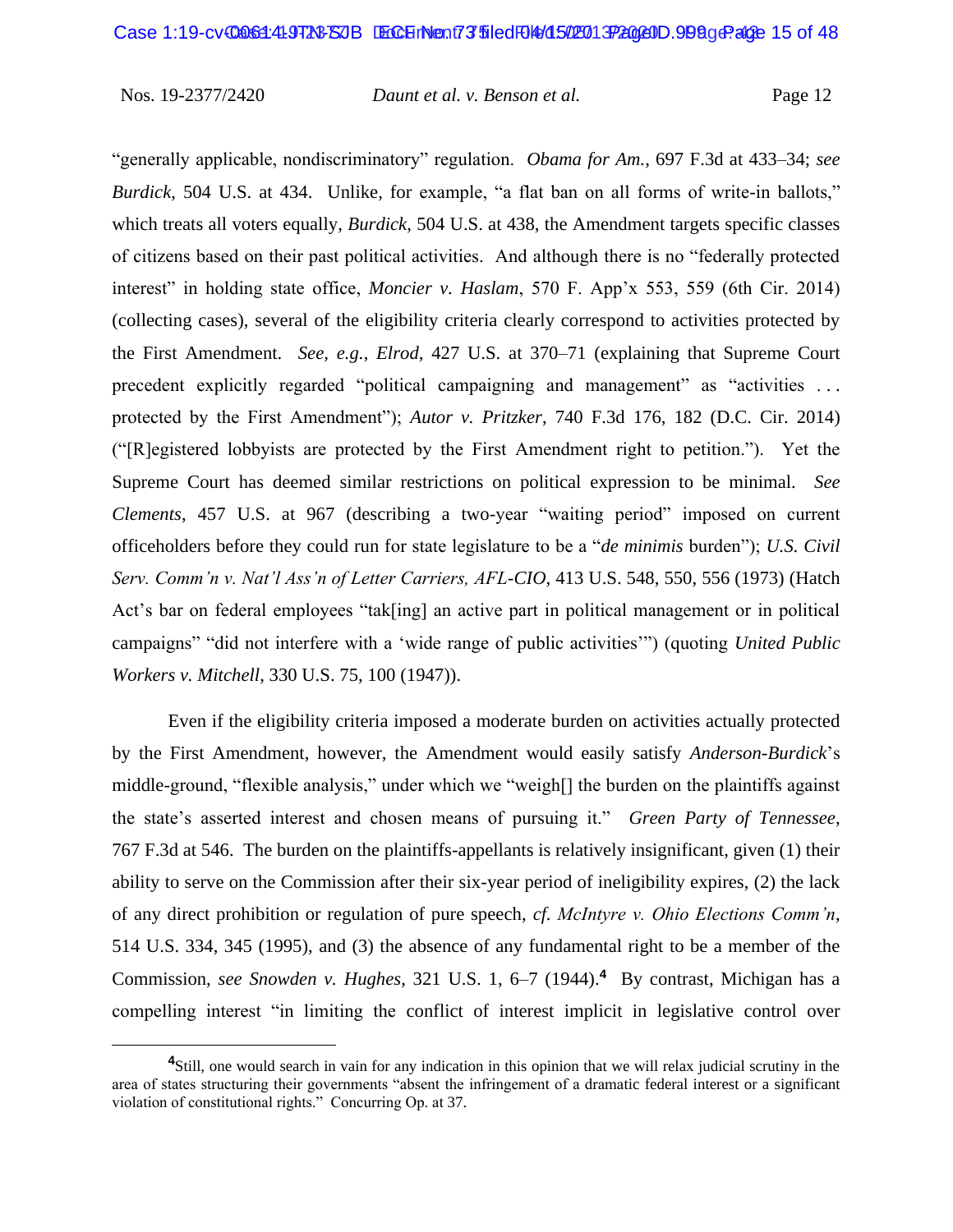redistricting." *Arizona State Legislature v. Arizona Indep. Redistricting Comm'n*, 135 S. Ct. 2652, 2676 (2015) (quoting Bruce Cain, *Redistricting Commissions: A Better Political Buffer?* 121 YALE L. J. 1808, 1808 (2012)) (alteration omitted). Furthermore, "[a]s a sovereign polity, Michigan has a fundamental interest in structuring its government." *Miller*, 144 F.3d at 923. The challenged provisions of the Amendment directly advance both of these interests. Accordingly, the district court did not abuse its discretion in concluding that the plaintiffsappellants are unlikely to succeed on their First and Fourteenth Amendment claims against the eligibility criteria under the *Anderson-Burdick* test.

#### **2. Unconstitutional Conditions**

The other potential framework through which to evaluate the plaintiffs-appellants' challenge to the eligibility criteria is the unconstitutional-conditions doctrine. Rather than claiming a First Amendment right to sit on the Commission,<sup>5</sup> the plaintiffs-appellants claim First Amendment rights to engage in the political activities that make them ineligible for the governmental benefit of membership on the Commission. In *Perry v. Sindermann*, 408 U.S. 593 (1972), the Supreme Court held that the government

may not deny a benefit to a person on a basis that infringes his constitutionally protected interests—especially, his interest in freedom of speech. For if the government could deny a benefit to a person because of his constitutionally protected speech or associations, his exercise of those freedoms would in effect be penalized and inhibited. This would allow the government to "produce a result which (it) could not command directly." Such interference with constitutional rights is impermissible.

*Id.* at 597 (quoting *Speiser v. Randall*, 357 U.S. 513, 526 (1958)). In other words, "[w]hat the First Amendment precludes the government from commanding directly, it also precludes the government from accomplishing indirectly." *Rutan v. Republican Party of Illinois*, 497 U.S. 62, 77–78 (1990).

**<sup>5</sup>**This distinguishes their case from *Nevada Comm'n on Ethics v. Carrigan*, 564 U.S. 117 (2011), in which legislators unsuccessfully claimed that conflict-of-interest rules preventing them from voting on legislation violated their alleged First Amendment right to cast such legislative votes. *Carrigan*'s genealogy of conflict-of-interest rules is instructive, as discussed below, but its rejection of the idea that the First Amendment protects one's ability to cast a legislative vote is inapposite here. Daunt's and MRP's First Amendment claim deals with activities *outside* of the Commission, not whether they are entitled to sit on the Commission. *See* Daunt Br. at 28 (acknowledging that "there is no constitutional right to government employment").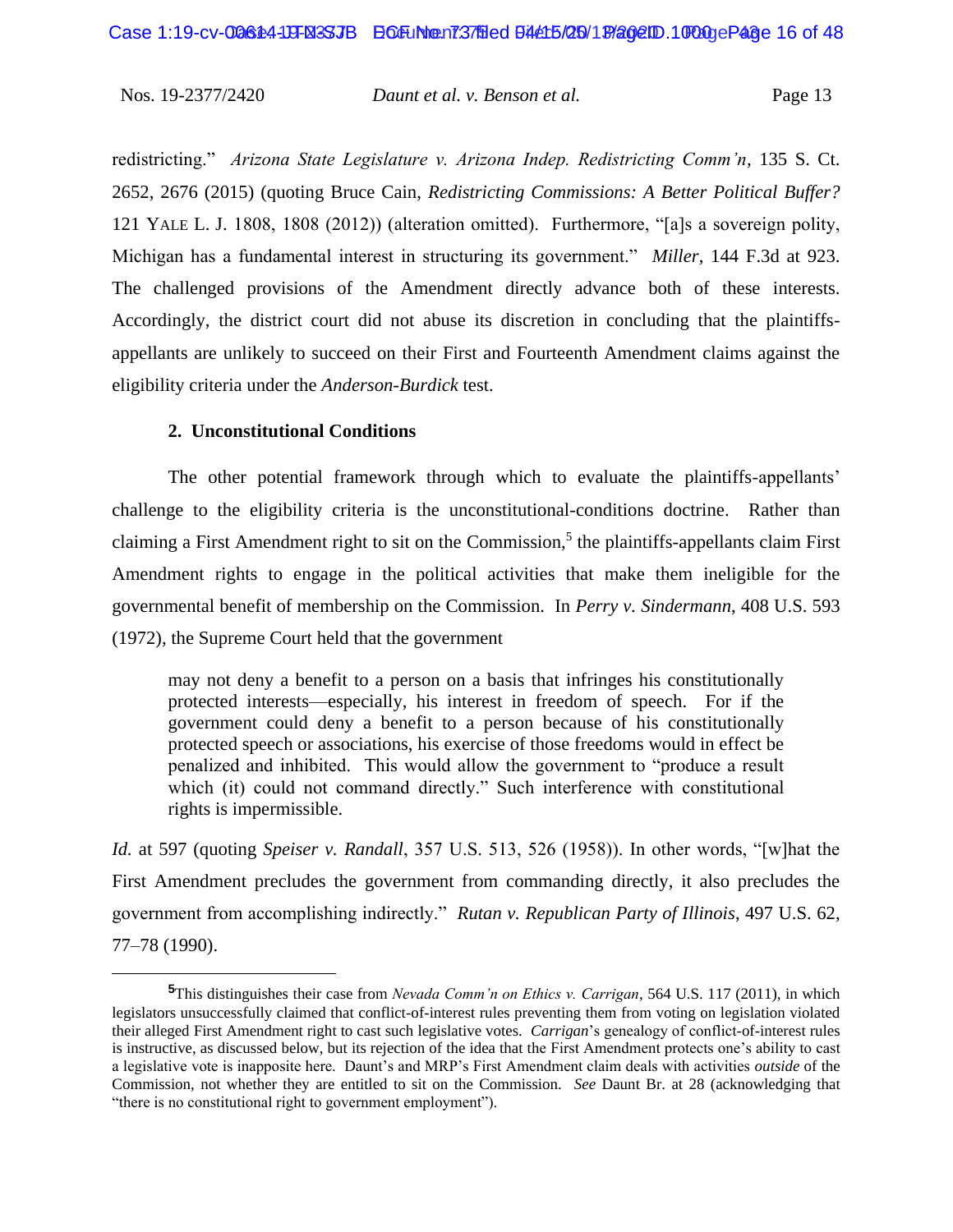As discussed above, *supra* Part II.B.1, it is clear that at least some of the activities restricted by the eligibility criteria are protected by the First Amendment. In light of the government's interest in avoiding partisan conflicts of interests and unsavory patronage practices, however, the Supreme Court has repeatedly held that these types of restrictions do not run afoul of the First Amendment or the Equal Protection Clause. First, in *United Public Workers of America (C.I.O.) v. Mitchell*, 330 U.S. 75 (1947), the Supreme Court addressed the constitutionality of the following sentence of the Hatch Act: "No officer or employee in the executive branch of the Federal Government . . . shall take any active part in political management or in political campaigns." *Id.* at 82. The Court upheld the provision, explaining that

Congress and the President are responsible for an efficient public service. If, in their judgment, efficiency may be best obtained by prohibiting active participation by classified employees in politics as party officers or workers, we see no constitutional objection.

*Id.* at 99. Far from a wholesale ban on political expression, the provision "left" untouched full participation by employees in political decisions at the ballot box and forb[ade] only the partisan activity of federal personnel deemed offensive to efficiency." *Id.* The Court dismissed the suggestion that no harm could be done by federal employees engaging in these activities in their "free time" outside work hours. *Id.* at 95. "The influence of political activity by government employees, if evil in its effects on the service, the employees or people dealing with them, is hardly less so because that activity takes place after hours." *Id.*

The Supreme Court again addressed this provision of the Hatch Act in *United States Civil Service Commission v. National Association of Letter Carriers*, 413 U.S. 548 (1973), and reaffirmed *Mitchell*.<sup>6</sup> In *Letter Carriers*, the Court was unequivocal in approving of Congress's power to cleanse the civil service of partisan conflicts of interests, stating that if Congress

**<sup>6</sup>**On the same day that it decided *Letter Carriers*, the Supreme Court upheld an Oklahoma statute that "restrict[ed] the political activities of the State's classified civil servants in much the same manner that the Hatch Act proscribe[d] partisan political activities of federal employees." *Broadrick v. Oklahoma*, 413 U.S. 601, 602 (1973). The relevant portions of the *Broadrick* decision, *see id.* at 616–18, mirror the *Letter Carriers* analysis, so we discuss only the latter.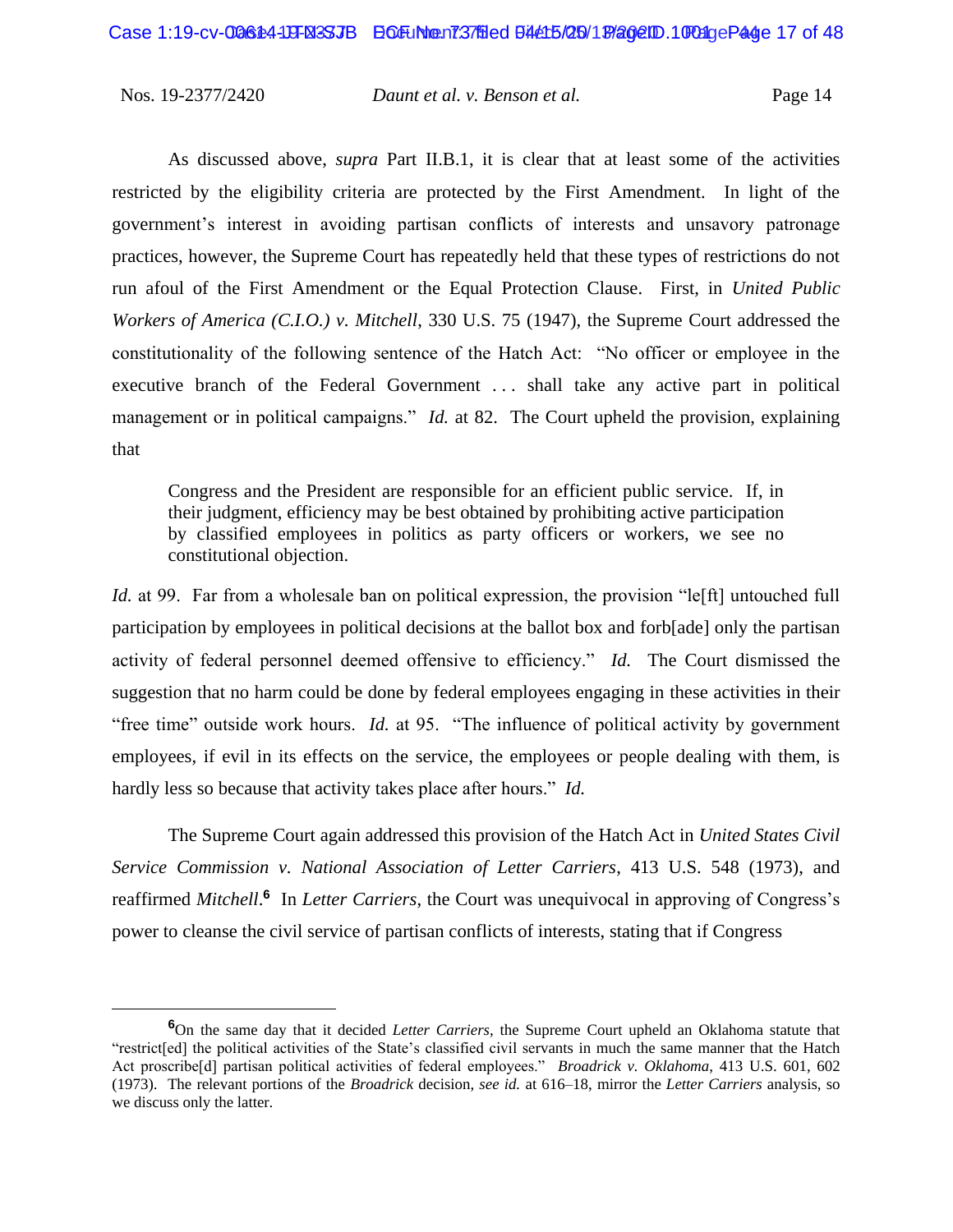forbade activities such as organizing a political party or club; actively participating in fund-raising activities for a partisan candidate or political party; becoming a partisan candidate for, or campaigning for, an elective public office; actively managing the campaign of a partisan candidate for public office; initiating or circulating a partisan nominating petition or soliciting votes for a partisan candidate for public office; or serving as a delegate, alternate or proxy to a political party convention[,]

such actions would "unquestionably be valid." *Id.* at 556. The Court explained that "the judgment of Congress, the Executive, and the country appears to have been that partisan political activities by federal employees must be limited if the Government is to operate effectively and fairly, elections are to play their proper part in representative government, and employees themselves are to be sufficiently free from improper influences." *Id.* at 564.

Finally, in *Clements v. Fashing*, 457 U.S. 957 (1982), the Supreme Court relied on *Mitchell* and *Letter Carriers* to uphold two sections of the Texas Constitution, the first of which prohibited certain officials from holding a seat in the state legislature prior to the expiration of their terms of office, and the second of which required an officeholder to resign before running for any other elected office. Whether under the Equal Protection Clause or the First Amendment, the Court held, "the burden on appellees' First Amendment interests in candidacy are so insignificant that the classifications of  $\S$  19 and  $\S$  65 may be upheld consistent with traditional equal protection principles." *Id.* at 971.**<sup>7</sup>** The Court plurality's application of rationalbasis review under the Equal Protection Clause "dispose[d] of" the challengers' First Amendment claim. *Id.*

*Mitchell*, *Letter Carriers*, and *Clements* squarely foreclose the present challenge to the Amendment's eligibility criteria. Just as the Supreme Court in these cases permitted federal and state governments to restrict the "partisan political activity" of federal employees, *Mitchell*, 330 U.S. at 100, and state officeholders, *Clements*, 457 U.S. at 972, we discern no constitutional limitation on Michigan making the forbearance from such activity a condition of sitting on an

**<sup>7</sup>**Even Justice Brennan's dissenting opinion in *Clements*, which faulted the plurality for focusing its rational-basis review on whether the "*class* of candidates or voters that was burdened was somehow suspect" (for example, based on their wealth) instead of focusing on "the impact on the First Amendment *rights* of candidates and voters," acknowledged that "some greater deference may be due the State because these restrictions affect only public employees." 457 U.S. at 977–78 n.2 (Brennan, J., dissenting).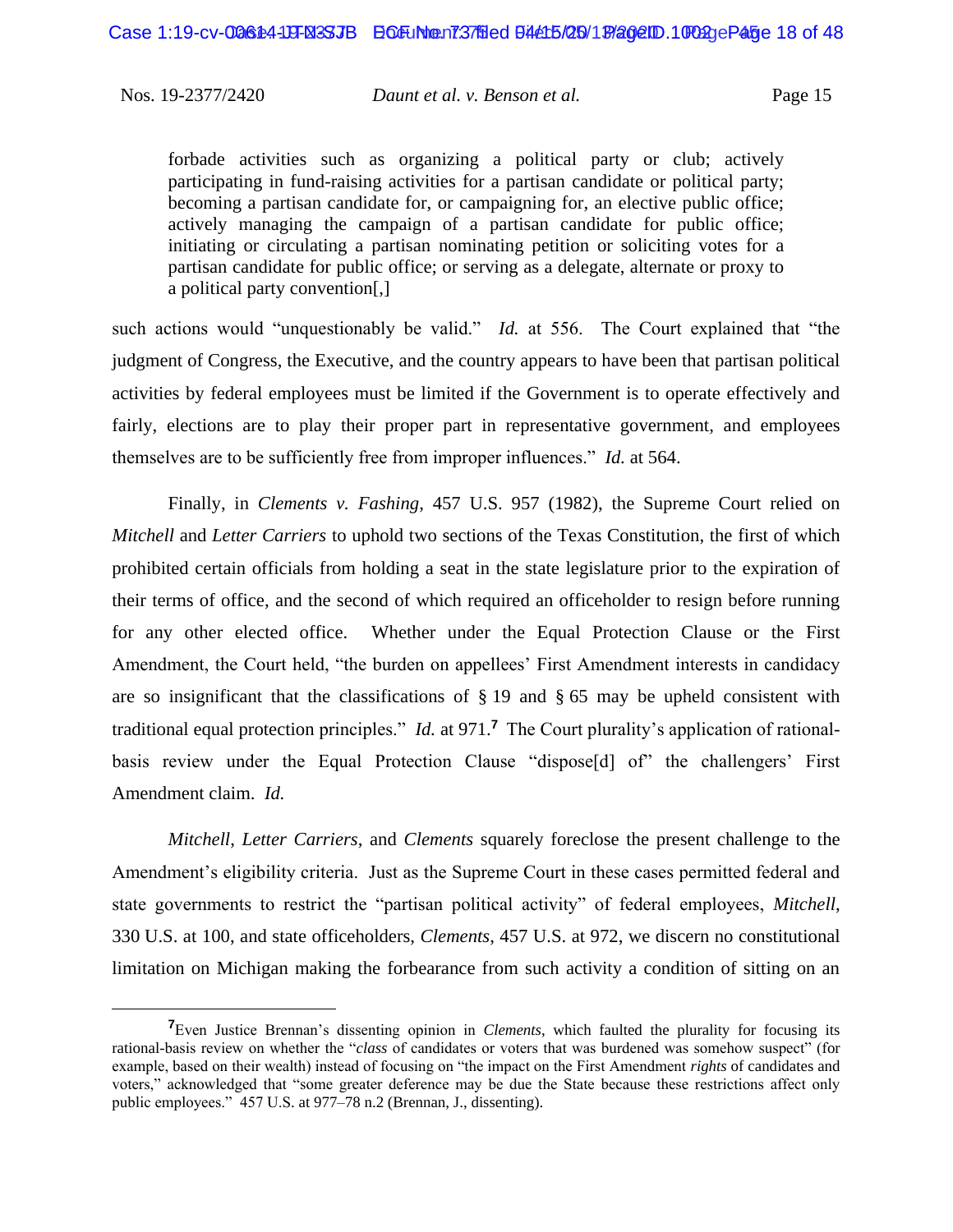independent redistricting commission. MRP's attempt to distinguish these cases is unpersuasive. It points out that the Amendment, unlike the regulations in the abovementioned cases, does not limit itself to "address[ing] undue influence, or its appearance, on *current* public employees and officials" due to its retroactive effect. MRP Br. at 15. But Michigan's interest in addressing the *appearance* of undue influence—whether or not members of the Commission are "actively partisan," *Mitchell*, 330 U.S. at 98—permits it to disqualify not only active partisans but also those whose recent partisan involvement, or whose association with active partisans, could create the appearance that the Commission is staffed by political insiders. *See Letter Carriers*, 413 U.S. at 565 ("[I]t is not only important that the Government and its employees in fact avoid practicing political justice, but it is also critical that they appear to the public to be avoiding it."). Efforts to purge conflicts of interest from the democratic process "have been commonplace for over 200 years," *Nevada Comm'n on Ethics v. Carrigan*, 564 U.S. 117, 122 (2011), and we are loath to disturb this longstanding practice, particularly when "public confidence in the integrity of the redistricting process" is at stake. MICH. CONST., art. IV, § 6(10); *see Rucho v. Common Cause*, 139 S. Ct. 2484, 2507 (2019) (noting states' interests in "restricting partisan considerations in districting" and citing Michigan Commission Amendment as example).

Beyond these Supreme Court cases, decisions of our sister circuits demonstrate that even when laws establish eligibility criteria for elected officeholders, thus burdening not only the candidates themselves but voters who may have otherwise sought to elect them, *see Bullock v. Carter*, 405 U.S. 134, 143 (1972), courts have applied a less-than-exacting standard of review. For instance, in evaluating a statute involving eligibility criteria for elected office, the Eleventh Circuit in *Grizzle v. Kemp*, 634 F.3d 1314 (11th Cir. 2011), declined to subject the statute to strict scrutiny. In *Grizzle*, the plaintiffs were disqualified from running for election to Georgia school boards because they had "immediate family member[s]" employed by their districts' school systems. *Id.* at 1316. After discussing numerous cases applying rational-basis review to laws establishing eligibility criteria for public office, the Eleventh Circuit followed suit, explaining that "the State may regulate one step at a time in order to address what it deems the most pressing issues." *Id.* at 1325. And in *Fletcher v. Marino*, 882 F.2d 605 (2d Cir. 1989), the Second Circuit applied rational-basis review to a law restricting certain political party officers from being elected to community school boards. *Id.* at 613; *see id.* at 612 ("[L]aws that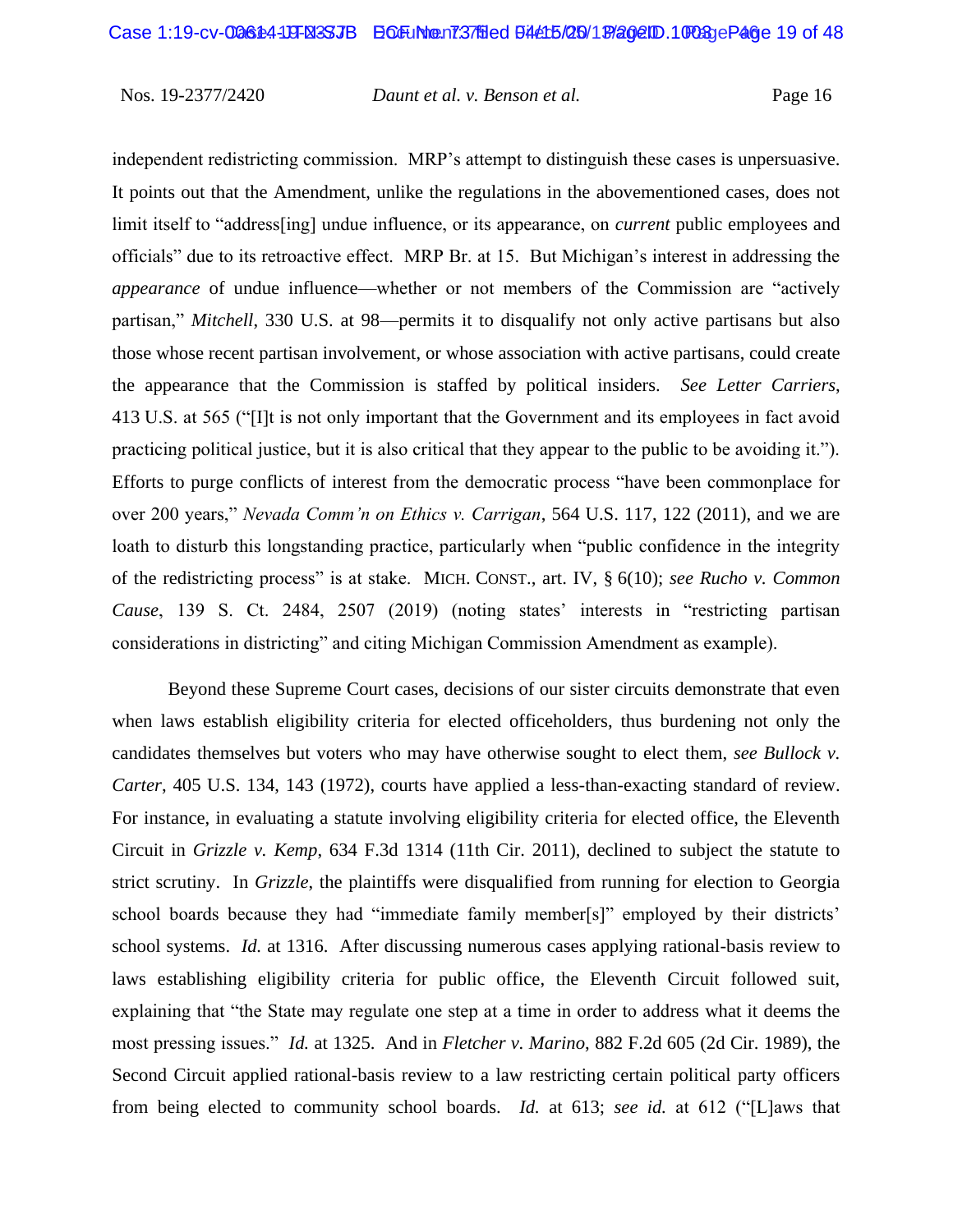implicate, in a limited fashion, a person's rights to participate in politics and to serve as an elected official have survived review under the First Amendment and have not been subjected to strict scrutiny."). The laws at issue in these cases are highly similar to the eligibility criteria at issue here. In fact, the most salient difference—that the laws in these cases involved *elected*  positions, whereas the Amendment does not—makes the argument for applying rational-basis review even stronger here, given that the eligibility criteria do not burden any voter's access to the ballot. Under rational-basis review, for the reasons discussed *supra* Part II.B.1, the Amendment is constitutional.

Furthermore, we note that the eligibility criteria do not represent some out-of-place addition to an unrelated state program; they are part and parcel of the definition of this Commission, of how it achieves independence from partisan meddling. This is critical to the constitutionality of a challenged program under the unconstitutional-conditions doctrine, as the Supreme Court's government-funding cases make clear. The Court has explained that although the Spending Clause of the Federal Constitution "includes an ancillary power to ensure that those funds are properly applied to the prescribed use," *Rust v. Sullivan*, 500 U.S. 173, 195 n.4 (1991), the government may not create as a funding condition "the affirmation of a belief that by its nature cannot be confined within the scope of the Government program." *Agency for Int'l Dev. v. All. for Open Soc'y Int'l, Inc.*, 570 U.S. 205, 221 (2013) (hereinafter "*AOSI*"). In *AOSI*, this meant that a Policy Requirement conditioning the grant of public-health funds on recipients "explicitly agree[ing] with the Government's policy to oppose prostitution and sex trafficking" was unconstitutional. *Id.* at 213. The Supreme Court explained in *AOSI* that "the Policy Requirement goes beyond preventing recipients from using private funds in a way that would undermine the federal program. It requires them to pledge allegiance to the Government's policy of eradicating prostitution." *Id.* at 220. As in *AOSI*, here "[t]he line is hardly clear," *id.* at 215, but in our view, the Amendment does not go beyond preventing would-be commissioners from engaging in activity that would undermine the independence of Michigan's redistricting commission, nor does it require them to pledge allegiance to any governmental policy. Far from limiting the exercise of constitutional rights as extraneous conditions, the eligibility criteria themselves "define the limits" of the Commission. *Id.* at 214.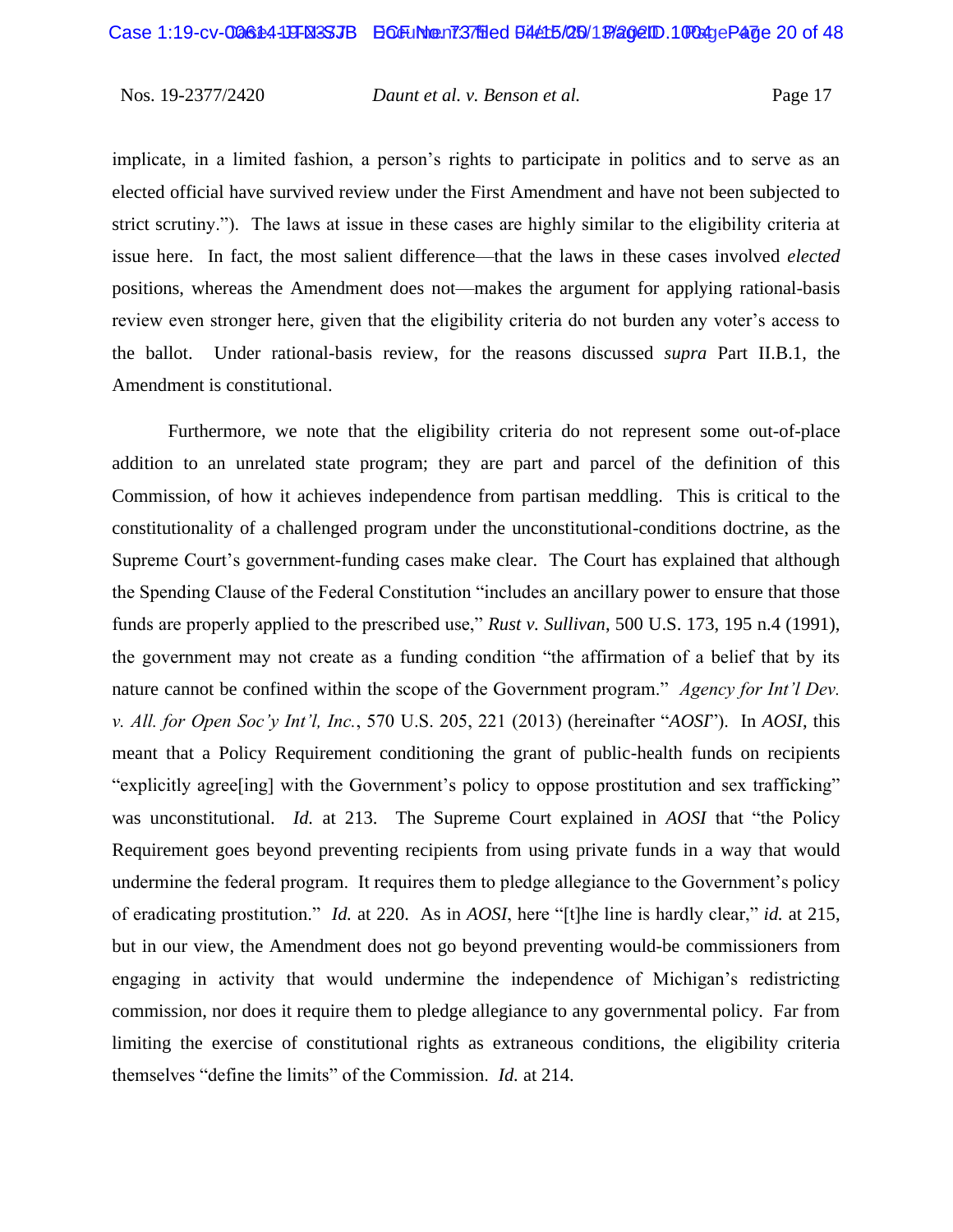Also instructive in the unconstitutional-conditions context are the Supreme Court's political patronage cases, which address the propriety of "the conditioning of public employment on political faith." *Elrod*, 427 U.S. at 357; *see Branti v. Finkel*, 445 U.S. 507 (1980); *Rutan*, 497 U.S. 62. In *Elrod*, the Supreme Court held that the practice of patronage dismissals—firing public employees because they were not loyal to the incumbent party—violated the First and Fourteenth Amendments because these dismissals "severely restrict[ed] political belief and association." 427 U.S. at 372. In *Branti*, the Court followed *Elrod* in holding that "the continued employment of an assistant public defender cannot properly be conditioned upon his allegiance to the political party in control of the county government." 445 U.S. at 519. And in *Rutan*, the Court held that "the rule of *Elrod* and *Branti* extends to promotion, transfer, recall, and hiring decisions based on party affiliation and support." 497 U.S. at 79. Throughout these cases, the Court considered whether, as an exception to this general rule against patronage practices, "the hiring authority can demonstrate that party affiliation is an appropriate requirement for the effective performance of the public office involved," *Branti*, 445 U.S. at 518, namely for certain "high-level employees," *Rutan*, 497 U.S. at 74, but never applied this exception.

On the one hand, this line of cases is clearly distinguishable, given that it involved individuals who faced adverse employment actions because of their association with a particular political party. In this case, by contrast, Daunt and others like him are barred from the Commission because of their associations with professional politics, regardless of which party they or their family member supported. Being fired from one's job because one is a Republican "unquestionably inhibits protected belief and association," *Elrod*, 427 U.S. at 359, in a way that the Amendment unquestionably does not. At first blush these cases appear to point in the opposite direction of *Mitchell*, *Letter Carriers*, and *Clements*, which *upheld* restrictions on who could hold office. Upon closer examination, however, the patronage cases actually reaffirm the principles articulated in *Mitchell*, *Letter Carriers*, and *Clements*. Indeed, the Supreme Court explained in *Elrod* that "the activities that were restrained by the legislation involved in [*Mitchell* and *Letter Carriers*] are characteristic of patronage practices"—that is, the same patronage practices that the Court in *Elrod* so harshly criticized. 427 U.S. at 367. In other words, barring governmental employees from "taking an active part in political management or political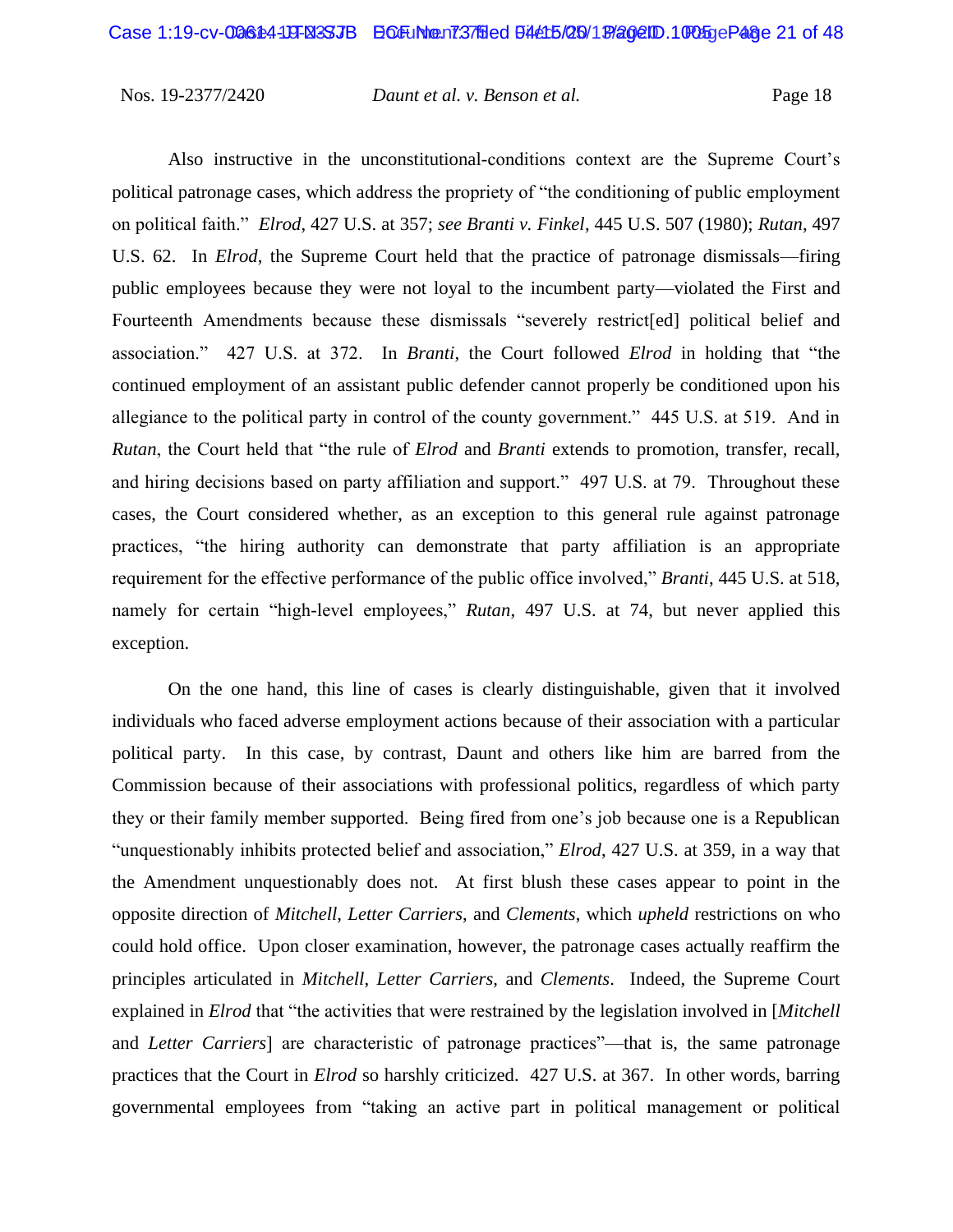campaigns," *Letter Carriers*, 413 U.S. at 554, served to "safeguard the core interests of individual belief and association" that patronage-based systems undermined. *Elrod*, 427 U.S. at 371. The *Elrod*/*Branti*/*Rutan* line of patronage cases thus supports the conclusion that the eligibility criteria do not impose an unconstitutional condition on the plaintiffs-appellants.

\*\*\*

Under either of the foregoing analytical frameworks, the Amendment's eligibility criteria pass muster. The district court did not abuse its discretion in denying a preliminary injunction.

#### **C. MRP's Freedom-of-Association Claim**

MRP argues that the provision of the Amendment allowing applicants to self-identify as being affiliated with the Republican Party violates MRP's freedom of association. We conclude that MRP is unlikely to succeed on the merits of this claim because its argument overextends the Supreme Court's decision in *California Democratic Party v. Jones*, 530 U.S. 567 (2000), and mischaracterizes the nature of the Commission.

In *Jones*, the Supreme Court invalidated California's "blanket primary" system, in which all voters could vote for any candidate for nomination to public office, regardless of the candidate's party affiliation. The Court reasoned:

In no area is the political association's right to exclude more important than in the process of selecting its nominee. That process often determines the party's positions on the most significant public policy issues of the day, and even when those positions are predetermined it is the nominee who becomes the party's ambassador to the general electorate in winning it over to the party's views. . . .

Unsurprisingly, our cases vigorously affirm the special place the First Amendment reserves for, and the special protection it accords, the process by which a political party "select[s] a standard bearer who best represents the party's ideologies and preferences."

*Id.* at 575 (quoting *Eu v. San Francisco Cty. Democratic Cent. Comm.*, 489 U.S. 214, 224 (1989)). The Supreme Court's decision to strike down the blanket-primary system was thus based on the California system's interference with a party's ability to select its nominee in a representative election. A decade later, in *Washington State Grange v. Washington State Republican Party*, 552 U.S. 442 (2008), the Supreme Court explicitly cabined its *Jones* holding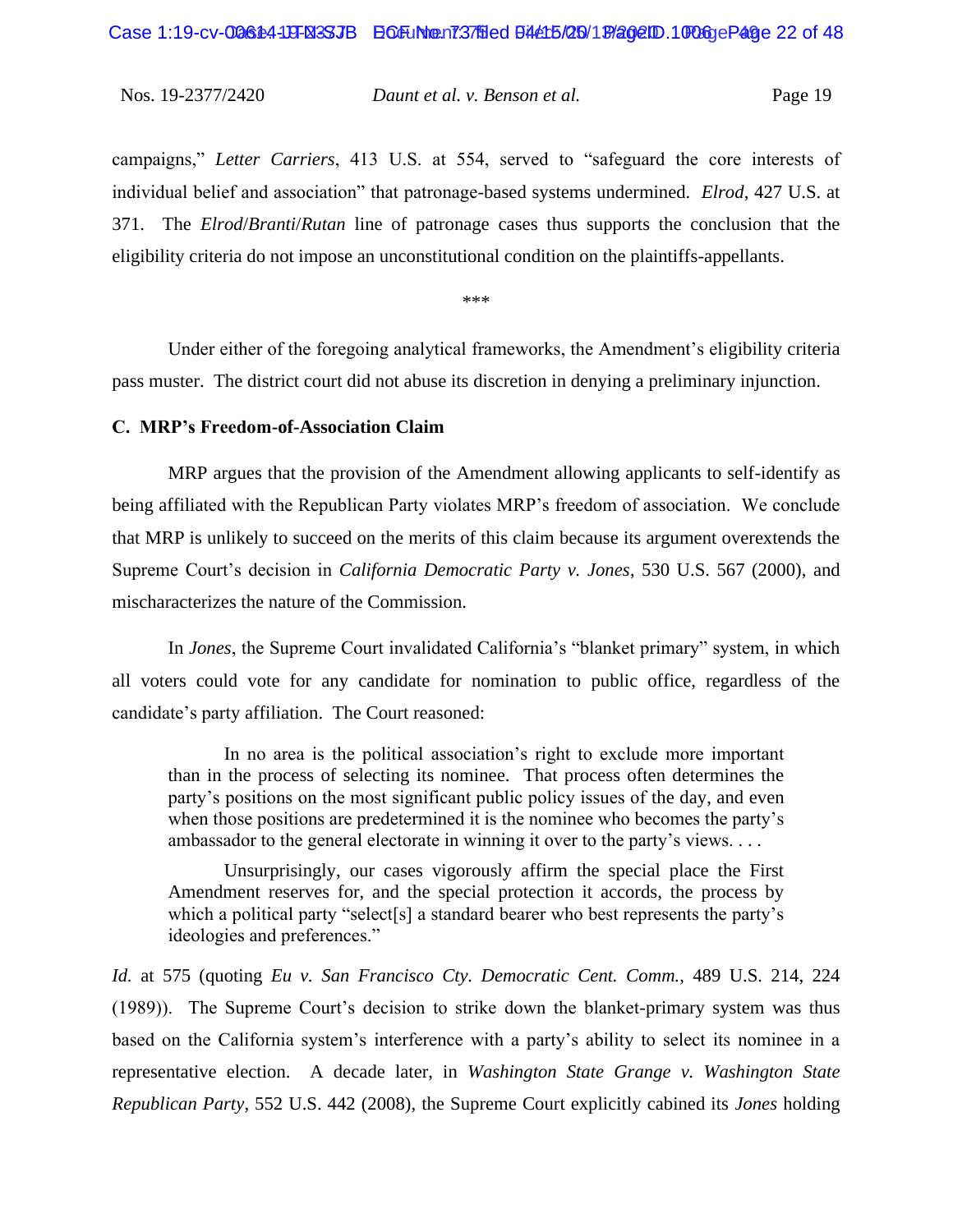to prohibit only those primary systems that allow voters of any affiliation to "choose parties' nominees." *Id.* at 453. Unlike in *Jones*, the Washington primary system in *Washington State Grange* simply provided that "[t]he top two candidates from the primary election proceed to the general election regardless of their party preferences," and "[w]hether parties nominate their own candidates outside the state-run primary is simply irrelevant." *Id.* In other words, "[t]he essence of nomination—the choice of a party representative—does not occur under [Washington's primary system]. The law never refers to the candidates as nominees of any party, nor does it treat them as such." *Id.*

This narrow inquiry into whether the challenged system actually involves the selection of a party's nominees dooms MRP's freedom-of-association claim. As Secretary Benson argues, "in relying on *Jones*, MRP's claim rests almost entirely upon the premise that Commission members are something that the Constitution says they cannot be—party officials." Benson Br. at 69. On the other hand, even if the self-designated "Republicans" on the Commission are not technically elected to represent the Republican Party or labeled as such upon their installment, the Amendment's effort to ensure ideological diversity on a Commission that debates "inherently political" issues confirms that these Republican commissioners are, in some sense, representatives of a Republican point of view. MRP Br. at 8. We agree that, in some sense, the Commission's design reflects a general commitment to representing different perspectives. VNP even acknowledges that the Commission's structure "serves to ensure that the Commission's decisions reflect some level of bipartisan or cross-partisan support." VNP Br. at 39. Even if the commissioners are constitutionally bound to *avoid* drawing maps that disproportionately favor a political party, MICH. CONST., art. IV,  $\S 6(13)(d)$ , it is diverse ideological representation—and consensus, *see id.* § 6(14)(c) (requiring a final decision on a redistricting plan to have the support of at least two commissioners who identify with each of the major parties and at least two who do not affiliate with either major party)—that will theoretically prevent such results.

Yet *Jones* and *Washington State Grange* permit freedom-of-association claims in this context only when a narrower form of political representation is at issue. In particular, these cases speak of an *elected* "standard bearer," *Jones*, 530 U.S. at 575 (quoting *Eu*, 489 U.S. at 224), whose representation can result in "political power in the community," *id.* (quoting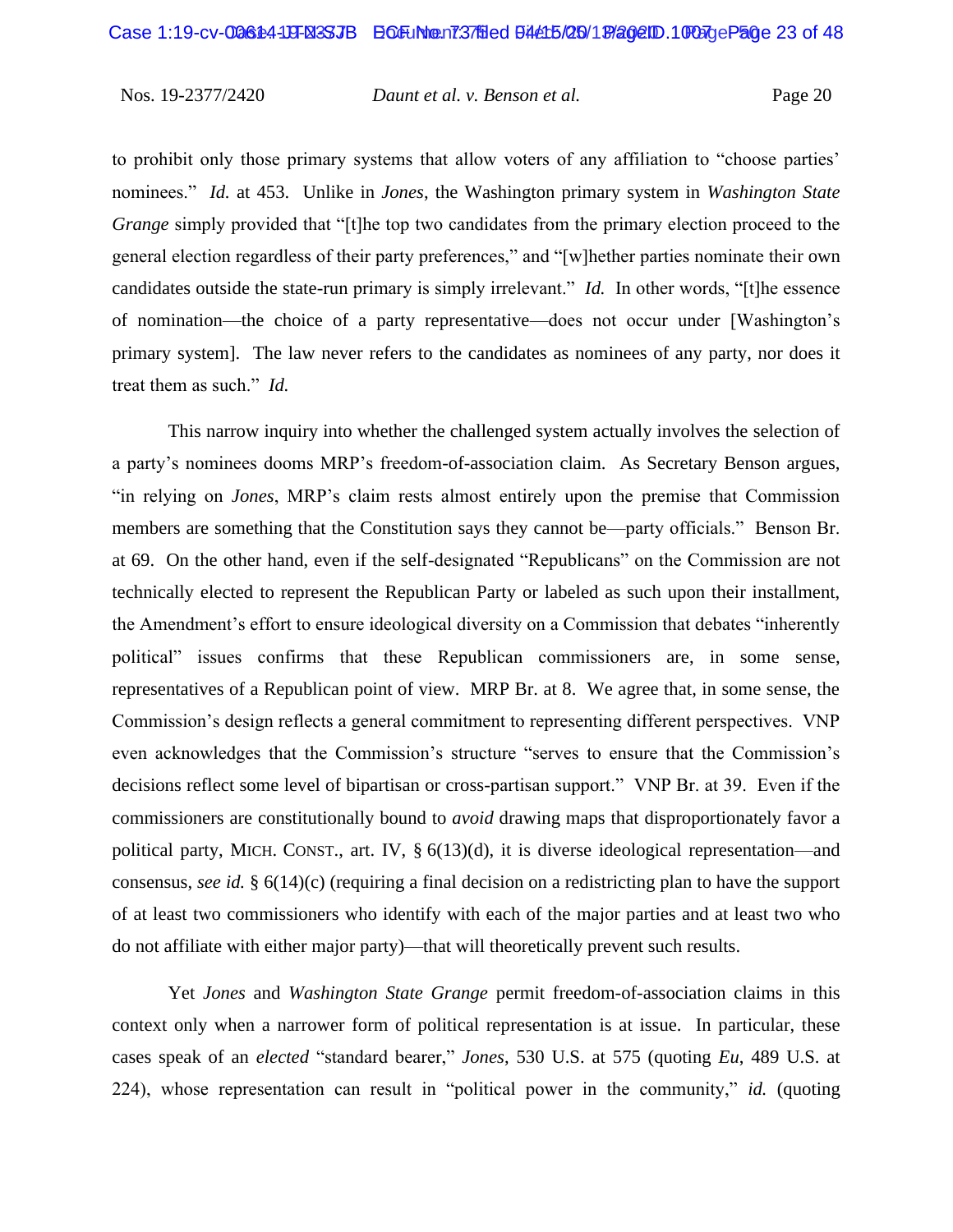*Tashjian v. Republican Party of Conn.*, 479 U.S. 208, 216 (1986)). Political parties must be able to retain control over their nominees for elected office precisely because these nominees are supposed to approach their work in accordance with a particular political ideology. By contrast, the commissioners here are not elected, and their duties do not include translating "common principles" with party adherents into "concerted action." *Tashjian*, 479 U.S. at 216. Standard bearers in *Jones* were supposed to fight for partisan ends; commissioners here are prohibited from doing so.

Moreover, MRP conflates identification with the Republican Party and identification with MRP. Applicants do not have the option of self-identifying as affiliates of the *Michigan* Republican Party; all they can do is check a box next to the statement, "I affiliate with the Republican Party." *See* Application for Michigan Independent Citizens Redistricting Commission at 3, The Office of Secretary of State Jocelyn Benson, https://www.michigan.gov/d ocuments/sos/Michigan\_\_Independent\_\_Citizens\_Redistricting\_Commission\_booklet\_669598\_7 .pdf. MRP does not explain why, as a state affiliate of the Republican Party, it should have the right to control the affiliation of Michigan citizens with the national party. Indeed, as VNP points out, MRP may diverge from the Republican National Committee on an issue related to those before the court in this case. Whereas MRP seeks strict-scrutiny review of Michigan's partisan-balanced Commission, the Republican National Committee has filed an amicus brief with the Supreme Court urging it to apply a "comparatively lenient standard of review" when considering the constitutionality of Delaware's political-balance requirement for state judicial service, *Amicus Curiae* Brief of the Republican National Committee in Support of Petitioner at 5, No. 19-309, *Carney v. Adams*, 140 S. Ct. 602 (2019). Particularly in light of apparent differences between the MRP and the Republican Party generally, it is unclear why the former would have the right to say who cannot affiliate with the latter.

Furthermore, MRP's argument that commissioners will be standard bearers because they must weigh political matters in "public meetings, available for all to see," MRP Br. at 8, is directly foreclosed by *Washington State Grange*. In that case, the Supreme Court considered the Washington Republican Party's argument that "even if the [state's] primary does not actually choose parties' nominees, it nevertheless burdens their associational rights because voters will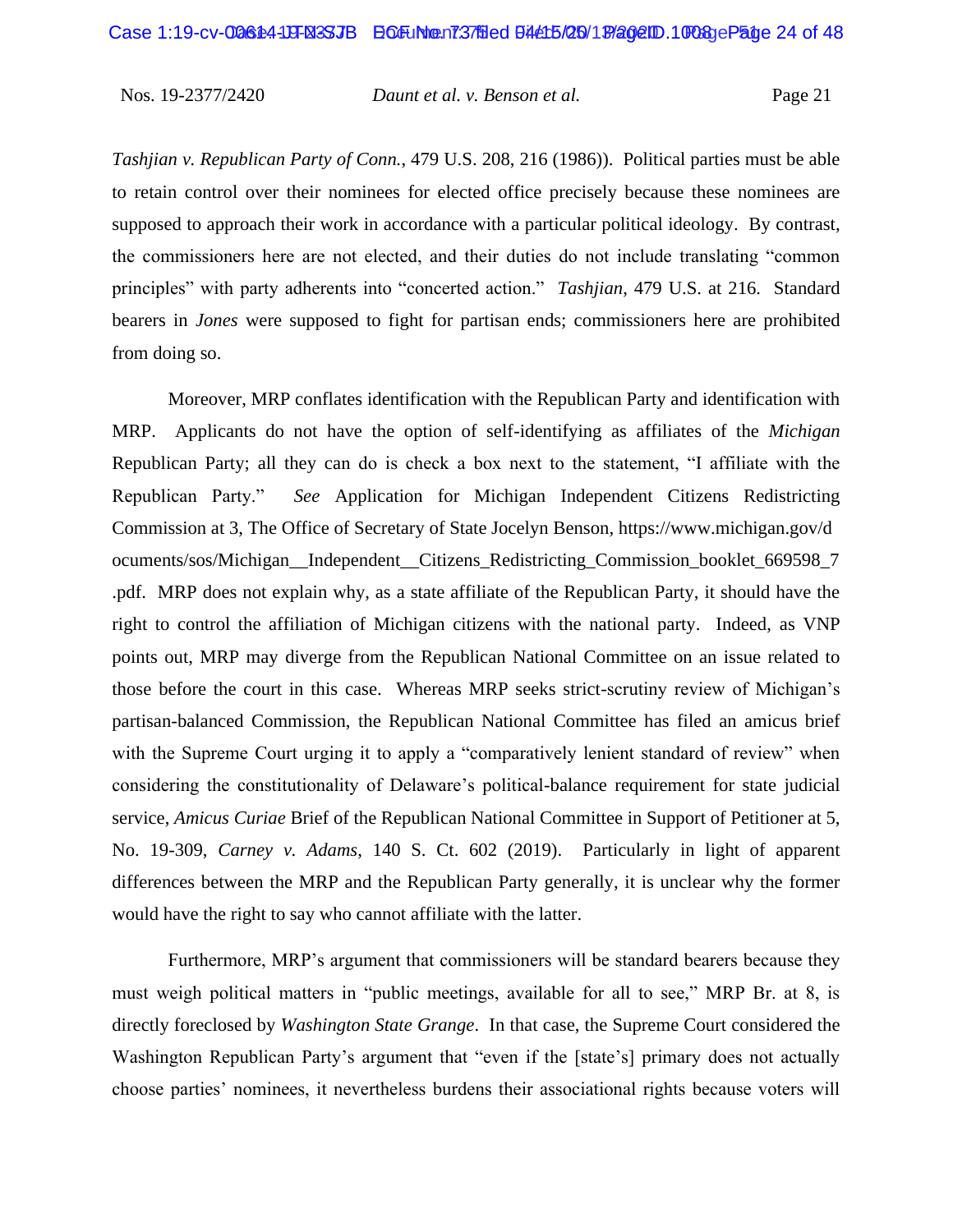assume that candidates on the general election ballot are the nominees of their preferred parties." 552 U.S. at 454. The Court characterized this as a concern that "voters will be confused by candidates' party-preference designations." *Id.* Such concern, the Court explained, was "sheer speculation":

It "depends upon the belief that voters can be 'misled' by party labels. But '[o]ur cases reflect a greater faith in the ability of individual voters to inform themselves about campaign issues.'" There is simply no basis to presume that a wellinformed electorate will interpret a candidate's party-preference designation to mean that the candidate is the party's chosen nominee or representative or that the party associates with or approves of the candidate. This strikes us as especially true here, given that it was the voters of Washington themselves, rather than their elected representatives, who enacted [the challenged law].

*Id.* at 454–55 (citations omitted). In similar fashion, it was the voters of Michigan themselves, rather than their elected representatives, who enacted the Amendment. Even a commissioner's public identification as a Republican would not create a presumption that Michigan's "wellinformed electorate" will believe that this commissioner is a delegate of the Michigan Republican Party. This concern over confusion is even less significant here than in *Washington State Grange*, because here the relevant individual's self-identification with a political party exists outside the context of a representative election—there is no risk that a voter will accidentally vote for an individual who has fraudulently identified themselves as an affiliate of the Republican Party.

MRP further argues that "randomly selecting commissioners from th[e] pool cannot cure the harm" of initially allowing applicants to "self-designate as affiliates of MRP." MRP Br. at 11. This statement ignores the full scope of the Amendment. To assert that "the damage is done" after the initial self-affiliation stage, MRP Br. at 11, overlooks the party's ability—through its affiliated legislators—to strike up to ten applicants from the randomly selected pool of 200 applicants. MICH. CONST., art. IV,  $\S 6(2)(d)(ii)$ , (e). MRP contends that it "will have no reliable means to determine an applicant's true political affiliation," MRP Br. at 11, but the commissioner application includes a section in which the applicant is asked to respond to the following two prompts: "Why do you want to serve on the Michigan Independent Citizens Redistricting Commission?" and "Describe why or how you affiliate with either the Democratic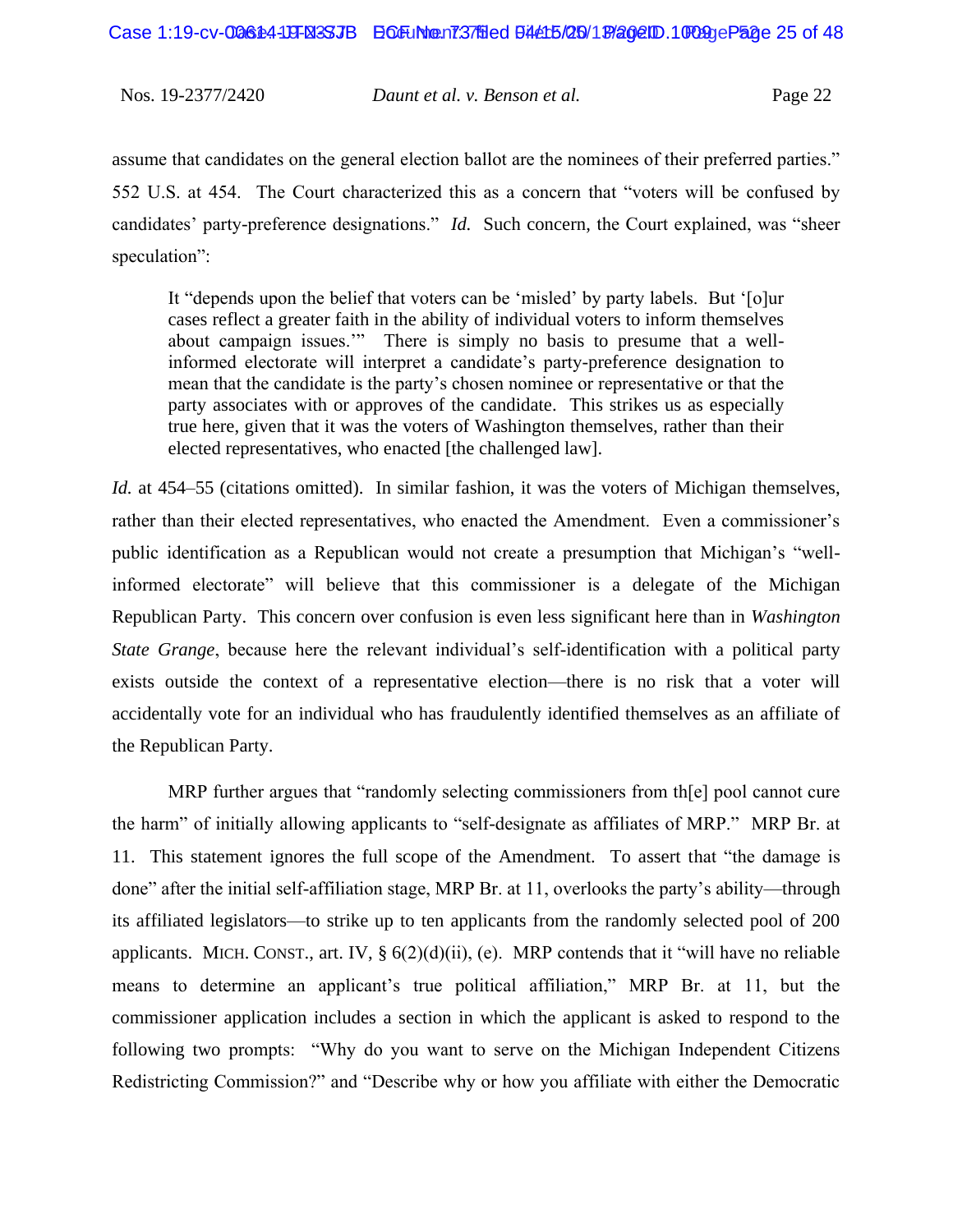Party, the Republican Party, or why you don't affiliate with either." Appl. at 5. If a Republican legislator finds an applicant's response to be objectionable or unsatisfying, or if the legislator is suspicious of an applicant's failure to fill out this section at all, the legislator may strike this applicant. *See* Brennan Center Br. at 24 ("These peremptory strikes ensure that legislative leaders can eliminate potential Commissioners whose presence on the Commission they would find particularly objectionable . . . .").

In sum, MRP fails to demonstrate that it has a First Amendment right to control the selfaffiliation of commissioner-applicants with the Republican Party. Accordingly, the district court did not abuse its discretion in concluding that MRP is unlikely to succeed on its freedom-ofassociation claim.

#### **D. MRP's Freedom-of-Speech Claim**

MRP argues that "[t]he Amendment imposes a content-based regulation that prohibits speech regarding an entire topic, one involving core political speech that is at the heart of First Amendment protection." MRP Br. at 27. As recounted above, the Amendment states that commissioners

shall not discuss redistricting matters with members of the public outside of an open meeting of the commission, except that a commissioner may communicate about redistricting matters with members of the public to gain information relevant to the performance of his or her duties if such communication occurs (a) in writing or (b) at a previously publicly noticed forum or town hall open to the general public.

MICH. CONST., art. IV,  $\S 6(11)$ . In MRP's view, the absence of any language that limits this restraint to speech made by commissioners in their official capacity makes this a content-based regulation "target[ing] a specific subject matter—redistricting," rendering it subject to strict scrutiny. MRP Br. at 28. *Contra Daunt*, 2019 WL 6271435, at \*21 ("The restriction at issue applies only to official speech made by commissioners in their official capacity."). Secretary Benson responds that MRP lacks standing to bring this claim, and that the Amendment either restricts only the official speech of commissioners or it permissibly limits their private speech on a matter of public concern under *Garcetti v. Ceballos*, 547 U.S. 410 (2006). *See* Benson Br. at 82–86. To these arguments VNP adds that the court should construe the Amendment to avoid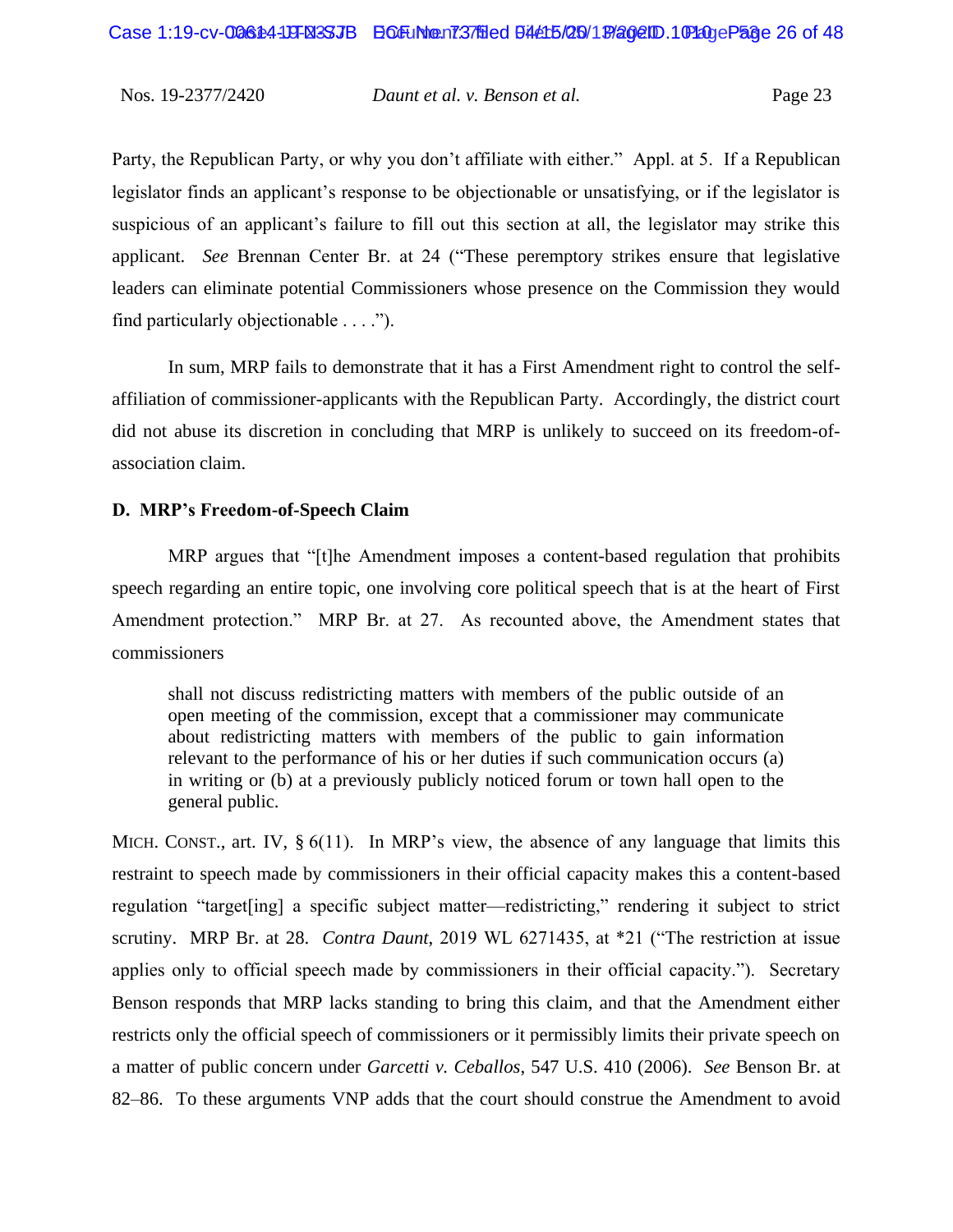constitutional difficulty if possible, and that the speech provision can be upheld as a "time, place, and manner" restriction. VNP Br. at 47. We first address whether MRP has standing to bring this claim, and then turn to the merits.

#### **1. Associational Standing**

Article III requires that a plaintiff have "(1) suffered an injury in fact, (2) that is fairly traceable to the challenged conduct of the defendant, and (3) that is likely to be redressed by a favorable judicial decision." *Spokeo, Inc. v. Robins*, 136 S. Ct. 1540, 1547 (2016), *as revised* (May 24, 2016) (citing *Lujan v. Defs. of Wildlife*, 504 U.S. 555, 560–61 (1992)). An injury, for standing purposes, means the "invasion of a legally protected interest which is (a) concrete and particularized, and (b) 'actual or imminent.'" *Lujan*, 504 U.S. at 560 (citations omitted). An association has the right to sue in lieu of its individual members when: "(a) its members would otherwise have standing to sue in their own right; (b) the interests it seeks to protect are germane to the organization's purpose; and (c) neither the claim asserted nor the relief requested requires the participation of individual members in the lawsuit." *Hunt v. Wash. State Apple Advert. Comm'n*, 432 U.S. 333, 343 (1977).

MRP can adequately demonstrate that its members would otherwise be able to satisfy *Lujan*'s requirements for Article III standing. Beginning with injury-in-fact, the injury is "concrete and particularized": It would harm MRP members' "concrete, personal interest" in speaking about redistricting matters if selected for the Commission, *Allen*, 468 U.S. at 756; *see Morrison v. Bd. of Educ. of Boyd Cty.*, 521 F.3d 602, 610 (6th Cir. 2008) (identifying "enforcement of a challenged statute" as a concrete harm). It is also imminent: Applications for the Commission are now available, and MRP members who might otherwise apply for the Commission might opt not to apply because joining the Commission will allegedly impair their interest in speaking about redistricting. The injury-in-fact is therefore imminent because the members' "intention to engage in a course of conduct' implicating the [First Amendment] and [] the threat of enforcement of the challenged law against the [members] is 'credible.'" *Platt v. Bd. of Comm'rs on Grievances & Discipline of Ohio Supreme Court*, 769 F.3d 447, 451–52 (6th Cir. 2014) (quoting *Babbitt v. United Farm Workers Nat'l Union*, 442 U.S. 289, 298 (1979)). Secretary Benson and VNP do not argue that MRP has failed to prove that this injury is fairly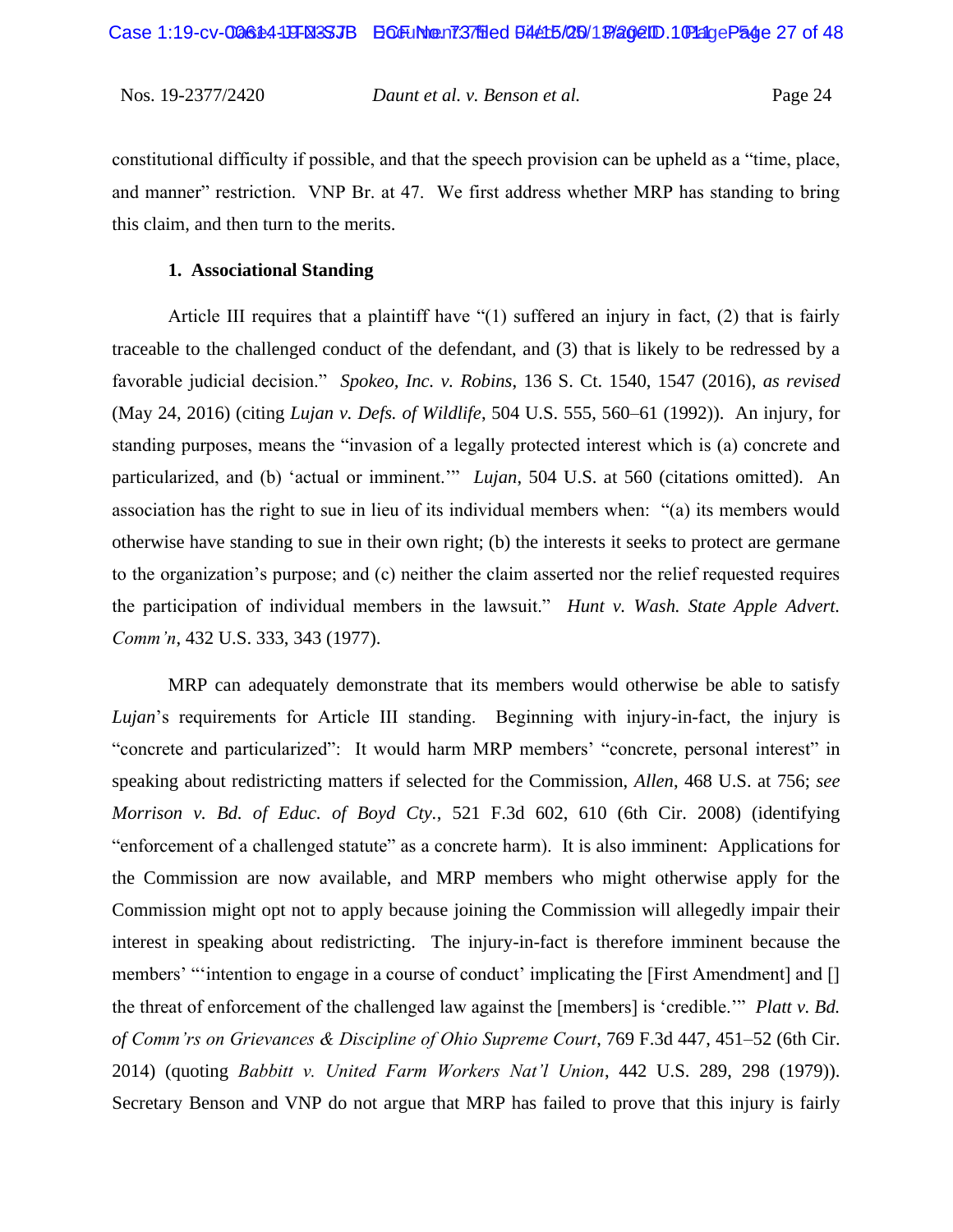traceable to Benson's allegedly unlawful conduct and that the injury is likely to be redressed by the requested relief, and it is clear that MRP's challenge satisfies both of these prongs of the standing analysis.

MRP is also able to demonstrate that the interests that it seeks to protect—the free-speech rights of its members who might serve on the Commission—are germane to the organization's purpose. As a political party, MRP has an interest in its members—including those serving on the Commission—speaking freely about the highly contentious subject of redistricting, a subject that directly affects MRP's political power. Finally, this claim does not require the participation of individual MRP members. For these reasons, we conclude as a preliminary matter that MRP has associational standing to challenge the speech provision of the Amendment.

#### **2. Merits**

We agree with the district court that the speech provision is constitutional, but not for the reason it articulated. The district court concluded that the provision "applies only to official speech made by commissioners in their official capacity," *Daunt*, 2019 WL 6271435, at \*21, but did not explain how the plain text of the provision supported that reading. In support of this reading, VNP argues that the provision's language allowing the commissioners to discuss redistricting in order "to gain information relevant to the performance of his or her duties" limits the scope of the entire provision to speech involving official duties. VNP Br. at 47 (quoting MICH. CONST., art. IV,  $\S 6(11)$ . But we believe the opposite to be true. The quoted language appears in an exception, suggesting that all discussion of redistricting matters with the public is prohibited *other than* official speech in certain designated forums. Indeed, a flat bar on commissioners otherwise discussing redistricting matters with the public is precisely what Secretary Benson defends. Benson Br. at 86 ("With 13 members, there will be 13 individual views about the process, and individual statements about the redistricting without other members present may result in misleading or inaccurate information being presented to the public as the Commission's official position."). Secretary Benson also offers an even more speech-restrictive argument: In contending that MRP fails to explain how commissioners could possibly speak about redistricting matters "in any manner *other* than in their official capacity," *id.* at 84, she assumes that any speech about redistricting by a commissioner is *per se* official speech, in stark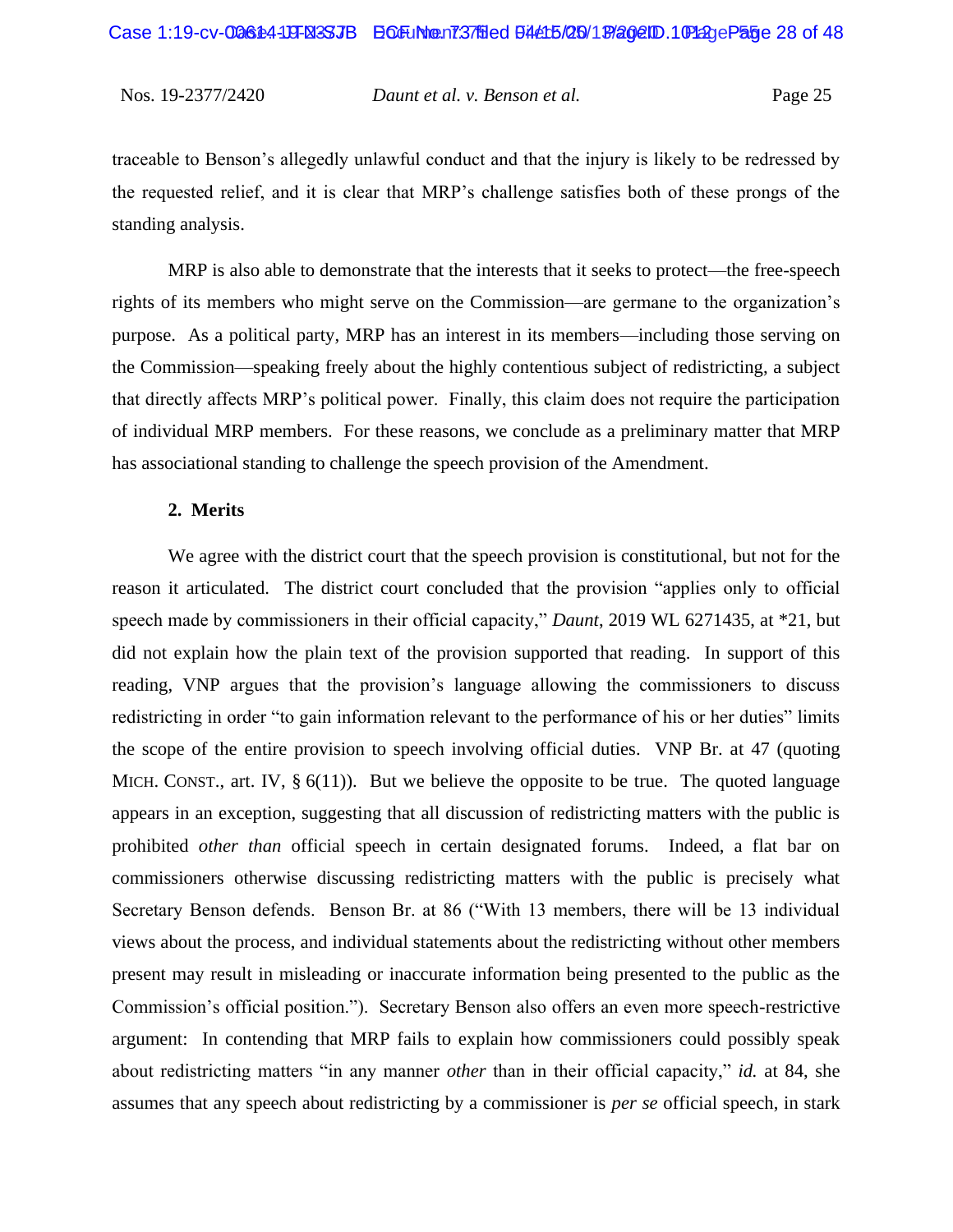contradiction to the teachings of *Garcetti* and its progeny, which emphasize that "a citizen who works for the government is nonetheless a citizen," *Garcetti*, 547 U.S. at 419, and may speak as a citizen even on matters relating to her or his job, *see Lane v. Franks*, 573 U.S. 228, 238 (2014) ("Truthful testimony under oath by a public employee outside the scope of his ordinary job duties is speech as a citizen for First Amendment purposes. That is so even when the testimony relates to his public employment or concerns information learned during that employment."). Neither this argument nor the district court's narrow reading finds support in the plain text of the provision or in the employee-speech cases.

In our view, the challenged provision indeed circumscribes some speech made in a commissioner's capacity as a private citizen, but nevertheless survives constitutional scrutiny under *Garcetti*. Specifically, the provision imposes speech restrictions that are tailored to ensuring that the Commission "operate[s] efficiently and effectively," *Garcetti*, 547 U.S. at 419, in two distinct ways. First, it prevents the "extract[ion] [of] gossip from commissioners." Benson Br. at 87. The potential for commissioners, while speaking in their private capacities, to disclose "sensitive, confidential, or privileged information," *Lane*, 573 U.S. at 242, relating to the redistricting commission supports the state's interest in closely regulating the speech of these commissioners. *See Sims v. Metro. Dade County*, 972 F.2d 1230, 1237 (11th Cir. 1992) ("[W]hen the employee serves in a sensitive capacity that requires extensive public contact, the employee's private speech may pose a substantial danger to the agency's successful functioning."). Second, the provision ensures that outsiders do not "influence the<sup>[]</sup> [commissioners'] votes out of public view." Benson Br. at 87. MRP argues that the Amendment is not "narrowly tailored" and that Michigan law already contains a "less restrictive alternative" to the Amendment, MRP Br. at 30, but this cites an inapplicable standard. The question is not whether the speech provision survives strict scrutiny, but "whether [Michigan] had an adequate justification for treating the [commissioners] differently from any other member of the general public," *Garcetti*, 547 U.S. at 418, who are free to discuss redistricting matters without consequence. Although the provision does burden the commissioners' freedom to speak openly about redistricting, this burden is outweighed by Michigan's more-than-adequate justifications for limiting speech by commissioners on redistricting matters.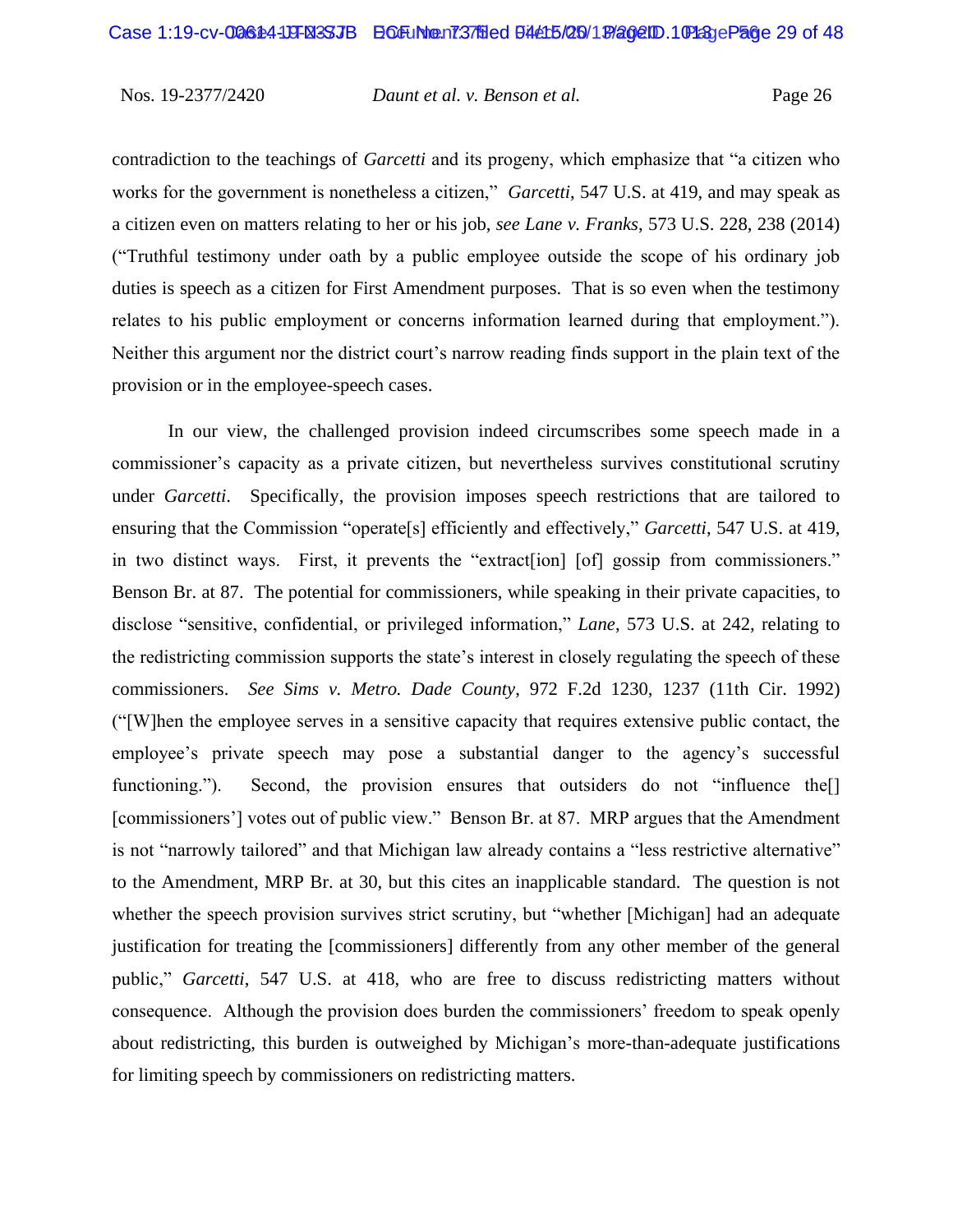For these reasons, the district court did not abuse its discretion in concluding that MRP is unlikely to prevail on the merits of its freedom-of-speech claim against the speech provision of the Amendment.

#### **E. MRP's Viewpoint-Discrimination Claim**

MRP argues that "the Amendment expressly discriminates against applicants based on their political viewpoint, specifically favoring those applicants who do not affiliate with either major political party over applicants who affiliate with either major party." MRP Br. at 24. This argument falls significantly short of demonstrating a likelihood of success on the merits.

Although Secretary Benson suggests that MRP's argument is "ambiguous on what 'viewpoint' [MRP] seek[s] to claim as being affected by the amendment," Benson Br. at 80, in our view MRP's argument is relatively clear: The "'do not affiliate with either major political party' perspective," MRP Br. at 25, which is guaranteed five seats, is favored over the Republican perspective, which is guaranteed four seats. That this "non-affiliated" perspective is also similarly favored over the Democratic perspective does not, by itself, foreclose the possibility that impermissible viewpoint discrimination is afoot.**<sup>8</sup>** Indeed, on this limited point, the Supreme Court has acknowledged that a party may claim viewpoint discrimination even when it is not the only one targeted for censorship. *See Rosenberger v. Rector & Visitors of Univ. of Va.*, 515 U.S. 819, 831–32 (1995) ("The dissent's declaration that debate is not skewed so long as multiple voices are silenced is simply wrong; the debate is skewed in multiple ways.").

Yet in order for MRP to demonstrate that the Amendment constitutes targeting by the government of "particular views taken by speakers on a subject," *id.* at 829, it would need to demonstrate that something about allocating five seats to "not affiliated" individuals constitutes differential treatment of Republicans on the basis of their views. Were these five seats allocated to members of an identifiable third party, this showing would not be difficult, as members of this hypothetical third party—associated with particular views—would be numerically favored over

**<sup>8</sup>** In this section, we refer to the "not-affiliated" perspective as shorthand for "not affiliate[d] with either of the two major parties," as opposed to "not affiliated with any party." *See* MICH. CONST., art. IV, § 6(2)(a)(iii).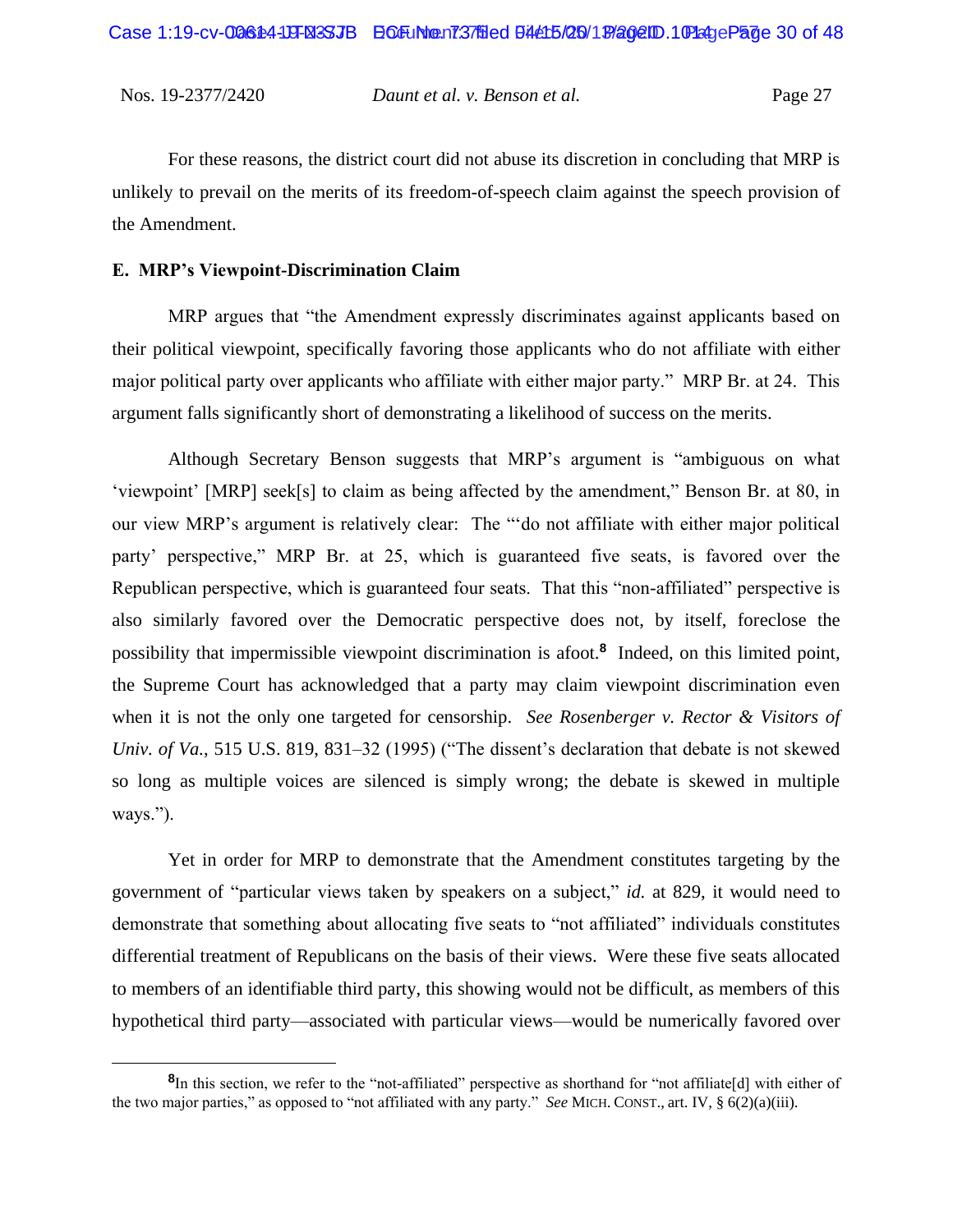self-identified Republicans with their associated views. MRP's claim, by contrast, must ascend a significantly steeper hill, given that the non-affiliated pool of applicants will be filled by individuals with either a third-party affiliation or with no party at all. Still, the fact that the third pool is open to any "non-affiliated" applicant does not itself make MRP's viewpointdiscrimination argument impossible, even with the knowledge that Democrats and Republicans are treated equally under the Amendment. If the Commission had, for example, 100 commissioners, with only two slots open for members of the two largest parties, and the remaining ninety-eight seats reserved for individuals who did not affiliate with either major party, this structure would begin to look more like one that discriminated against majoritarian viewpoints. Yet the Amendment provides for affiliates of the two largest parties to represent eight out of thirteen seats on the Commission (a majority), so discrimination against the Republican viewpoint *as a majority viewpoint* is absent. And MRP does not explain how discrimination against the Republican viewpoint itself has occurred absent a showing that "the five unaffiliated commissioners will constitute a monolithic bloc . . . ." VNP Br. at 41.

In our view, the Supreme Court's "secondary effects" doctrine, articulated in *City of Renton v. Playtime Theatres, Inc.*, 475 U.S. 41 (1986), provides a useful analogue for alternatively evaluating MRP's argument. In *Renton*, the Supreme Court reviewed and reaffirmed its prior holding that a zoning ordinance "designed to combat the undesirable secondary effects" of a business that purveyed sexually explicit material would not be struck down as an attempt to prevent the dissemination of this type of speech. *Id.* at 49. The Court explained that the government could accord differential treatment to a content-defined subclass of speech because that subclass was associated with specific "secondary effects" of the speech, meaning that the differential treatment was "*justified* without reference to the content of the . . . speech." *Id.* at 48 (quoting *Va. Pharmacy Bd. v. Va. Citizens Consumer Council, Inc.*, 425 U.S. 748, 771 (1976)).

That subclass of speech, in this case, would be speech associated with the two largest parties, and the Amendment's regulation of it would be "*justified* without reference to the content of the . . . speech." *Id.* The language of the Amendment makes this plain. It allocates commissioner seats based not on identifiable political parties, but on the content-neutral majority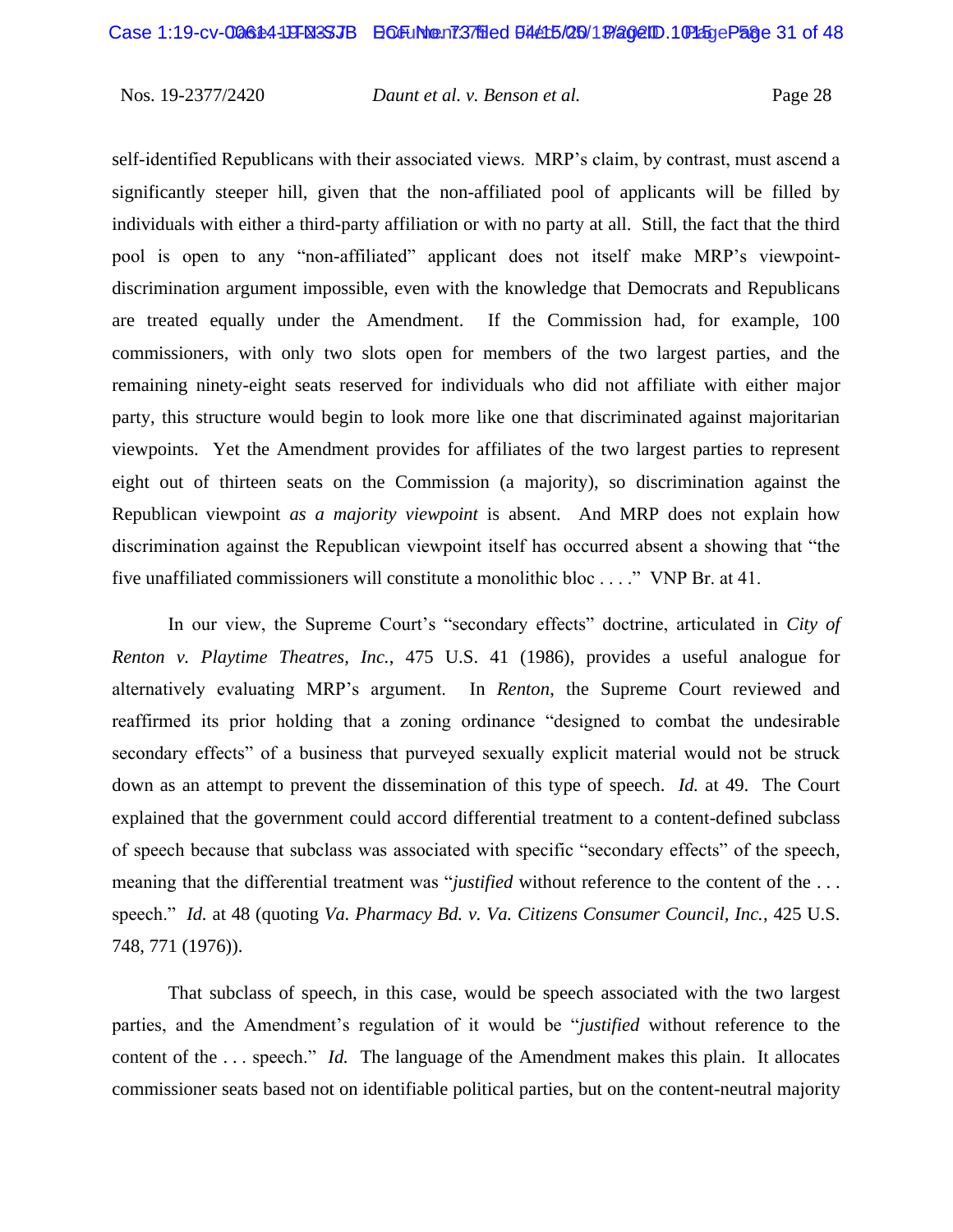or minority status of the party with which the applicant identifies. The limitation on seats for Democratic- and Republican-affiliating applicants is not designed to prevent the dissemination of these parties' ideas, but rather to combat the undesirable "secondary effect" of excluding those who do not affiliate with the two major parties (or conversely, the effect of disproportionately including those who affiliate with the two major parties). The fact that the Amendment could have the effect of limiting a Republican viewpoint is not the basis upon which the differential treatment is justified. The Amendment is structured to distinguish between applicants based upon their identification with the two major parties or their non-affiliation. "These bases for distinction refute the proposition that the selectivity of the restriction is 'even arguably "conditioned upon the sovereign's agreement with what a speaker may intend to say."'" *R.A.V. v. City of St. Paul*, 505 U.S. 377, 390 (1992) (quoting *Metromedia, Inc. v. San Diego*, 453 U.S. 490, 555 (1981) (Stevens, J., dissenting in part)).

Another reason MRP's viewpoint-discrimination argument is unlikely to succeed is that the non-affiliating "viewpoint" has no greater sway in the actual decisionmaking of the Commission than the Democratic or Republican viewpoint. A final decision of the Commission in adopting a redistricting plan requires a majority vote that includes at least two commissioners affiliated with each of the major parties and at least two who do not affiliate with either major party. MICH. CONST., art. IV,  $\S 6(14)(c)$ . The non-affiliating "viewpoint" is thus treated the same as the two other viewpoints.

MRP promotes the selection schemes of the Idaho and Arizona redistricting commissions, but both schemes virtually guarantee that the resulting commissions will be predominantly filled with adherents of the two largest political parties. Idaho's scheme puts full appointment power in the hands of the legislative leaders and state chairmen of the "two largest political parties," ID. CONST., art. III, § 2(2), and Arizona's lets the majority and minority legislative leaders—i.e. the heads of the two largest political parties—pick four commissioners, who in turn select a fifth commissioner who is not registered with a party already "represented" on the commission, AZ. CONST., art. IV, pt. 2, § 1(6), (8). Even Arizona's scheme leaves the choice of who will serve as the non-major-party commissioner up to the four commissioners who are registered with the two largest parties. *Id.* at § 1(8). Michigan's effort to ensure that a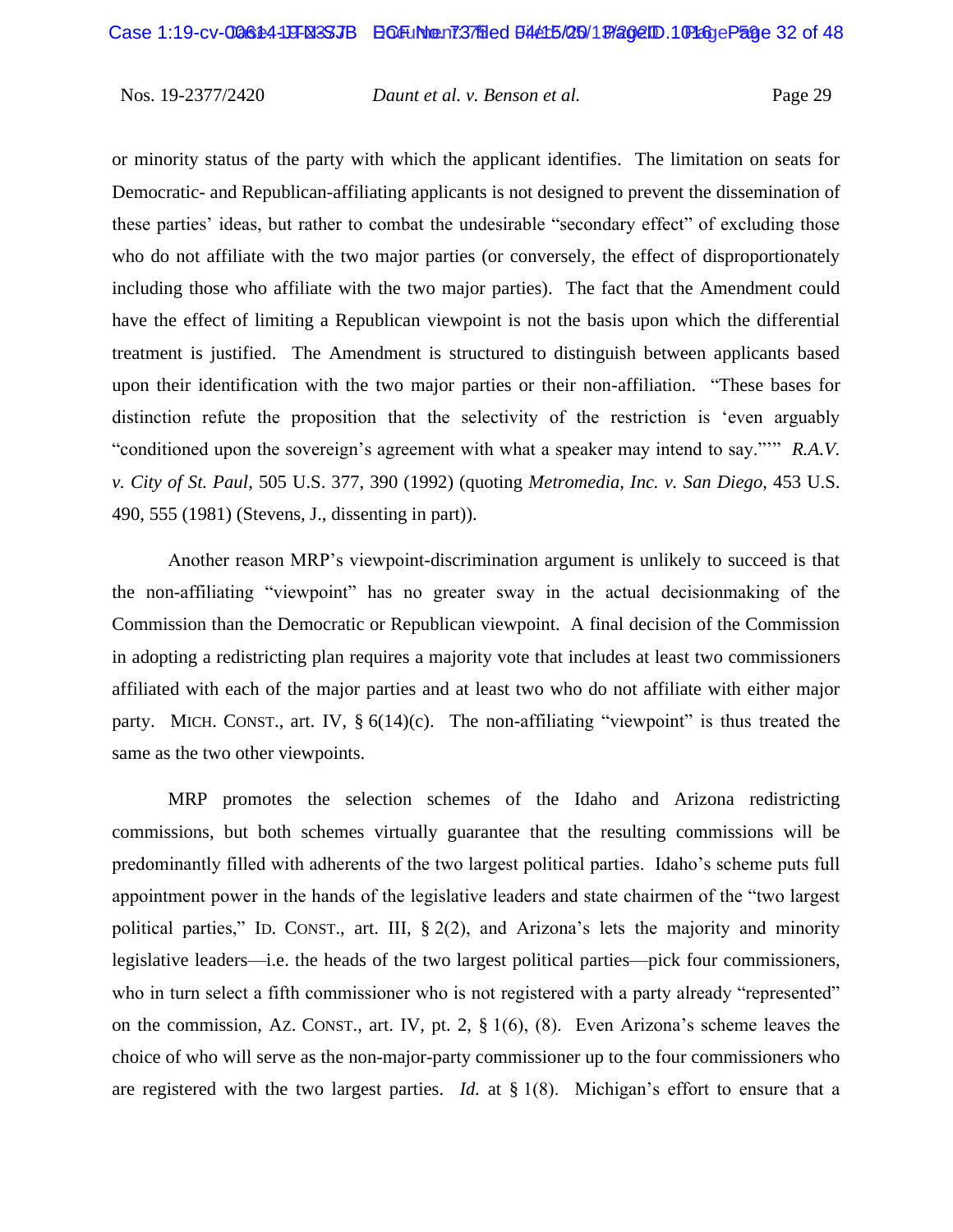sizeable minority of the members of its redistricting commission are non-affiliated with the two major parties does not run afoul of the First Amendment, particularly given the Supreme Court's repeated recognition of state and local governments' interests in guaranteeing minority representation. *See, e.g.*, *Hechinger v. Martin*, 411 F. Supp. 650 (D.D.C. 1976), *aff'd*, 429 U.S. 1030 (1977) (mem.) (affirming a three-judge district court's conclusion that D.C. act guaranteeing representation of political minorities on the city council was constitutional); *LoFrisco v. Schaffer*, 341 F. Supp. 743 (D. Conn.), *aff'd*, 409 U.S. 972 (1972) (mem.) (affirming a three-judge district court's conclusion that state minority representation statutes were constitutional).

For these reasons, the district court did not abuse its discretion in concluding that MRP is unlikely to succeed on its viewpoint-discrimination argument.

## **F. The Remaining Preliminary-Injunction Factors**

"[O]ur cases warn that a court must not issue a preliminary injunction where the movant presents no likelihood of merits success." *La.-Pac. Corp. v. James Hardie Bldg. Prod., Inc.*, 928 F.3d 514, 517 (6th Cir. 2019); *see Hall v. Edgewood Partners Ins. Ctr., Inc.*, 878 F.3d 524, 527 (6th Cir. 2017) ("As long as there is some likelihood of success on the merits, these factors are to be balanced, rather than tallied."); *Planned Parenthood Minn., N.D., S.D. v. Rounds*, 530 F.3d 724, 752 (8th Cir. 2008) ("Whether the grant of a preliminary injunction furthers the public interest in such a case is largely dependent on the likelihood of success on the merits because the protection of constitutional rights is always in the public interest."). Without any likelihood of success in demonstrating the existence of a constitutional violation, Daunt and MRP fail to demonstrate that they will suffer irreparable injury in the absence of a preliminary injunction. As for the remaining parts of the preliminary-injunction analysis, the public-interest factor "merge[s]" with the substantial-harm factor when the government is the defendant, *Nken v. Holder*, 556 U.S. 418, 435 (2009), and neither of these factors can be satisfied when the challenged provisions are constitutional.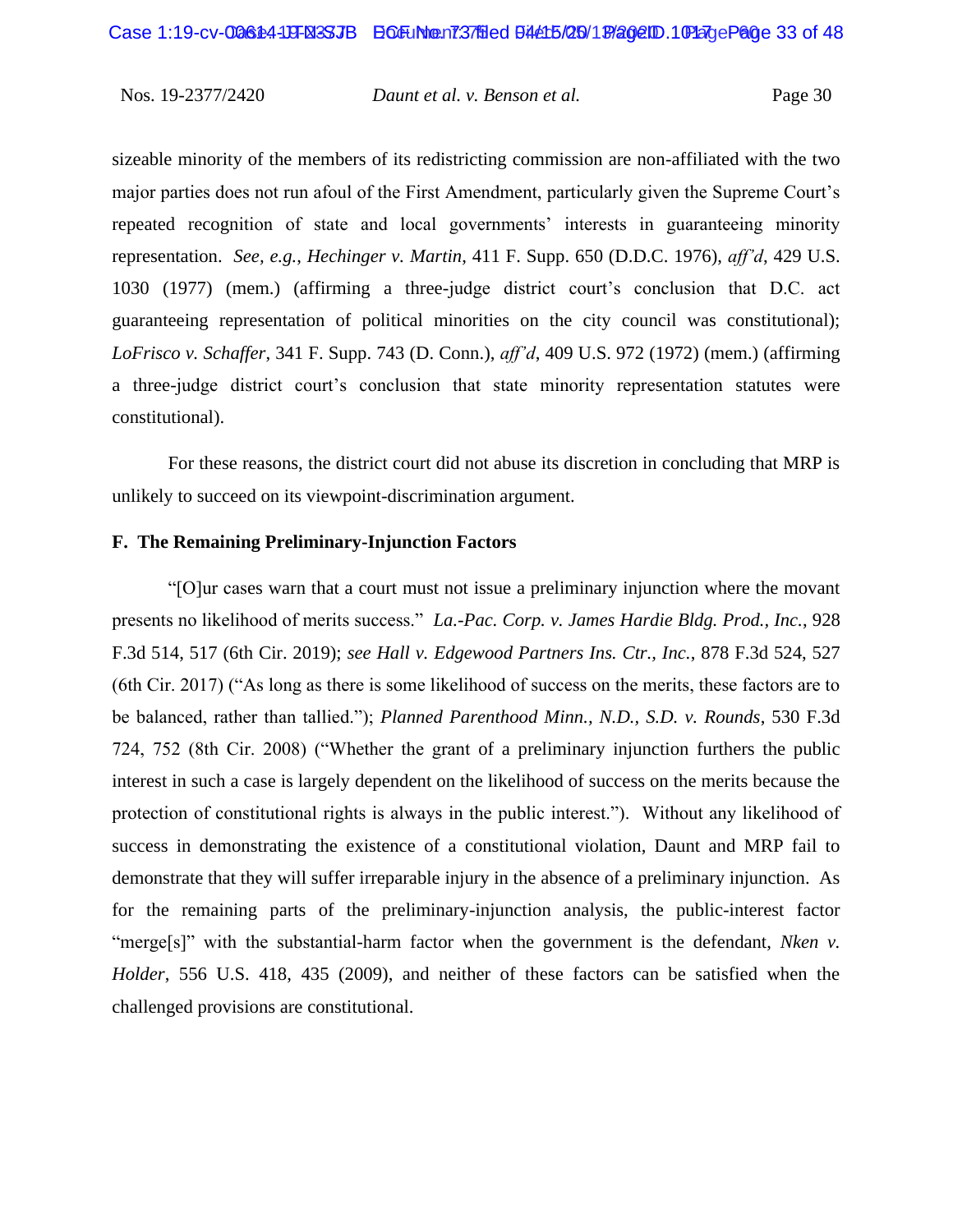## **III. CONCLUSION**

For the foregoing reasons, the district court did not abuse its discretion in denying the plaintiffs-appellants' motions for a preliminary injunction. Accordingly, we **AFFIRM** the judgment of the district court.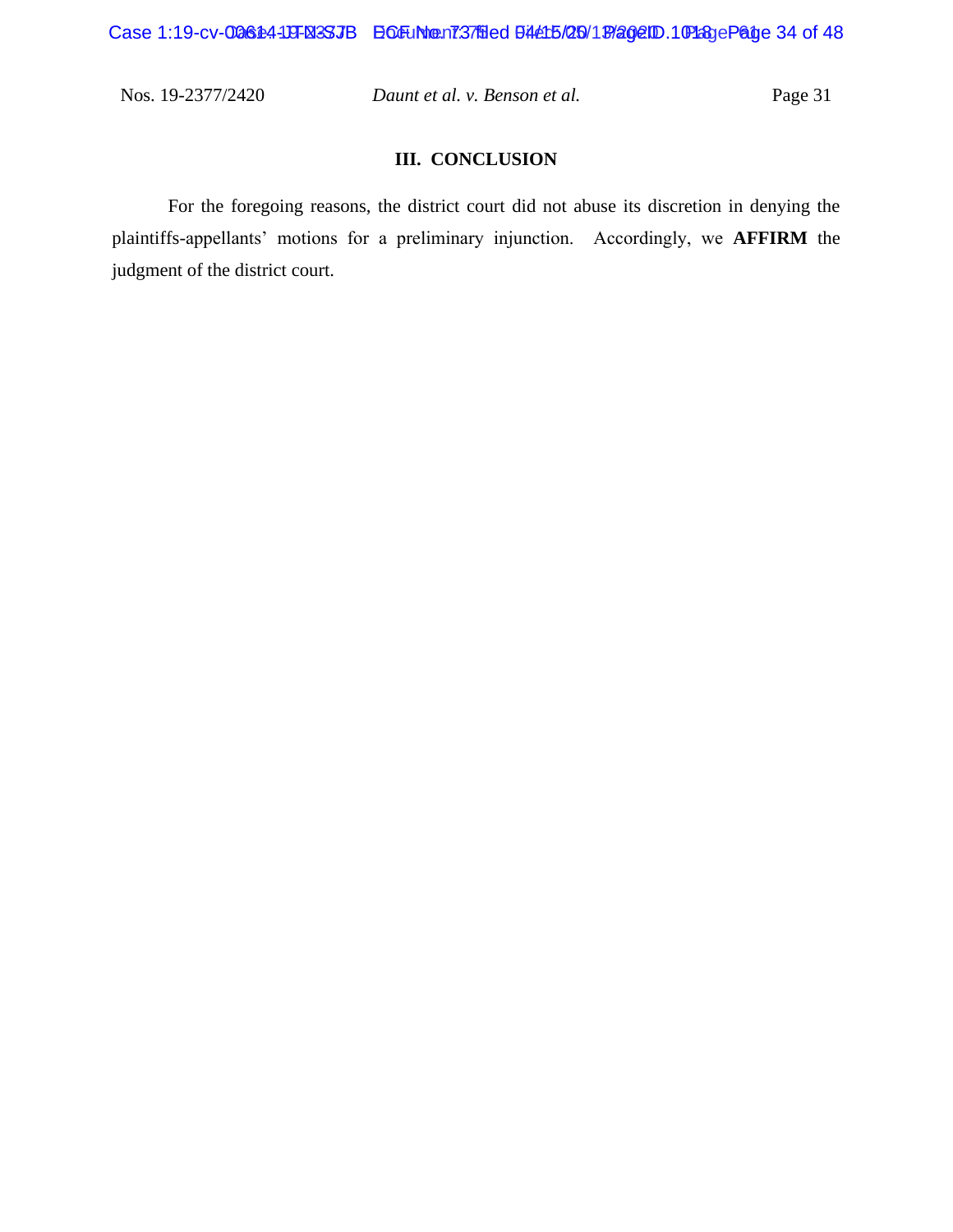Case 1:19-cv-006644-10FM3SJB ECF INNO. 737 Filed B4415/20 19/2002 ID 1019 01:29 Page 35 of 48

Nos. 19-2377/2420 *Daunt et al. v. Benson et al.* Page 32

# **CONCURRING IN THE JUDGMENT** \_\_\_\_\_\_\_\_\_\_\_\_\_\_\_\_\_\_\_\_\_\_\_\_\_\_\_\_\_\_\_\_\_\_\_\_\_\_\_

\_\_\_\_\_\_\_\_\_\_\_\_\_\_\_\_\_\_\_\_\_\_\_\_\_\_\_\_\_\_\_\_\_\_\_\_\_\_\_

CHAD A. READLER, Circuit Judge, concurring in the judgment. I concur in the judgment, which affirms the denial of preliminary relief to Plaintiffs. In the face of somewhat novel claims, the majority opinion appropriately pays deference to a sovereign state's decision as to self-governance. I write separately to emphasize one broad area of agreement with the majority opinion, and one area of pointed disagreement.

1. Starting with a point of disagreement. While all agree the deference due Michigan compels today's result, the legal framework for reaching that conclusion is not the *Anderson-Burdick* test. *Anderson-Burdick* is tailored to the regulation of election mechanics. *Crawford v. Marion Cty. Election Bd.*, 553 U.S. 181, 190 (2008) ("In later election cases we have followed *Anderson*'s balancing approach."); *Burdick v. Takushi*, 504 U.S. 328, 433 (1992) (applying *Anderson* and noting that "[e]lection laws will invariably impose some burden upon individual voters"); *Stein v. Thomas*, 672 F. App'x 565, 570 (6th Cir. 2016) ("When evaluating whether state election procedures violate First and Fourteenth Amendment election rights, we use [*Anderson-Burdick*]."). Following the Supreme Court's lead, we have thus utilized that framework in cases where it is alleged that a state election law burdens voting, from ballotaccess laws, *Green Party of Tenn. v. Hargett*, 791 F.3d 684, 693 (6th Cir. 2015), to early-voting regulations, *Obama for Am. v. Husted*, 697 F.3d 423, 430 (6th Cir. 2012), to prohibitions on party-line voting. *Mich. State A. Philip Randolph Inst. v. Johnson*, 833 F.3d 656, 662 (6th Cir. 2016).

But Michigan's redistricting initiative does not regulate the mechanics of an election. Far from it, in fact. It simply sets the qualifications for Michigan residents who, if they satisfy certain eligibility criteria and are selected by the Secretary of State, will serve as commissioners who, working together as a commission, will draw electoral districts for the State, districts in which as-yet-unknown candidates will seek legislative office in a general election, following party primaries. In other words, the only sense that an election comes into play is the one that will ensue once these many tasks are completed. And neither the commissioners nor the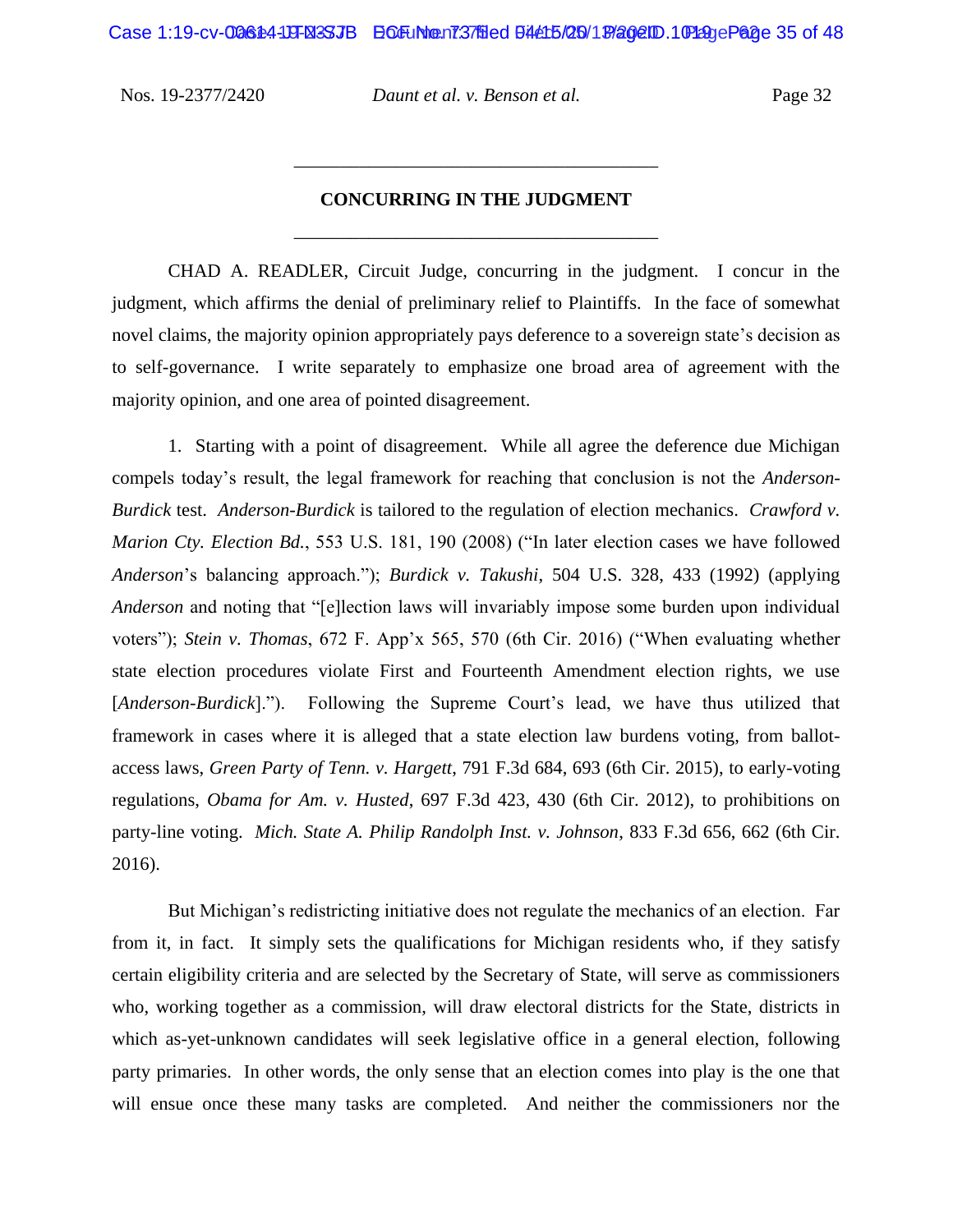commission, it bears noting, will have an impact or influence on how that election is administered. As the majority opinion thus seemingly acknowledges, it is quite a jurisprudential leap to view this case through *Anderson-Burdick*'s election-focused lens. *See* Majority Op. at 10, 12 (noting that *Anderson-Burdick* "may apply" here because the law in question "could conceivably be classified as an 'election law'").

Fairly understood, today's case raises a question regarding Michigan's chosen means of self-governance, not its election mechanics. Unlike the narrow set of election cases in which the right to vote arguably is at issue, this case, and others like it, more broadly address limitations on public service. *See Citizens for Legislative Choice v. Miller*, 144 F.3d 916, 924 (6th Cir. 1998) (noting the difference between "election process" cases and term-limit cases, with the later "implicat[ing] a different, and in some respects far more important interest: the State's power to prescribe qualifications for its officeholders"). And as there is "no federally protected interest in seeking" public office, "*Anderson* and *Burdick* bear little weight" in resolving state law limitations on public service, whether they limit service in a judicial position or as a districting commissioner. *Moncier v. Haslam*, 570 F. App'x 553, 559 (6th Cir. 2014) (declining to apply *Anderson-Burdick* to a challenge to state judicial qualifications law as the framework does not "mandate[] that states organize their governments in a particular manner"); *see also McIntyre v. Ohio Elections Comm'n*, 514 U.S. 334, 344–45 (1995) (declining to apply *Anderson-Burdick*  where "we are not faced with an ordinary election restriction"); *Schmitt v. LaRose*, 933 F.3d 628, 644 (6th Cir. 2019) (Bush, J., concurring) (noting that "this circuit has generally limited the application of *Anderson* and *Burdick* to . . . laws that burden candidates from appearing on the ballot"); *Bates v. Jones*, 131 F.3d 843, 859 (9th Cir. 1997) (Rymer & O'Scannlain, JJ., concurring) ("I would not start by analyzing Proposition 140 under the *Anderson/Burdick* test, because terms limits are a qualification for office—not for access to the ballot."). If *Anderson-Burdick* can be stretched this far, why would it not reach any situation that tangentially touches elected office? Laws, for instance, that regulate campaign finance, the conduct of legislators, or the terms of service of elected judges. Seemingly none would be immune from *Anderson-Burdick*'s growing reach.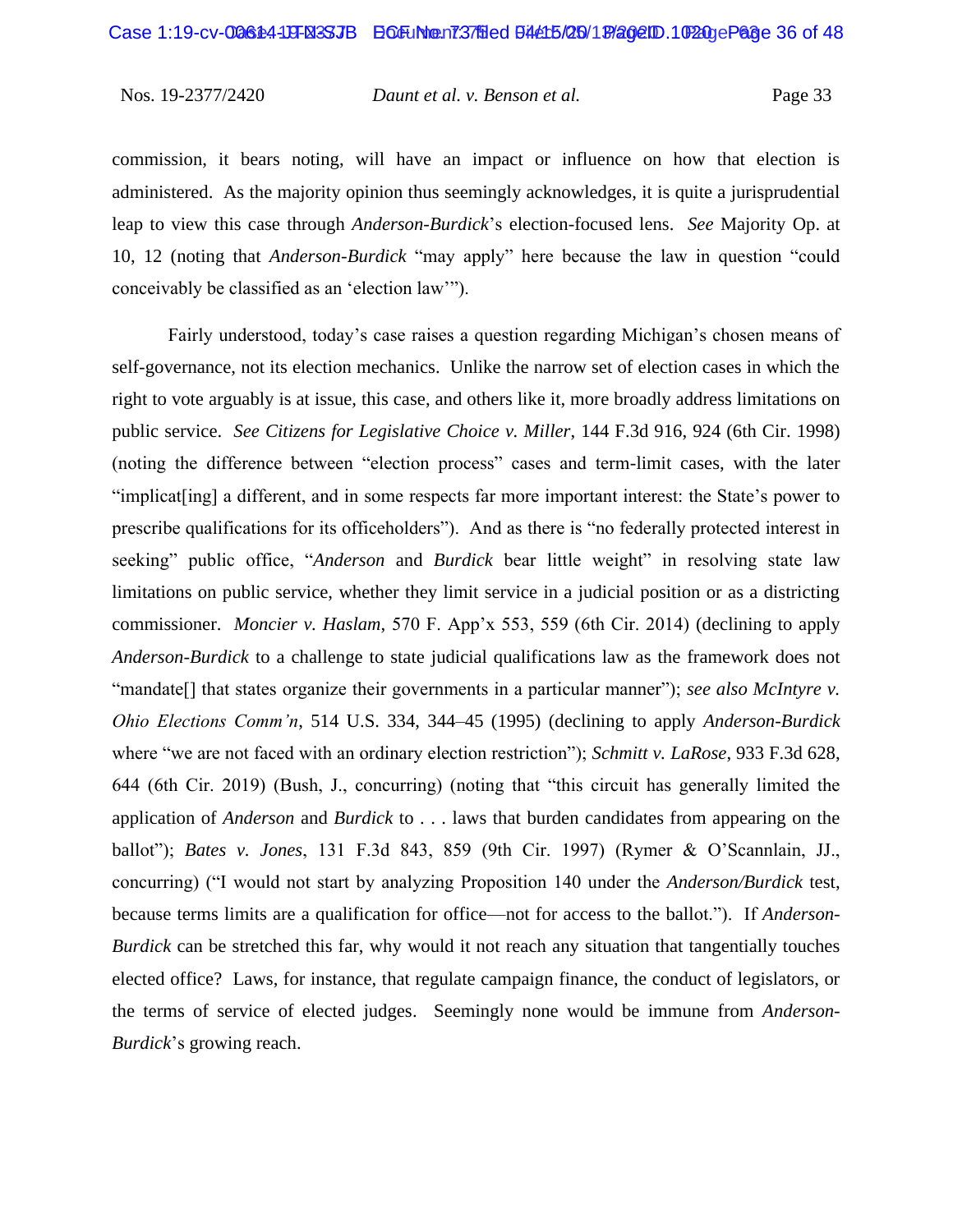The temptation to overindulge in the *Anderson-Burdick* test has not gone unnoticed. For example, although we have frequently applied *Anderson-Burdick* in resolving Equal Protection claims, we recently questioned "whether the Supreme Court ever intended *Anderson-Burdick* to apply to Equal Protection claims," as the Supreme Court has "only applied the framework in the context of generally applicable laws." *Mays v. LaRose*, 951 F.3d 775, 783 n.4 (6th Cir. 2020). One reason *Anderson-Burdick* is a poor vehicle in that context is that it can take "some legal gymnastics to quantify the 'burden' that the State's disparate treatment places on" one's "right to vote," when a law treats groups differently, but does not necessarily "burden" either one. *Id.*; *see Crawford*, 553 U.S. at 207 (Scalia, Thomas, & Alito, JJ., concurring) ("Insofar as our electionregulation cases rest upon the requirements of the Fourteenth Amendment, weighing the burden of a nondiscriminatory voting law upon each voter and concomitantly requiring exceptions for vulnerable voters would effectively turn back decades of equal-protection jurisprudence.") (internal citations omitted). Here too, the Michigan redistricting initiative has no actual impact (let alone burden) on voting. Rather, it is an exercise in regulating the qualifications for public service. In that setting, just as in the Equal Protection setting, we would be wise to forego *Anderson-Burdick*.

My concern is more than conceptual. For *Anderson-Burdick* is a dangerous tool. In sensitive policy-oriented cases, it affords far too much discretion to judges in resolving the dispute before them. *Anderson-Burdick* relies on a sliding scale to weigh the burden a law imposes against the corresponding state interests in imposing the law. *See Crawford*, 553 U.S. at 190; *Timmons v. Twin Cities Area New Party*, 520 U.S. 351, 358 (1997) ("[W]e weigh . . . the burden the State's rule imposes on [First and Fourteenth Amendment] rights against the interests the State contends justify that burden . . . ." (citing *Burdick*, 504 U.S. at 434)). We have thus described "the *Anderson-Burdick* test" as a quintessential "balancing test." *Ohio Council 8 Am. Fedn. of State v. Husted*, 814 F.3d 329, 334–35 (6th Cir. 2016) (holding that "the state's interest is sufficient to outweigh that minimal burden"). But the test otherwise does little to define the key concepts a court must balance, including when a burden becomes "severe." *See Crawford*, 553 U.S. at 191 (stating that in prior cases the Supreme Court did not "identify any litmus test for measuring the severity of a burden that a state law imposes on a political party, an individual voter, or a discrete class of voters"); *Buckley v. Am. Constitutional Law Found.*, 525 U.S. 182,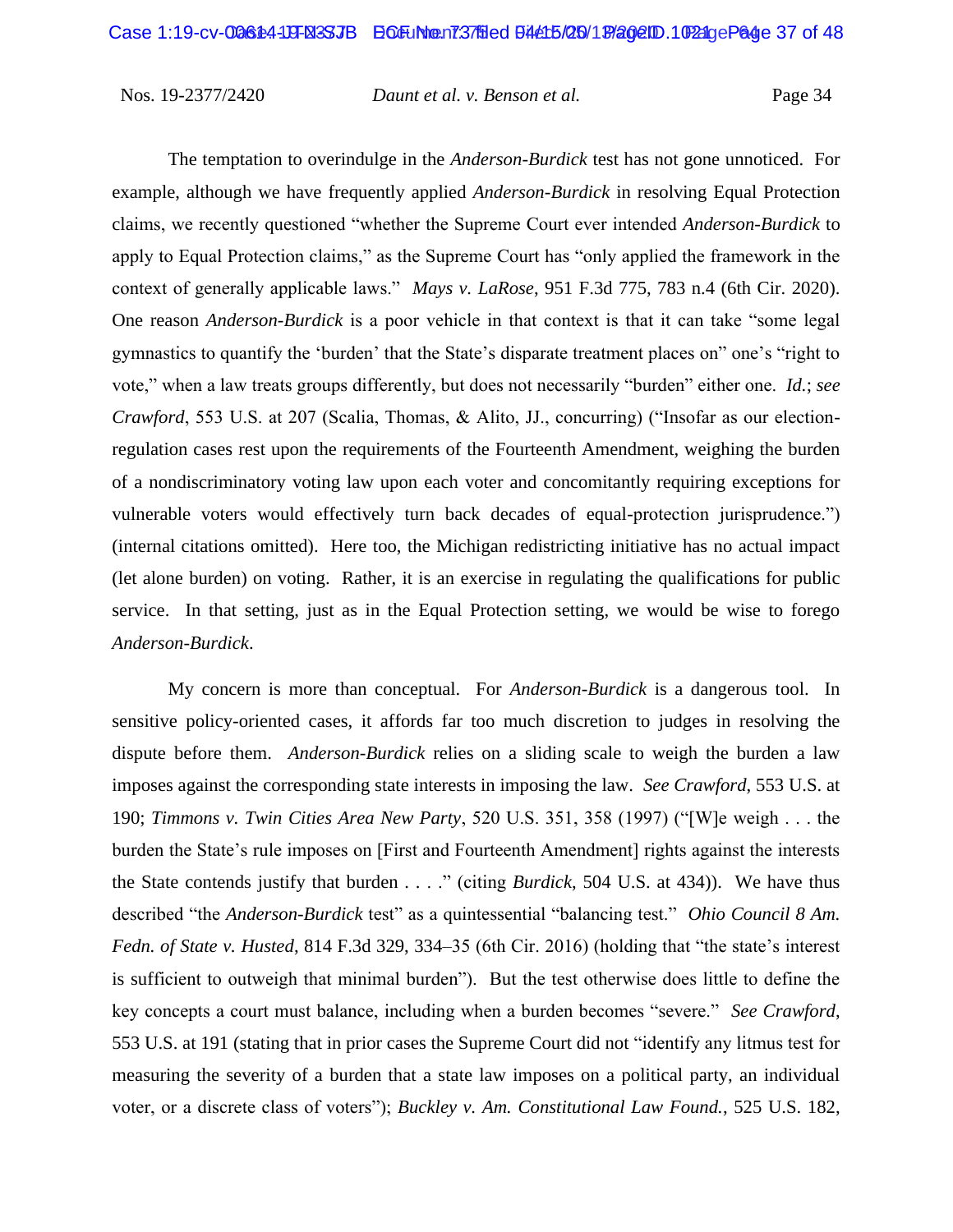208 (1999) (Thomas, J., concurring) ("When an election law burdens voting and associational interests, our cases are much harder to predict, and I am not at all sure that a coherent distinction between severe and lesser burdens can be culled from them."); *Timmons*, 520 U.S. at 359 (noting that "[n]o bright line separates permissible election-related regulation from unconstitutional infringements on First Amendment freedoms" (citing *Storer v. Brown*, 415 U.S. 724, 730 (1974))); *Citizens in Charge, Inc. v. Husted*, 810 F.3d 437, 443 (6th Cir. 2016) (noting that "[t]he distinction between 'severe burdens' and 'lesser' ones is often murky" (citing *Buckley*, 525 U.S. at 207 (Thomas, J., concurring))). Absent stricter rules and guidelines for courts to apply, *Anderson-Burdick* leaves much to a judge's subjective determination.

Compare *Anderson-Burdick* to a more bright-line rule a court might employ in this setting. Bright-line rules "have numerous advantages." Alex Kozinski, *My Pizza with Nino*, 12 CARDOZO L. REV. 1583, 1588–89 (1990). One is predictability. *Id.*; *see also Perdue v. Kenny A. ex rel Winn*, 559 U.S. 542, 551–52 (2010) (rejecting a 12-factor balancing test in favor of an "objective" calculation that "cabins the discretion of trial judges, permits meaningful judicial review, and produces reasonably predictable results").Another is restraint: "they constrain future decisionmakers so they cannot introduce their own personal preferences into the decision." Kozinski*, supra*, at 1589*.* Yet another is that "they enhance the legitimacy of decisions because they make it clear to the litigants that their case was decided through neutral application of a rule rather than on the basis of a judge's personal preference." *Id.*; *see also Lexmark Int'l, Inc. v. Static Control Components, Inc.*, 572 U.S. 118, 136 (2014) (declining to apply a balancing test to determine if a plaintiff can sue under the Lanham Act as "experience has shown that . . . open-ended balancing tests . . . can yield unpredictable and at times arbitrary results").With advance understanding of the legal rules to be applied, a state can govern accordingly. *See Crawford*, 553 U.S. at 208 (Scalia, Thomas, & Alito, JJ., concurring) ("Judicial review of [state legislatures'] handiwork must apply an objective, uniform standard that will enable them to determine, *ex ante*, whether the burden they impose is too severe.").

But advance understanding is not a virtue of *Anderson-Burdick* review. *See id.*  (criticizing the lead opinion's application of *Anderson-Burdick* because "[t]he lead opinion's record-based resolution of these cases . . . provides no certainty"); *see also* Edward. B. Foley,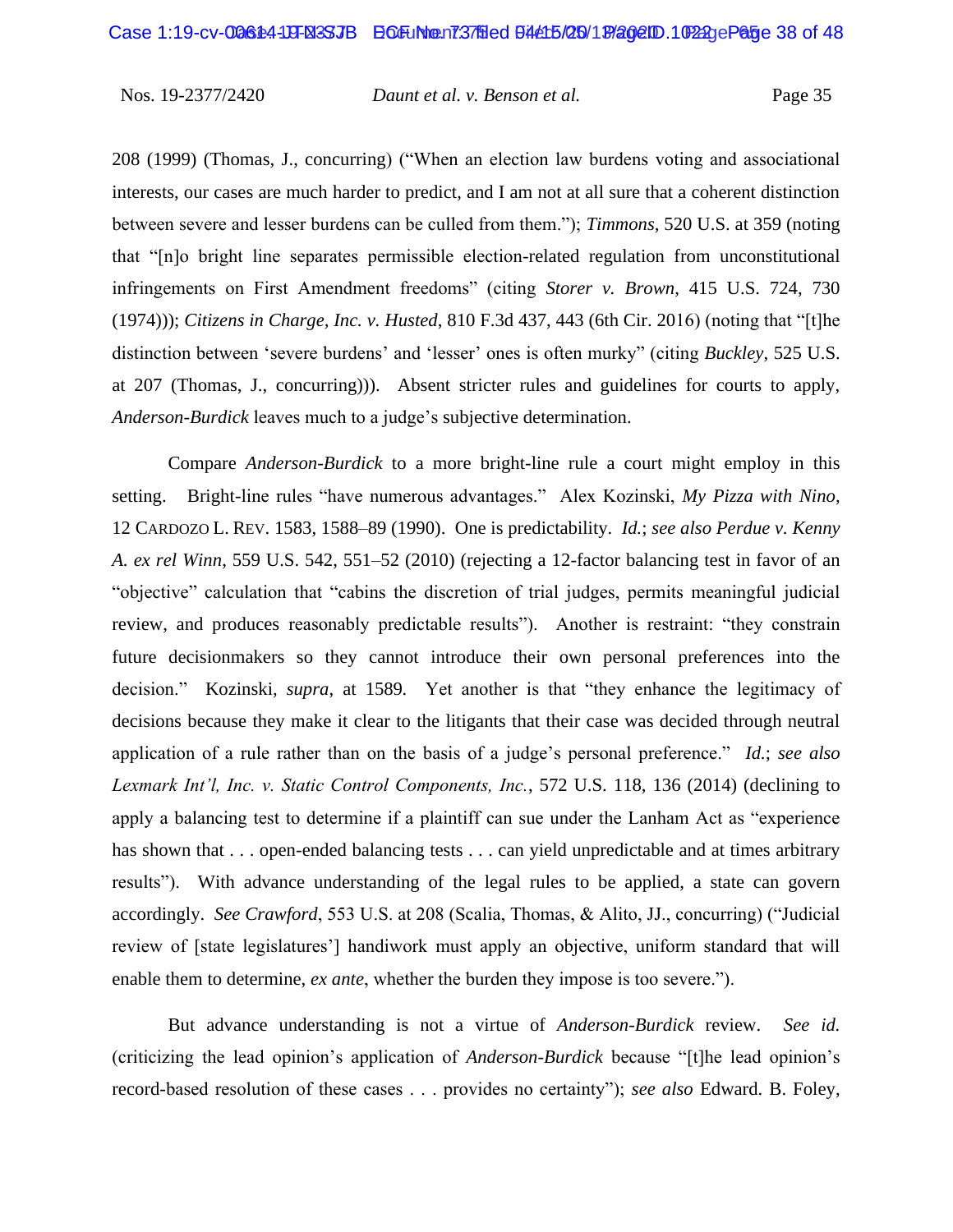*Voting Rules and Constitutional Law*, 81 GEO. WASH. L. REV. 1836, 1859 (2013). Rather, tests like *Anderson-Burdick* allow a judge "easily [to] tinker[] with levels of scrutiny to achieve [his or her] desired result." *Whole Woman's Health v. Hellerstedt*, 136 S. Ct. 2292, 2327 (2016) (Thomas, J., dissenting); *see also United States v. Virginia*, 518 U.S. 515, 567 (1996) (Scalia, J., dissenting) (noting that varying levels of scrutiny add "a further element of randomness" in "that it is largely up to us which test will be applied in each case"). *Anderson-Burdick*'s "touchstone" may well be "its flexibility in weighing competing interests," *Ohio Democratic Party v. Husted*, 834 F.3d 620, 627 (6th Cir. 2016), but judicial flexibility in picking winners and losers in sensitive disputes rarely furthers the interests of justice. *See* Antonin Scalia, *The Rule of Law as A Law of Rules*, 56 U. CHI. L. REV. 1175, 1187 (1989) (noting that "balancing modes of analysis" should "be avoided where possible"). In the name of "flexibility," *Anderson-Burdick* risks trading precise rules and predictable outcomes for the imprecision and unpredictability of how the judicial-assignment wheel turns. *Cf. Edwards v. Aguillard*, 482 U.S. 578, 640 (1987) (Scalia, J. & Rehnquist, C.J., dissenting) (arguing that the Supreme Court should "sacrifice some 'flexibility' for 'clarity and predictability'" by "[a]bandoning *Lemon*'s purpose test"). Indeed, one commentator has described *Anderson-Burdick* as "such an imprecise instrument that it is easy for the balance to come out one way in the hands of one judge, yet come out in the exact opposite way in the hands of another." Foley, *supra*, at 1859. And that is especially worrisome in the context of cases that, even in a deeply-attenuated sense, impact an election. In those delicate matters, we should be hesitant to embrace a test so "indeterminate" that it results in "the federal constitutional law that [supervises] the operation of a state's electoral process ha[ving] little objectivity or predictability." *Id.*; *see Hellerstedt*, 136 S. Ct. at 2328 (Thomas, J., dissenting) ("The Court should abandon the pretense that anything other than policy preferences underlies its balancing of constitutional rights and interests in any given case."). I am thus understandably reluctant to apply *Anderson-Burdick* even in resolving election disputes, let alone extending it to today's non-election setting.

A preferable means of "[j]udicial review of [a state's] handiwork," to my mind, would "apply an objective, uniform standard" for measuring an election regulation. *Crawford*, 553 U.S. at 208 (Scalia, Thomas, & Alito, JJ., concurring). For in the absence of objective limiting principles, we risk "the validity of a doctrine" before us being resolved on the unbecoming basis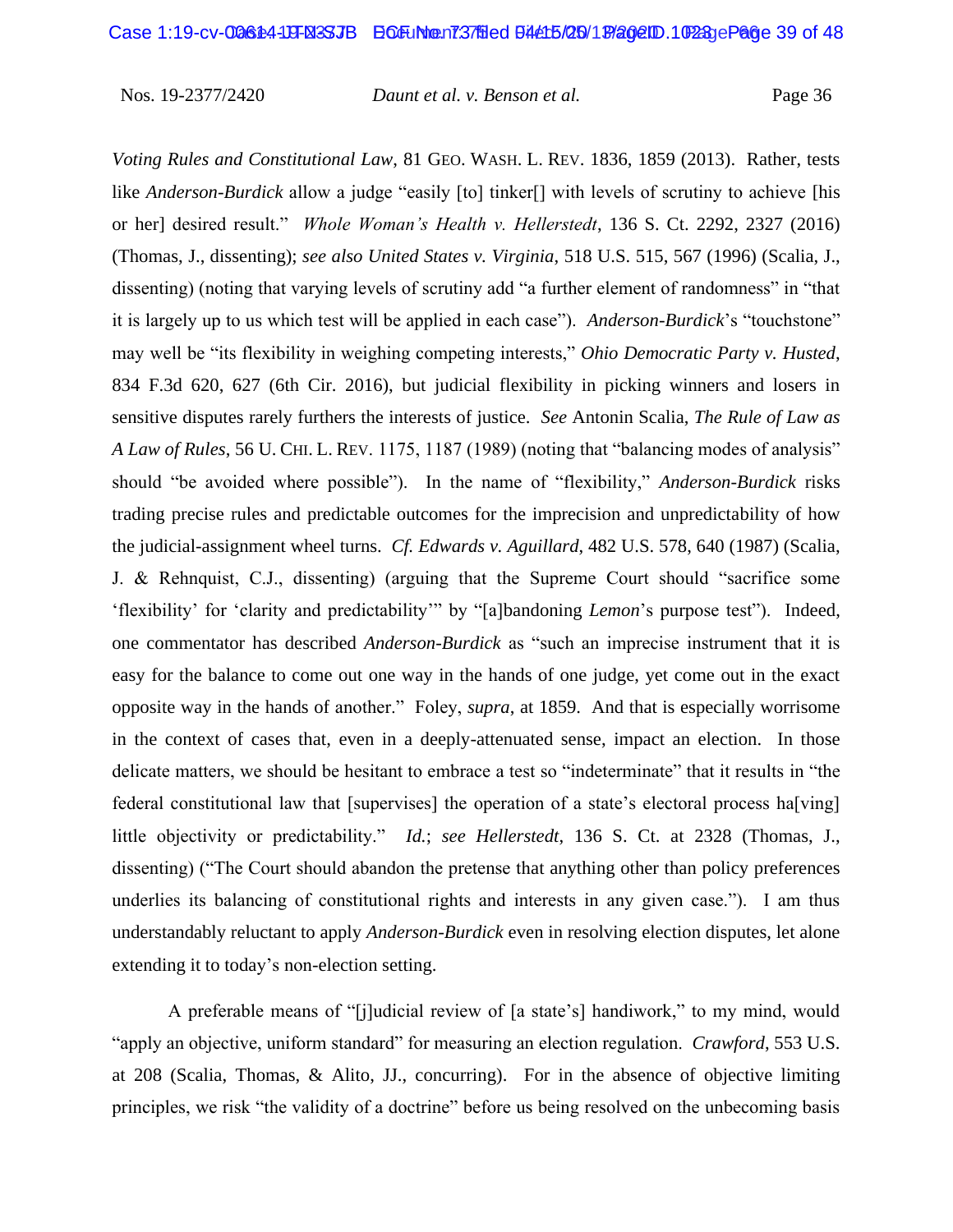of "whose ox it gores." *Wells v. Simonds Abrasive Co.*, 345 U.S. 514, 525 (1953) (Jackson, Black, & Minton, JJ., dissenting). Perhaps the best means of tempering that risk is judicial decisionmaking that turns on the application of historical understandings and foundational principles, as well as one that affords appropriate deference to a state's strong interest in selfgovernance. *See Miller*, 144 F.3d at 925 (identifying a "workable, deferential test for evaluating state decisions regarding their governmental structure," one that "grants the States the required deference").

2. In many respects, the majority opinion relies upon a framework based in history and long-standing principles. Which takes me to an area of agreement and some relevant background. Through a series of decisions, the Supreme Court has considered what standards a court is to apply when considering challenges to the drawing of legislative district lines. The most recent of those decisions explained that many of these disputes are non-justiciable political questions, to be resolved by the political branches of government, not the federal courts. *Rucho v. Common Cause*, 139 S. Ct. 2484, 2506–07 (2019). In so holding, the Supreme Court foreshadowed states "actively addressing [political gerrymandering] on a number of fronts," identifying those who already were "restricting partisan considerations in districting . . . by placing power to draw electoral districts in the hands of independent commissions." *Id.* at 2507.

Even before *Rucho*, Michigan had taken up that suggestion. Through a ballot initiative, Michigan voters vested district-line-drawing duties in a citizen commission. Federal constitutional litigation ensued. By virtue of that litigation, we are now asked to resolve whether Michigan drew constitutionally-appropriate lines of qualification for its district line-drawers.

Just as there are no perfect electoral map lines, nor are there perfect lines delineating who should undertake that line-drawing process. *See id.* at 2499–2501 (commenting on the difficulty of defining a "fair" way to draw legislative lines). But whether a state's task be district-linedrawing or setting the rules for its elections, I (like the majority opinion) am reluctant to interfere with a state's effort to structure its system of government, to which we owe significant deference, absent the infringement of a dramatic federal interest or a significant violation of constitutional rights. *See Crawford*, 553 U.S. at 208 (Scalia, Thomas, & Alito, JJ., concurring)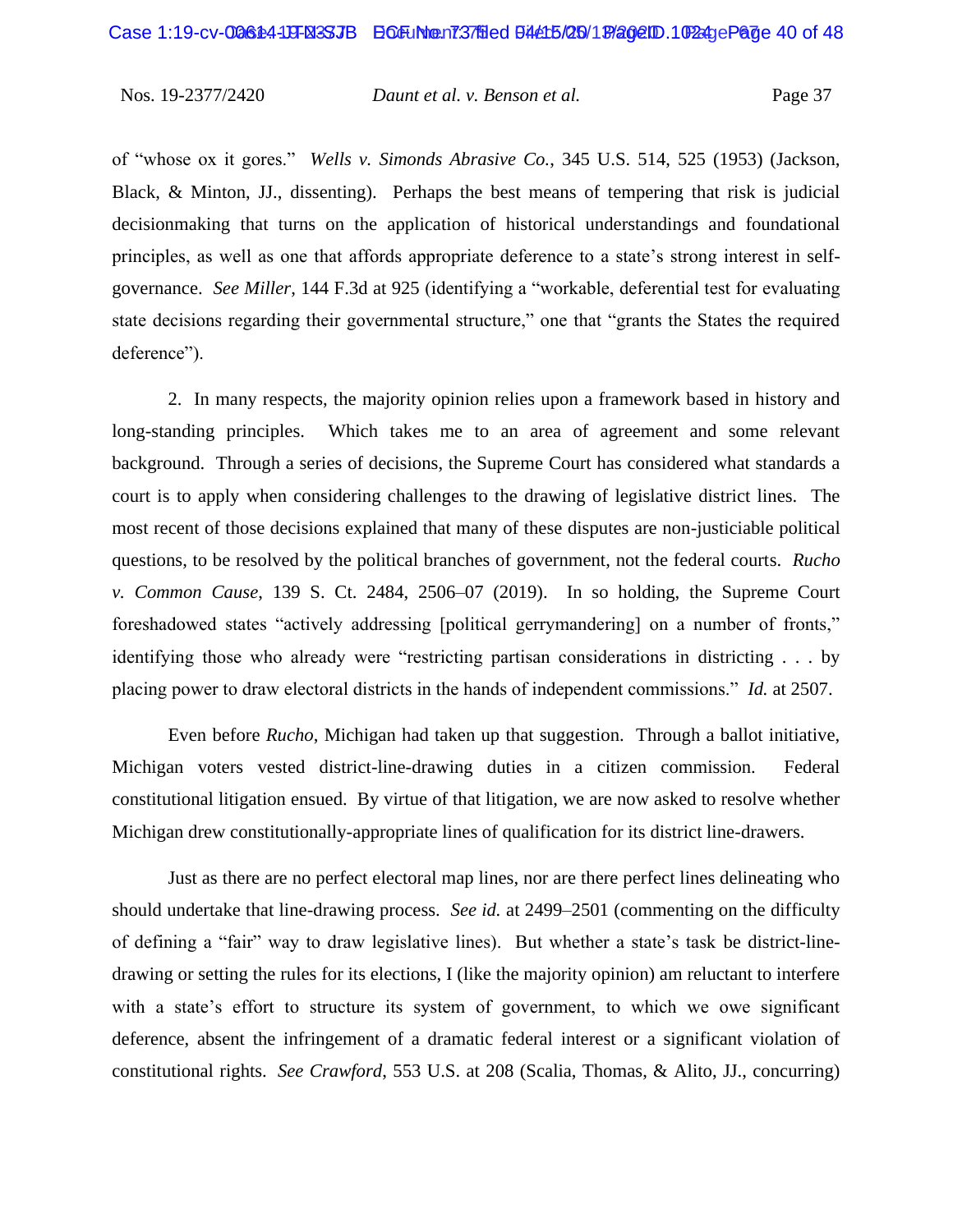(observing that "detailed judicial supervision of the election process would flout the Constitution's express commitment of the task to the States. *See* Art. I, §4").

Time and again, the Supreme Court has reminded us to afford appropriate deference to the policy decisions of a sovereign state in structuring its government, including how it seeks to administer elections. *See, e.g.*, *Crawford*, 553 U.S. at 181 (upholding an Indiana voter identification law); *N.Y. State Bd. of Elections v. Lopez Torres*, 552 U.S. 196 (2008) (upholding New York's convention system for selecting a party's judicial nominees); *Clingman v. Beaver*, 544 U.S. 581 (2005) (upholding Oklahoma's semi-closed primary system); *Gregory v. Ashcroft*, 501 U.S. 452 (1991) (upholding age limits for state judges); *see also Rucho*, 139 S. Ct. at 2506– 07 (holding that "partisan gerrymandering claims present political questions beyond the reach of the federal courts"); *accord* Brief of *Amicus Curiae* Brennan Center for Justice, at 24 (noting "Michigan's fundamental interest in ensuring free and fair elections for Michigan voters"). Generally speaking, our Court has fairly honored those state interests. *See Mays*, 951 F.3d at 787, 792 (upholding Ohio's absentee ballot regulations in the face of a constitutional challenge and noting "several justifications for Ohio's disparate treatment of confined electors" and "Ohio's interest in orderly election administration"); *George v. Hargett*, 879 F.3d 711, 730 (6th Cir. 2018) (upholding Tennessee law on vote-counting method partially because "any [] 'burden' was reasonably justified by the State's interest in ensuring that a proposed constitutional amendment enjoy widespread support as a prerequisite to adoption"); *Comm. to Impose Term Limits on the Ohio Supreme Ct. v. Ohio Ballot Bd.*, 885 F.3d 443, 448 (6th Cir. 2018) (upholding Ohio law requiring that a ballot initiative contain only a single proposed amendment in part because of "legitimate and strong state interests"); *Ohio Democratic Party*, 834 F.3d at 635 (upholding a law cutting the number of days for early voting opportunities in view of "Ohio's proffered interests of preventing voter fraud, increasing voter confidence by eliminating appearances of voter fraud, and easing administrative burdens on boards of elections," which are "undoubtedly important regulatory interests") (internal quotations omitted); *Ohio Council 8 Am. Fedn. of State*, 814 F.3d at 338 (upholding Ohio law precluding judicial candidates from listing their party affiliation on general-election ballots in light of Ohio's "important interest of reducing partisanship in judicial elections"); *Libertarian Party of Ky. v. Grimes*, 835 F.3d 570, 578 (6th Cir. 2016) (recognizing "Kentucky's interests in avoiding voter confusion, ballot overcrowding,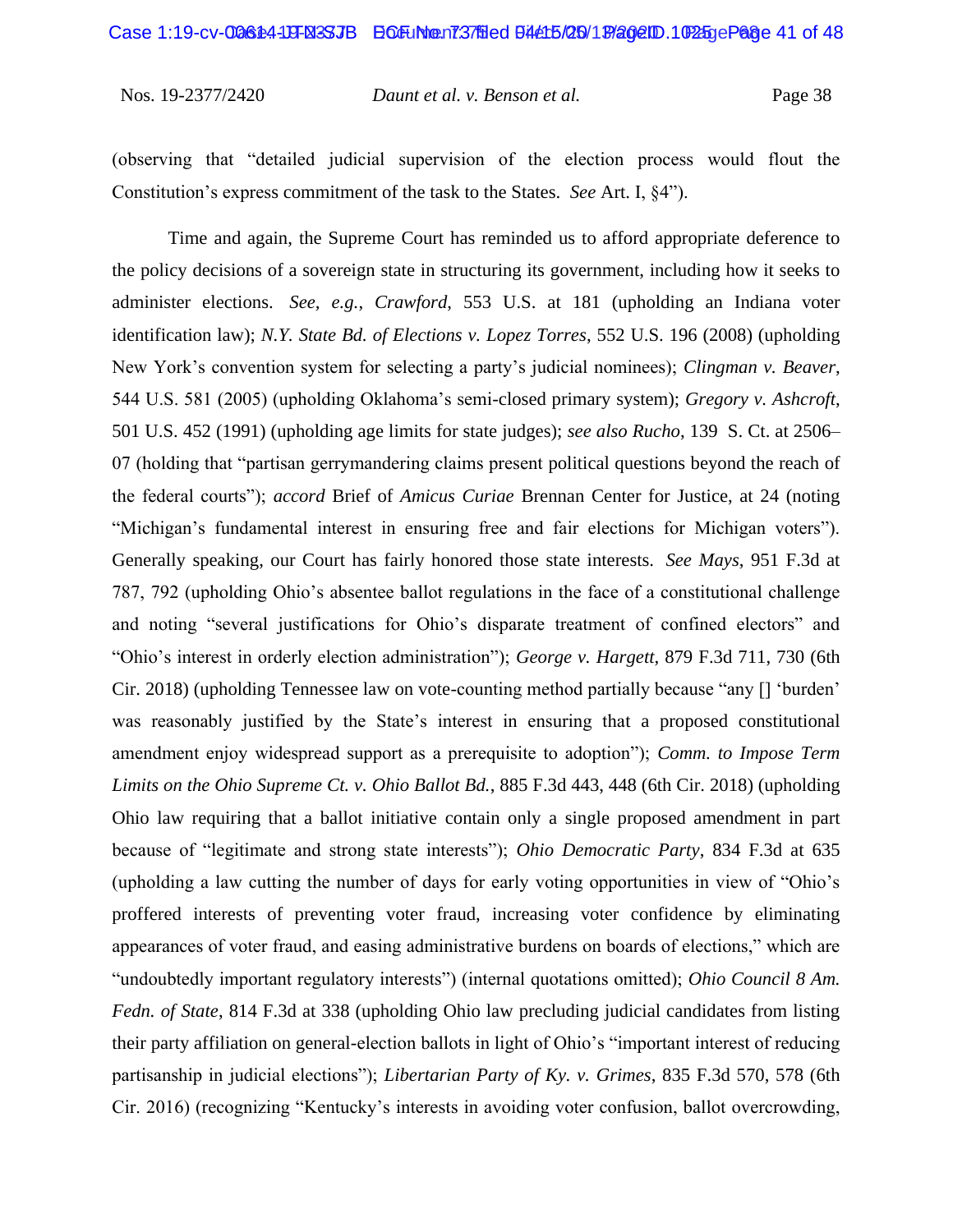and frivolous candidacies" in upholding a 2% automatic ballot-access law); *Estill v. Cool*, 320 F. App'x 309, 311–12 (6th Cir. 2008) (per curiam) (upholding Ohio ballot-access-restriction law as it furthered "Ohio's interest in ensuring qualified Sheriff candidates"); *Miller*, 144 F.3d at 925 (upholding legislative term limits for state legislators on the basis of Michigan's compelling interest "in structuring its government"). Whether the state practice relates to structuring its government through limits on state legislative terms or the use of a redistricting commission, or whether the state practice hews more closely to traditional election mechanics, such as verifying who is voting or setting the amount of time for doing so, we owe deference to the strong state interests at play, absent a clear constitutional command to the contrary. *See Crawford*, 553 U.S. at 191 (noting that three separate state interests justified the imposition of voter ID law's burdens); *Ohio Democratic Party*, 834 F.3d at 626, 632; *but see Ohio State Conf. of the NAACP v. Husted*, 769 F.3d 385 (6th Cir. 2014) (finding likely constitutional violation despite State's strong interest in establishing the terms of early voting), *vacated by Husted v. Ohio State Conf. of the NAACP*, 573 U.S. 988 (2014).

We heed that instruction again today. In upholding Michigan's decision to organize its system of government through the use of a bipartisan redistricting commission, we honor our nation's historical deference to a state's interest in self-government, something the Supreme Court has routinely emphasized in upholding the most analogous state laws to have come before it.

*Conflict-of-Interest Laws.* In *Nev. Comm'n on Ethics v. Carrigan*, the Supreme Court upheld a state conflict-of-interest law restricting a policymaker's participation in the governmental process. 564 U.S. 117 (2011). At issue in *Carrigan* was a Nevada law prohibiting legislators from voting on, or advocating for, issues in which they were thought to have a conflict of interest. *Id.* at 119. Critical to the Supreme Court's resolution was the understanding that "[a] universal and long-established tradition of prohibiting certain conduct creates a strong presumption that the prohibition is constitutional . . . ." *Id.* at 122. In upholding the law, the Supreme Court thus emphasized our nation's long history of conflict-of-interest regulations, both at the state and federal level, that preclude individuals from participating in the governmental process. *Id.* at 122–25 (noting that "[f]ederal conflict-of-interest rules . . . date back to the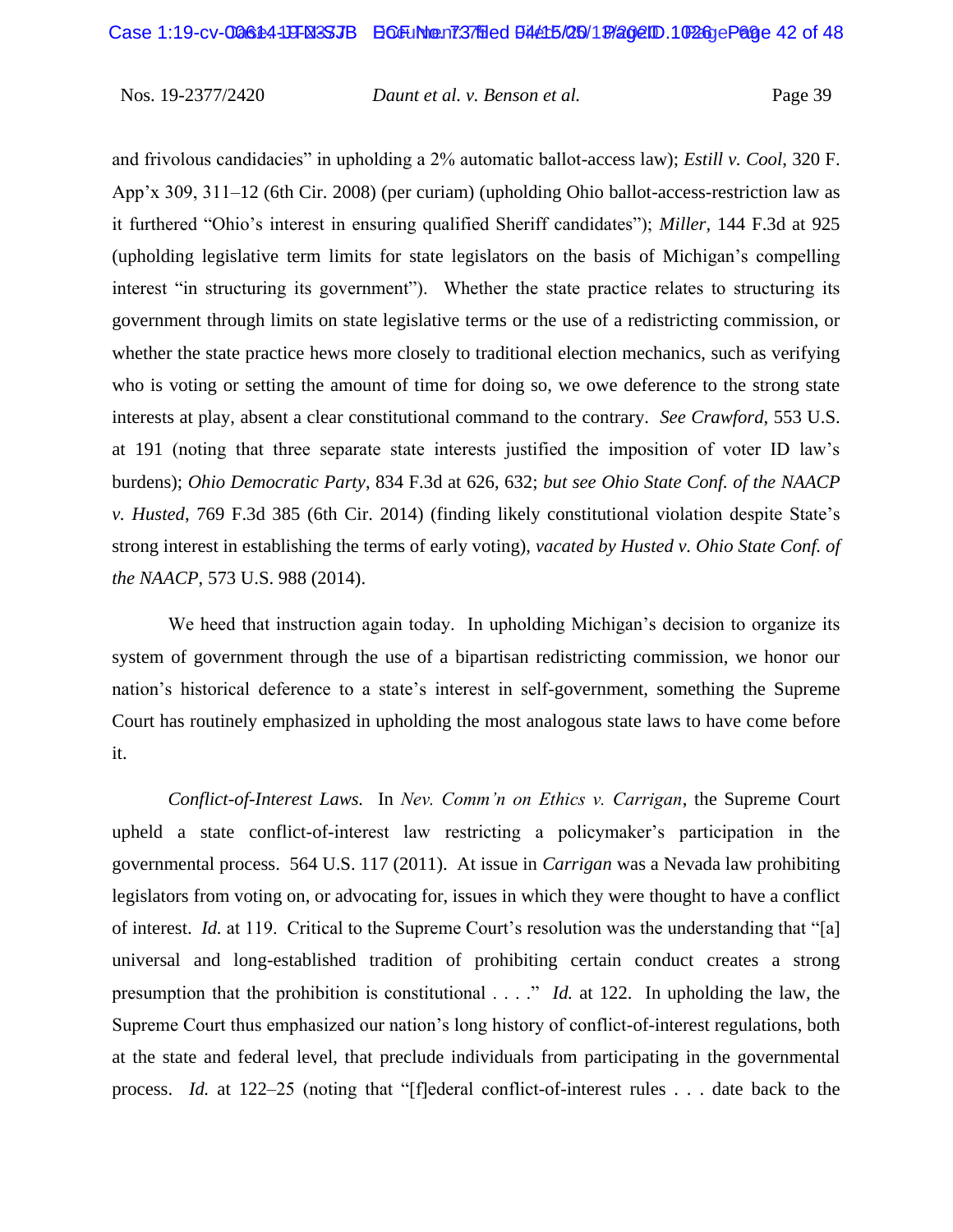founding" and that "[a] number of States, by common-law rule, have long required recusal of public officials with a conflict"). Contrary decisions cited by Carrigan, the Supreme Court explained, even if "relevant," would nonetheless "be too little and too late to contradict the longrecognized need for legislative recusal." *Id.* at 125; *see also Richardson v. Ramirez*, 418 U.S. 24, 48 (1974) (upholding a state law barring felons from voting based upon the fact that, at the time of the adoption of the Fourteenth Amendment, "29 States had provisions in their constitutions which prohibited, or authorized the legislature to prohibit, exercise of the franchise by persons convicted of felonies or infamous crimes").

As *Carrigan* demonstrates, historic foundational practices are a consistent benchmark for assessing whether a state action is constitutional. And in that respect, *Carrigan*'s lessons apply here twofold. One, conflict-of-interest regulations have a long historical pedigree, which bolsters their constitutionality. Michigan no doubt had those historical concepts in mind when it restricted from its line-drawing commission those whom the State believed were most likely to have biased or improper motivations. As those efforts accord with longstanding practices more generally, *Carrigan*, 564 U.S. at 122–25, I see no reason for a federal court to second guess Michigan's decision. *See Kraham v. Lippman*, 478 F.3d 502, 504 (2d Cir. 2007) (upholding a New York judicial rule that limited "high-ranking political party officials, their families, and the members, associates, counsel, and employees of their law firms from receiving New York State court fiduciary appointments").

Two, *Carrigan* more broadly reminds us of the respect we owe state decisionmaking. Few if any foundational practices are more cherished than the dual-sovereign system upon which our Republic was established. *Printz v. United States*, 521 U.S. 898, 918 (1997). In this system, "the States . . . retained a 'residuary and inviolable sovereignty.'" *Id.* at 918–19 (quoting The Federalist No. 39, at 245 (J. Madison)); *see also Oregon v. Mitchell*, 400 U.S. 112, 124 (1970) ("[T]he Constitution was also intended to preserve to the States the power that even the Colonies had to establish and maintain their own separate and independent governments . . . ."). That inviolable sovereignty affords states the opportunity to act as "laboratories of democracy," crafting rules and practices tailored to their unique political and cultural settings. *Garber v. Menendez*, 888 F.3d 839, 844 (6th Cir. 2018). When a state exercises its sovereign power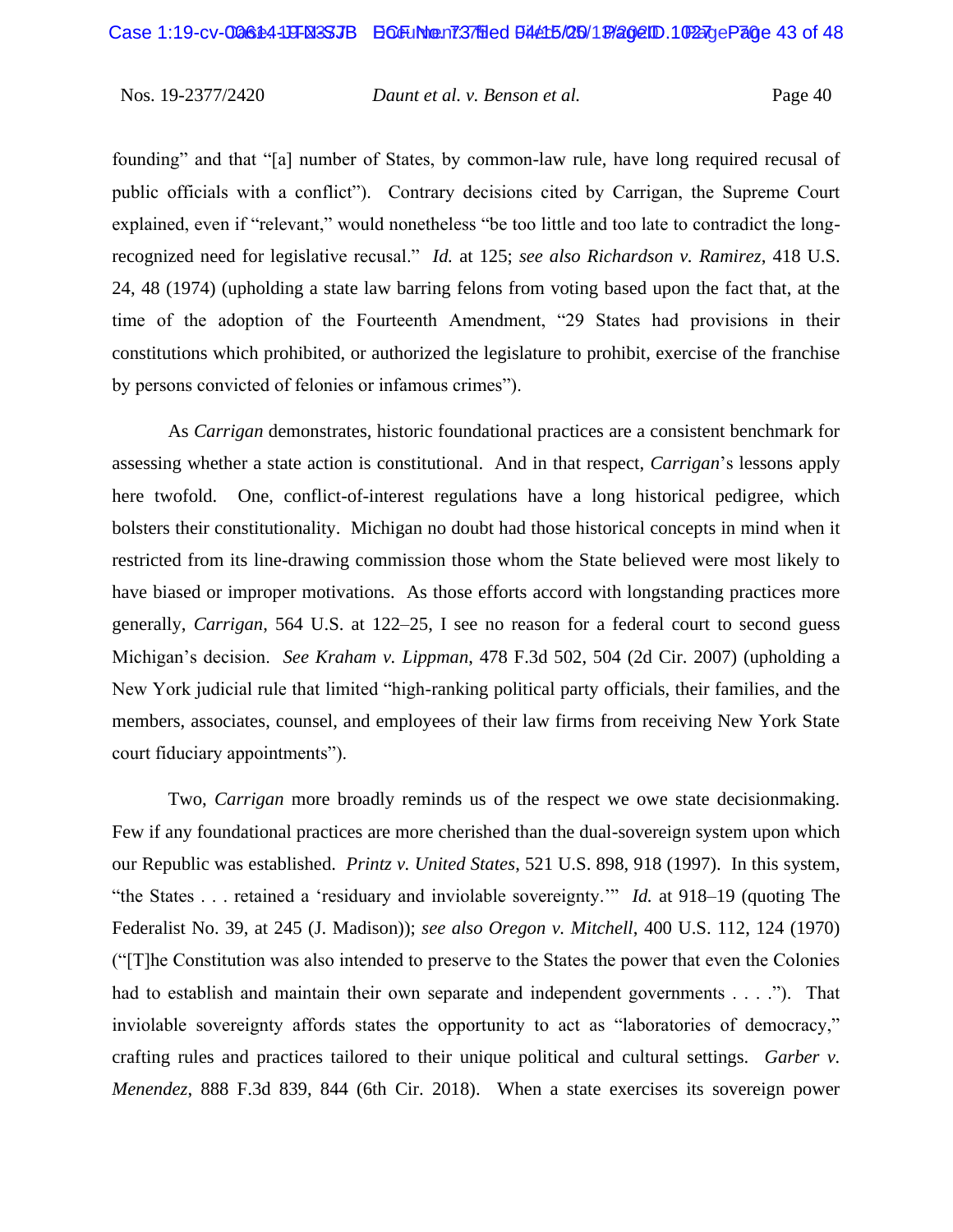through its chosen structure and composition of government, we must respect that expression of sovereignty, unless "the Constitution itself demands otherwise." *Mitchell*, 400 U.S. at 124. And here, that is all Michigan desires to do: set regulations for its self-governance. With an eye to longstanding principles, we appropriately defer today to Michigan's preferred method of selfgovernance.

*Limitations on Officeholders and Public Employees.* History compels the same result as to a state's limitations on public employment, including those who hold public office. In *Clements v. Fashing*, 457 U.S. 957 (1982), the Supreme Court upheld, against First and Fourteenth Amendment challenges, a state law requiring Texas officeholders to complete their current terms of office (if the term overlaps with terms of legislators) before they may serve in the Texas Legislature. Like limitations on candidates to serve on a state redistricting commission, the existence of barriers to a candidate's access to the ballot "does not of itself compel close scrutiny." *Id.* at 963 (quoting *Bullock v. Carter*, 405 U.S. 134, 143 (1972)). Although the law at issue in *Clements* prohibited certain public officials from running for the Texas Legislature for two years, that prohibition was easily justified by the State's "interests in maintaining the integrity of" its current officeholders, "ensuring they will neither abuse [their] position[s] nor neglect [their] duties because of [their] aspirations for higher office." *Id.* at 968. That includes counteracting the temptation "to render decisions and take actions that might serve more to further [one's] political ambitions than the responsibilities of his office." *Id.* And it matters not that a State's regulatory regime addresses some issues, but not others. For Fourteenth Amendment purposes, "the Equal Protection Clause allows the State to regulate 'one step at a time, addressing itself to the phase of the problem which seems most acute.'" *Id.* at 969 (quoting *Williamson v. Lee Optical of Okla. Inc.*, 348 U.S. 483, 489 (1955)). A State thus "need not run the risk of losing an entire remedial scheme simply because it failed, through inadvertence or otherwise, to cover every evil that might conceivably have been attacked." *Id.* at 969–70 (quoting *McDonald v. Bd. of Election Comm'rs*, 394 U.S. 802, 809 (1969)).

Like conflict-of-interest rules, limitations on who may serve in public office are as old as the Republic. At the founding, the Framers incorporated age requirements for holding federal office: 25 for the House of Representatives, 30 for the Senate, and 35 for the President.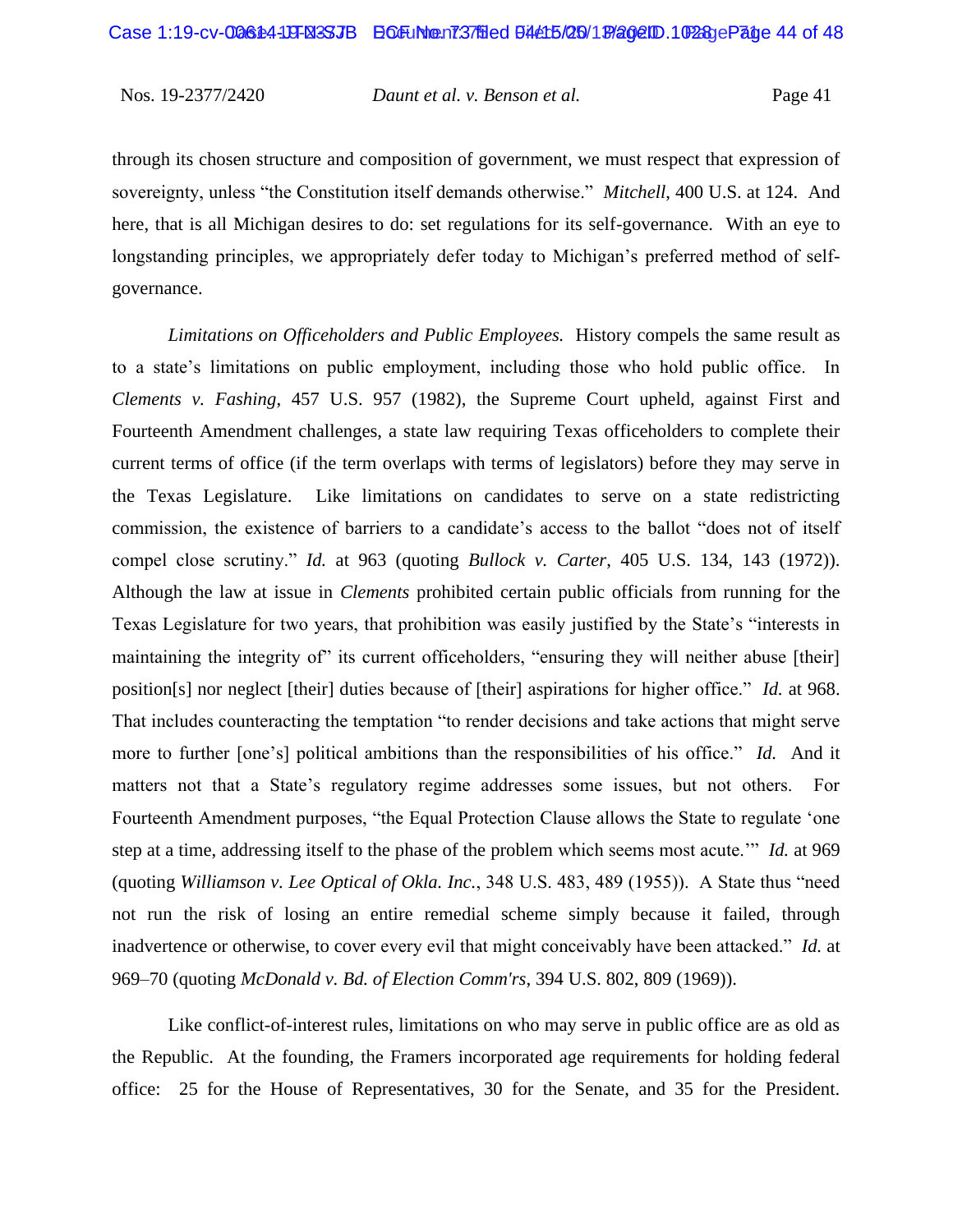U.S. CONST. art. I, § 2, cl 2, art. I, § 3, cl 3, art. II, § 1, cl 5. The Framers placed citizenship and habitation requirements on service in the House and Senate, and a natural-born-citizenship requirement on who can be elected President. *See id.* Likewise, the Framers established unique measures for selecting members to the two houses of Congress: one chosen by the voters, one by the state. *Compare* U.S. CONST. art. I, § 2, cl 1 ("The House of Representatives shall be composed of Members chosen every second Year by the People of the several States . . . ."), *with*  U.S. CONST. art. I, § 3, cl 1 ("The Senate of the United States shall be composed of two Senators from each State, chosen by the Legislature thereof . . . ."), *abrogated by* U.S. CONST. amend. XVII). And the Framers also deemed it necessary to limit federal elected officials to one office at a time. *See* U.S. CONST. art. I, § 6, cl 2 ("No Senator or Representative shall, during the Time for which he was elected, be appointed to any civil Office under the Authority of the United States . . . and no Person holding any Office under the United States, shall be a Member of either House during his Continuance in Office.").

So too for limitations on a broader range of public servants. The Supreme Court has repeatedly upheld limitations on the conduct of unelected public employees as well. For instance, the Supreme Court upheld the Hatch Act's "restrictions on federal employees' political activities," and it did the same for "challenges to state statutes that impose similar restrictions on state employees." *Molina-Crespo v. U.S. Merit Sys. Prot. Bd.*, 547 F.3d 651, 656 (6th Cir. 2008) (collecting cases). In so doing, the Supreme Court rooted its reasoning in our nation's historical practice. The Hatch Act's restrictions, it explained, "no more than confirm the judgment of history, a judgment made by this country over the last century that it is in the best interest of the country, indeed essential, that federal service should depend upon meritorious performance rather than political service . . . ." *U.S. Civ. Serv. Comm'n v. Nat'l Ass'n of Letter Carriers*, 413 U.S. 548, 557 (1973). To the same end, in applying the Hatch Act to a state employee whose agency received federal funds, we noted that "[t]he [Hatch] Act's prohibition on candidacy for elective office is rationally related to the government's interest because it allows the government to remove actual or apparent partisan influence from the administration of federal funds." *Molina-Crespo*, 547 F.3d at 654, 658*.*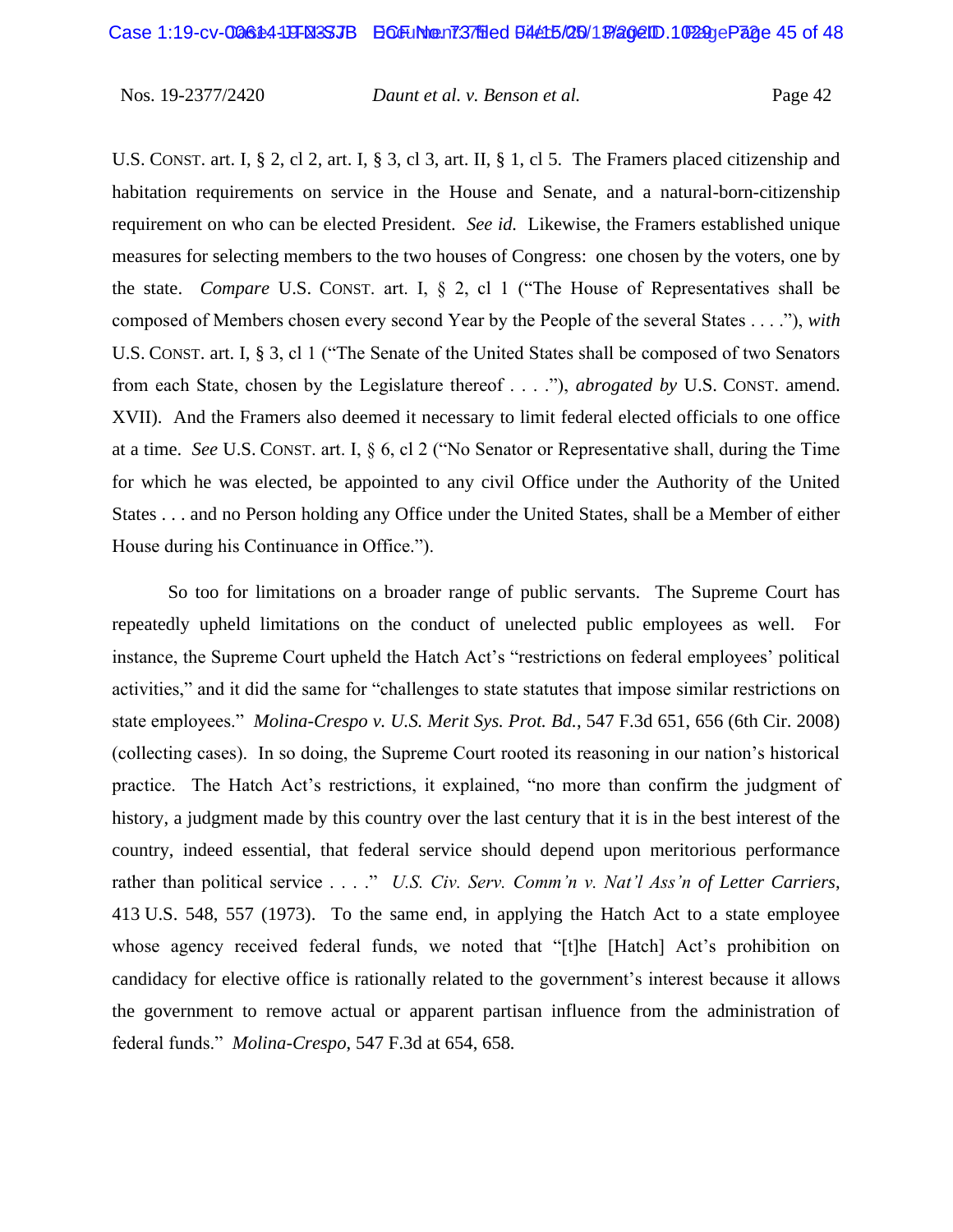Nos. 19-2377/2420 *Daunt et al. v. Benson et al.* Page 43

All of this is in accord with the longstanding history of and deference to the state interest at issue today—how a state selects its officeholders, in this case, its redistricting commissioners. The authority of a state's citizens to "determine the qualifications of their most important government officials . . . is an authority that lies at 'the heart of a representative government.'" *Ashcroft*, 501 U.S. at 463 (quoting *Bernal v. Fainter*, 467 U.S. 216, 221 (1984)). And it should go without saying that those state judgments are best made by the States, not unelected federal judges. *Accord Crawford*, 553 U.S. at 208 (Scalia, Thomas, & Alito, JJ., concurring) ("It is for [the] state . . . to weigh the costs and benefits of possible changes to their election codes . . . ."). The Fifth Circuit emphasized this very point in upholding a Louisiana prohibition on dual-office holding: "We do not doubt that the Louisiana Legislature could have drawn narrower definitional lines. As has often been pointed out, however, courts are ill equipped to judge the wisdom of such legislative line drawings." *Arceneaux v. Treen*, 671 F.2d 129, 134 (5th Cir. 1982) (citing *N.Y. City Transit Auth. v. Beazer*, 440 U.S. 568, 592–93 (1979)). States thus "deserve[] deference in structuring [their] government"—in fact, the Constitution demands it. *Miller*, 144 F.3d at 925 (citing U.S. CONST. amend. X). Out of respect for the sovereignty of states, we routinely defer to a state's preference for structuring its government, for instance, whether one is too old to serve in elected office, *Ashcroft*, 501 U.S. at 473 (finding a law restricting judicial office seekers to those under 70 to be constitutional), or how long one may serve in a state office. *Miller*, 144 F.3d at 924–25 (finding lifetime term limits constitutional and noting that we "should uphold a qualification 'unless the qualification is plainly prohibited by some other provision in the Constitution'" (quoting *Bates*, 131 F.3d at 859 (Rymer & O'Scannlain, JJ., concurring))).

That structuring aspect is at play here in two respects. At issue is how Michigan selects public officials to serve on a public body (the redistricting commission). And once selected, those commissioners will assist in crafting the legislative districts from which other public officials are chosen. That the Michigan electorate enacted the commission and its membership rules directly only strengthens the rationale for allowing these restrictions to stand. *See Ashcroft*, 501 U.S. at 471 (upholding a voter-adopted state constitutional provision; "[w]e will not overturn such a law unless the varying treatment of different groups or persons is so unrelated to the achievement of any combination of legitimate purposes that we can only conclude that the people's actions were irrational") (internal edits omitted). Michigan voters decided to prohibit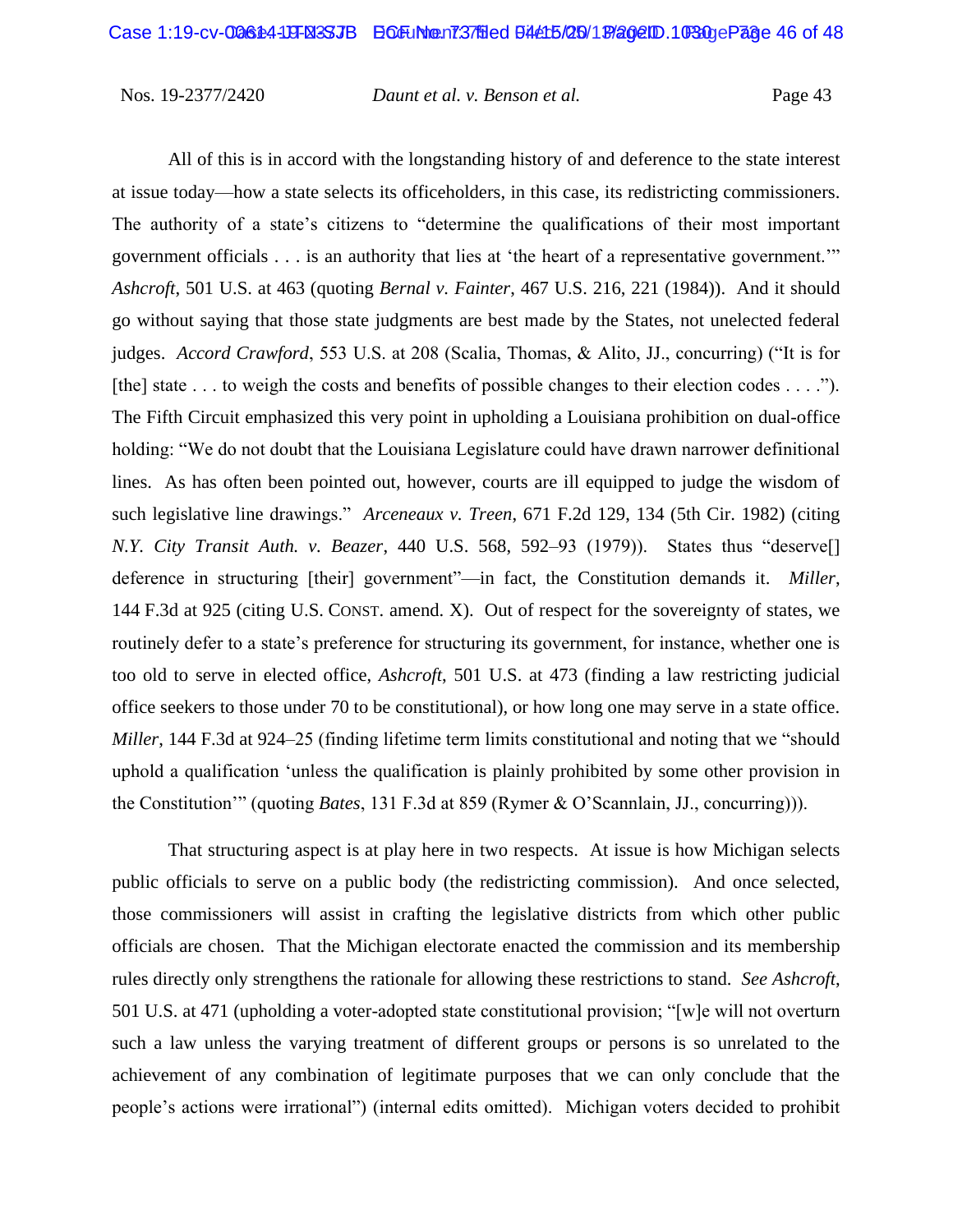Nos. 19-2377/2420 *Daunt et al. v. Benson et al.* Page 44

those they deemed to be "political insiders" from drawing legislative lines. Whether one views that decision for the better or worse, it plainly is not "irrational." *Id.*

That is why, setting aside my disagreement over *Anderson-Burdick*, it is refreshing to see the Court embrace as a central principle a state's prerogative in organizing its government, including its election system. That principle is a paramount aspect of state sovereignty, and a cornerstone of federalism.

For these reasons, I concur in today's result.